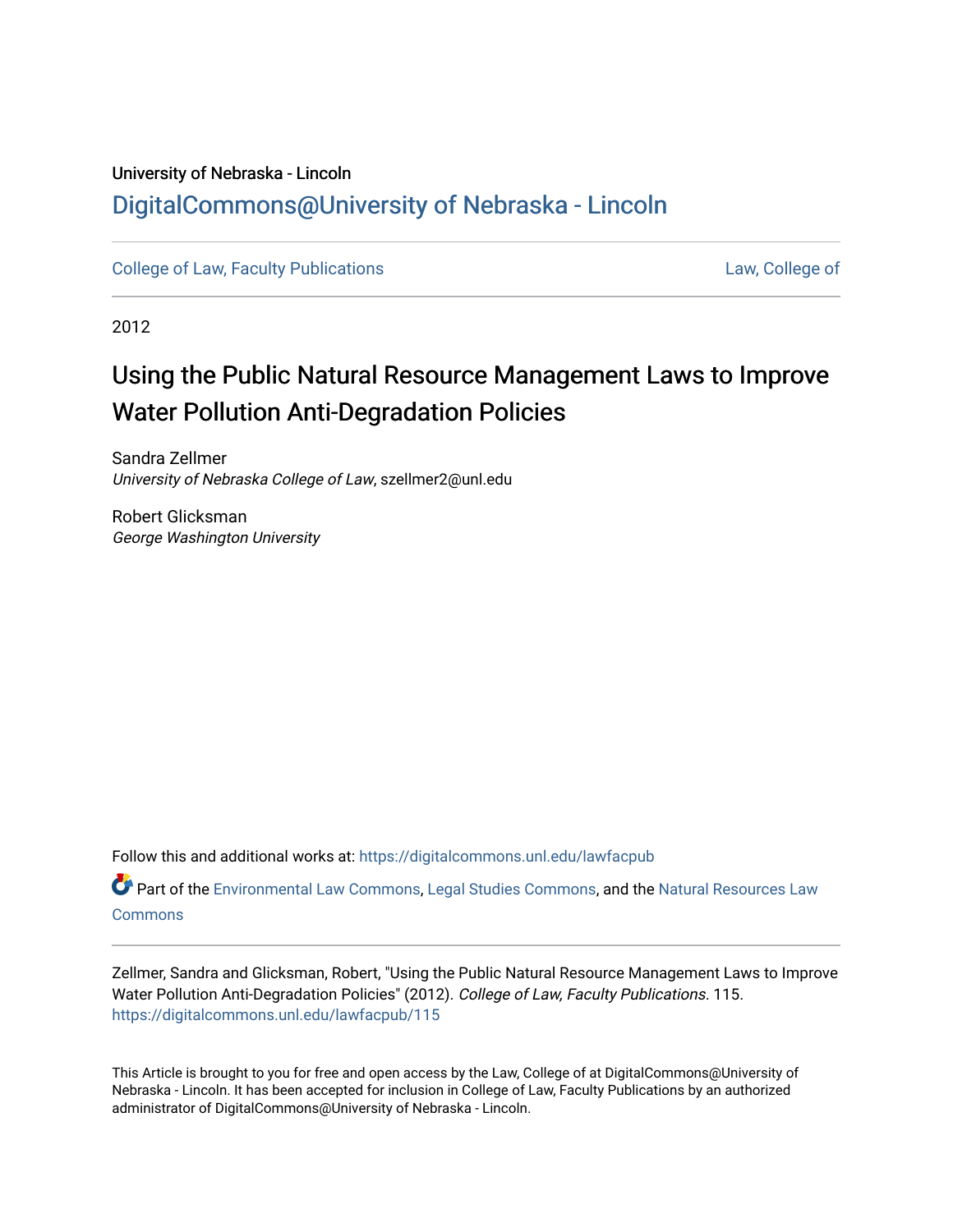#### **Zellmer & Glicksman,** *Anti-degradation*

#### **USING THE PUBLIC NATURAL RESOURCE MANAGEMENT LAWS TO IMPROVE WATER POLLUTION ANTI-DEGRADATION POLICIES** Sandra Zellmer  $\overline{\phantom{a}}$  and Robert L. Glicksman<sup>[\\*](#page-1-1)</sup>

#### **Abstract**

*The Clean Water Act's principal goal is to "restore and maintain" the integrity of the nation's surface water bodies. The Act's adoption was spurred largely by the perception that unchecked pollution had caused the degradation of those waters, making them unsuitable for uses such as fishing and swimming. At the time Congress passed the statute, however, some*  lakes, rivers, and streams had water quality that was better than what was needed to support *these uses. An important question was whether the statute would limit discharges with the potential to impair these high quality waters. EPA's anti-degradation policy sought to ensure that it does. This paper assesses the implementation of the anti-degradation policy for protecting water quality as good as or better than that required by state water quality standards. It traces the history of the policy, and analyzes the rationales for precluding degradation of high quality environmental resources reflected in both the Clean Water Act and the Clean Air Act. It assesses how successful the Clean Water Act's anti-degradation mechanisms have been in practice, identifying several flaws in the design and implementation of the program. To address these deficiencies, the article compares the Clean Water Act's anti-degradation policy to nonimpairment and nondegradation mandates under the nation's public natural resource management statutes. Based on this comparative analysis, and the past four decades of experience with the Clean Water Act, the paper recommends several reforms to strengthen the Act's anti-degradation policy's capacity to promote its goals.*

| П.   | THE HISTORY, STRUCTURE, AND GOALS OF THE CLEAN WATER ACT'S ANTI-DEGRADATION PROGRAM 4                                                                                                       |                |
|------|---------------------------------------------------------------------------------------------------------------------------------------------------------------------------------------------|----------------|
|      | A. The History of Federal Anti-degradation Programs in Water Pollution Control<br>B. The Structure of the Anti-degradation Program<br>5<br>C. The Goals of Anti-degradation Programs<br>- 8 | $\overline{4}$ |
|      | 1.                                                                                                                                                                                          |                |
|      | 2.                                                                                                                                                                                          |                |
|      | 3.                                                                                                                                                                                          |                |
|      | 4.                                                                                                                                                                                          |                |
|      | 5.                                                                                                                                                                                          |                |
| III. | HISTORICAL EXPERIENCE WITH THE CLEAN WATER ACT'S ANTI-DEGRADATION PROGRAM  13                                                                                                               |                |
|      | A. State Designation Variations 13<br><b>B.</b> State Implementation Variations                                                                                                             |                |

 $\overline{a}$ 

<span id="page-1-0"></span> $\overline{\ }$  Robert B. Daugherty Professor, University of Nebraska College of Law. Professor Zellmer thanks research assistants Emily Rose and Samantha Staley, as well as Erik Schlenker-Goodrich of the Western Environmental Law Center for his insights on protected areas.

<span id="page-1-1"></span>J.B. & Maurice C. Shapiro Professor of Environmental Law, The George Washington University Law School. Professor Glicksman thanks research assistants Erin Dykstra and Melissa Dolin.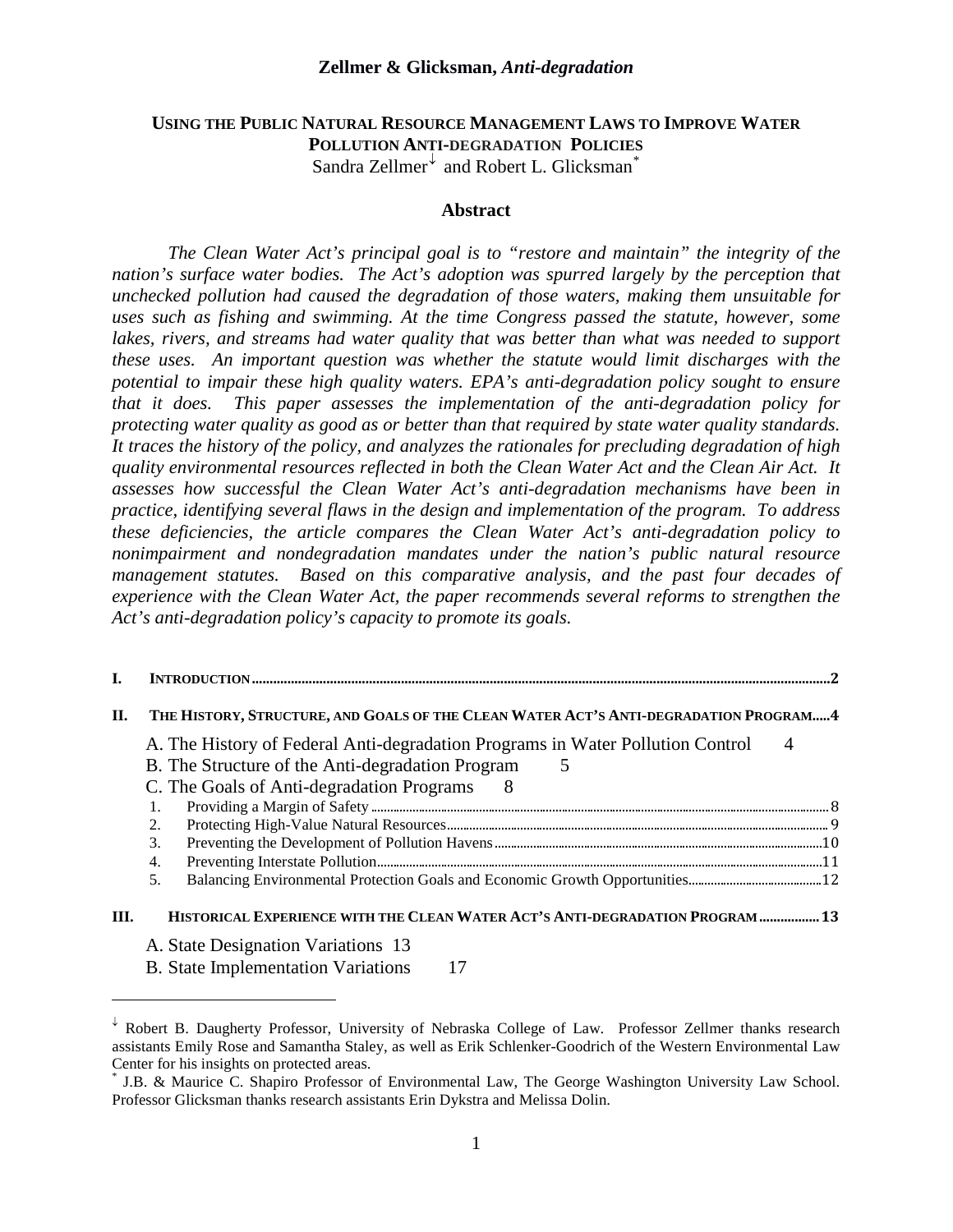| 2. |                                         |  |
|----|-----------------------------------------|--|
|    |                                         |  |
|    | C. Anti-degradation Policy Deficiencies |  |
|    |                                         |  |
| 2. |                                         |  |
| 3. |                                         |  |
|    |                                         |  |
|    |                                         |  |

#### **IV. A COMPARISON OF ANTI-DEGRADATION PROGRAMS AND PUBLIC LAND MANAGEMENT PROTECTION REGIMES......................................................................................................................................................................................26**

| A. A Hierarchy of Protective Standards 27                                          |  |
|------------------------------------------------------------------------------------|--|
| $\overline{1}$ .                                                                   |  |
|                                                                                    |  |
| $\mathcal{R}$                                                                      |  |
| 4.                                                                                 |  |
| 5.                                                                                 |  |
| a.                                                                                 |  |
| $\mathbf{b}$ .                                                                     |  |
| B. The Lessons of Federal Lands for Protecting Water Resources Against Degradation |  |
|                                                                                    |  |

#### **V. CONCLUSION...............................................................................................................................................................48**

#### **I. INTRODUCTION**

The visual images that helped spur the enactment during the 1970s of the nation's foundation environmental laws, including the Clean Water Act (CWA), were largely of contaminated resources, such as burning rivers and oil-soaked seagulls.<sup>[1](#page-2-0)</sup> Similarly, evocative prose such as Rachel Carson's description of the "strange blight"<sup>[2](#page-2-1)</sup> afflicting America in the 1960s as a result of the use of chemical pesticides played a critical role in alerting policymakers and the public alike to the need for new legal protections for public health and the environment. Over the years, similar depictions of the environmental devastation resulting from unconstrained economic activity have continued to play an important role in creating the momentum for the adoption of new or strengthened environmental laws.<sup>[3](#page-2-2)</sup>

<span id="page-2-0"></span><sup>&</sup>lt;sup>1</sup> See RICHARD J. LAZARUS, THE MAKING OF ENVIRONMENTAL LAW 59 (2004) (describing "visually unsettling events" such as the smoldering Cuyahoga River and "seagulls suffocated in oil as a result of the Santa Barbara oil spill).

<span id="page-2-1"></span><sup>&</sup>lt;sup>2</sup> RACHEL CARSON, SILENT SPRING (Houghton Mifflin 1994 ed.) (quoted in ROBERT L. GLICKSMAN ET AL., ENVIRONMENTAL PROTECTION: LAW AND POLICY 18 (6<sup>th</sup> ed. 2011).

<span id="page-2-2"></span><sup>&</sup>lt;sup>3</sup> See, e.g., Martha L. Judy & Katherine N. Probst, *Superfund at 30*, 11 VT. J. ENVTL. L. 191, 192-93 (2009) (describing "sites regularly featured on the television news and in news magazines in the late 1970s and early 1980s [that] set the stage for passage of Superfund," including the "'Valley of the Drums," [which] imprinted on the screen and in the minds of the American public colorful images of erupting, smoking, seeping, and corroding drums"); Tina M. Smith, *Wildlife Protection and Offshore Drilling: Can There Be a Balance Between the Two?*, 6 FLA. A & M U. L. REV. 349, 366 (2011) (quoting NOAA Ocean Service Education, Prince William's Oily Mess: A Tale of Recovery, http://oceanservice.noaa.gov/education/stories/oilymess/oily01\_ infamous.html ) ("The images Americans saw on television and the descriptions they heard over the radio [after the *Exxon Valdez* oil spill] 'were of heavily oiled shorelines, dead and dying wildlife and thousands of workers mobilized to clean beaches.'").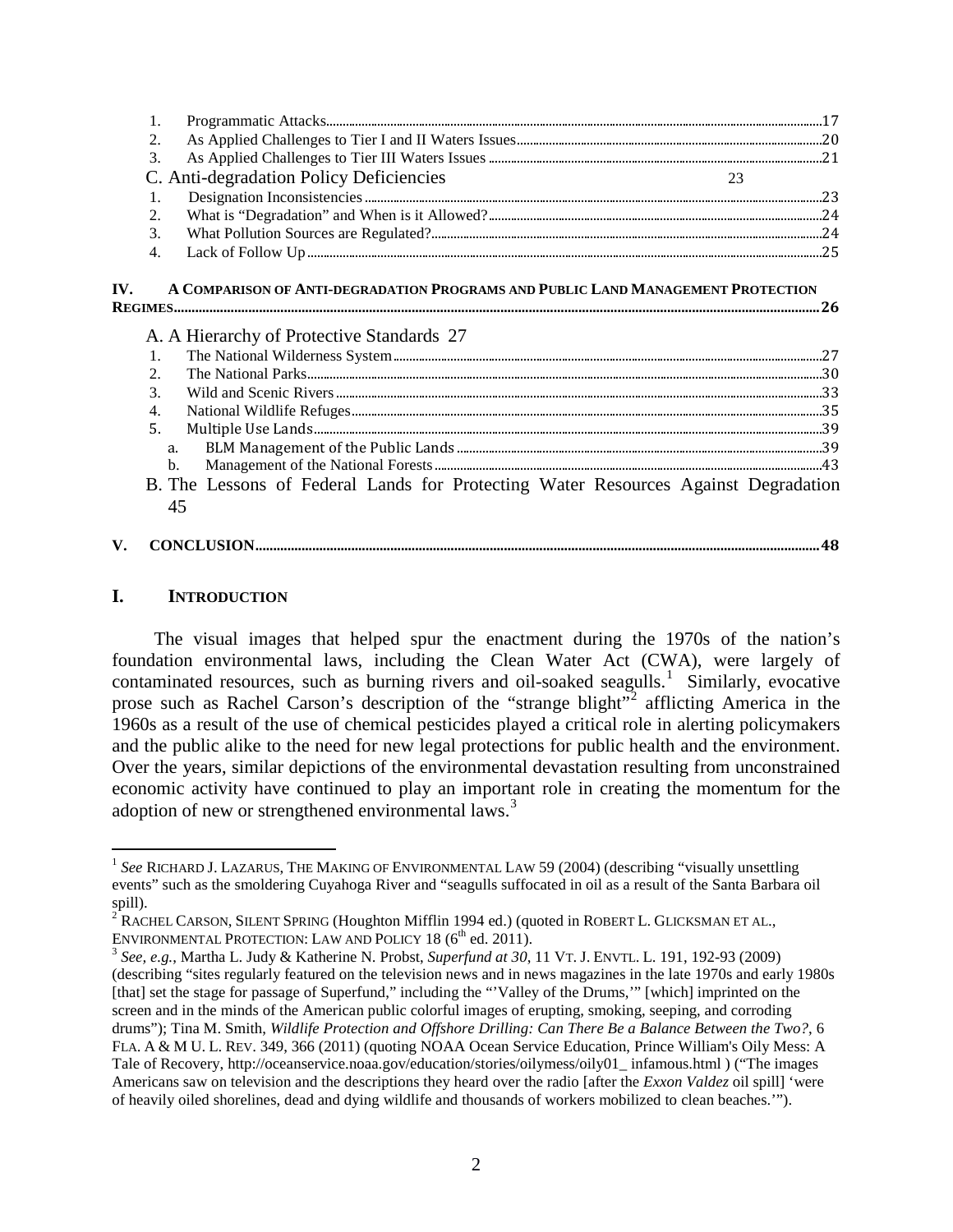Environmental law, however, has always been about more than just repairing the damage wrought by past environmental disasters or mismanagement. Senator Edmund Muskie, the principal sponsor of the CWA, for example, was moved to action not only by the environmental despoliation he witnessed, but also by "[t]he beauties of nature . . . in almost pristine form" at which he marveled while growing up.<sup>[4](#page-3-0)</sup> The nation's environmental were adopted as much to preserve superior environmental quality as to restore damaged or degraded resources.<sup>[5](#page-3-1)</sup>

The Clean Water Act reflects this dual conception of the function of environmental law. Its principal goals are to "restore *and maintain* the chemical, physical, and biological integrity" of the nation's surface water bodies.<sup>[6](#page-3-2)</sup> The Act's adoption was spurred largely by the realization that unchecked pollution had caused the degradation of those waters, making them unsuitable for uses such as fishing and swimming. At the time Congress passed the statute, however, some lakes, rivers, and streams had water quality that was better than what was needed to support these uses. An important question was whether the statute would limit discharges with the potential to impair these high quality waters. EPA's anti-degradation policy provided an affirmative answer. Yet, the CWA's maintenance goal has taken a decidedly back seat to its restoration goal, as both the paucity of statutory text on anti-degradation issues and the emphasis of federal and state implementation on improving the quality of impaired waters attest.

This article focuses on the CWA's relatively neglected maintenance aspects. It assesses the degree to which federal and state implementation of the anti-degradation policy for protecting water quality as good or better than that required by state water quality standards has fostered the statutory maintenance goal. Part II traces the history of the policy, and analyzes the rationales for precluding degradation of high quality environmental resources reflected in both the CWA and the Clean Air Act. Part III assesses whether the CWA's anti-degradation mechanisms have succeeded, and identifies several flaws in the program's design and implementation. Part IV compares the CWA's anti-degradation policy to nonimpairment and nondegradation mandates under the nation's public natural resource management statutes. Based on this comparative analysis, and the past four decades of experience with the CWA, Part V recommends four reforms to strengthen the Act's anti-degradation policy. First, we recommend a federal regulation requiring states to designate outstanding national resource waters (ONRWs) in their water quality standard inventories, including waters within parks and wildlife refuges and other waters of "exceptional ecological significance." In addition, we support requiring states to take concrete steps (including reducing aggregate discharges) to restore the quality of degraded high quality or exceptional waters so that they can support a full suite of beneficial uses and ecosystem services. Second, the federal Environmental Protection Agency (EPA) should define degradation by regulation to include the impairment of water quality that either results in loss or

<span id="page-3-0"></span> <sup>4</sup> Robert F. Blomquist, *"To Stir up Public Interest": Edmund S. Muskie and the U.S. Senate Special Subcommittee's Water Pollution Investigations and Legislative Activities, 1963-66 – A Case Study in Early Congressional Environmental Policy Development*, 22 COLUM. J. ENVTL. L. 1, 5 (1997) (quoting EDMUND S. MUSKIE, JOURNEYS 79-80 (1972)).<br><sup>5</sup> *See, e.g.*, the Wilderness Act of 1964, 16 U.S.C. § 1131(a) (2006) (enunciating Congress's goal of administering

<span id="page-3-1"></span>wilderness areas "in such manner as will leave them unimpaired for the future use and preservation as wilderness, so as to provide for the protection of these areas [and] the preservation of their wilderness character"). <sup>6</sup> 33 U.S.C. § 1251(a) (2006) (emphasis added).

<span id="page-3-2"></span>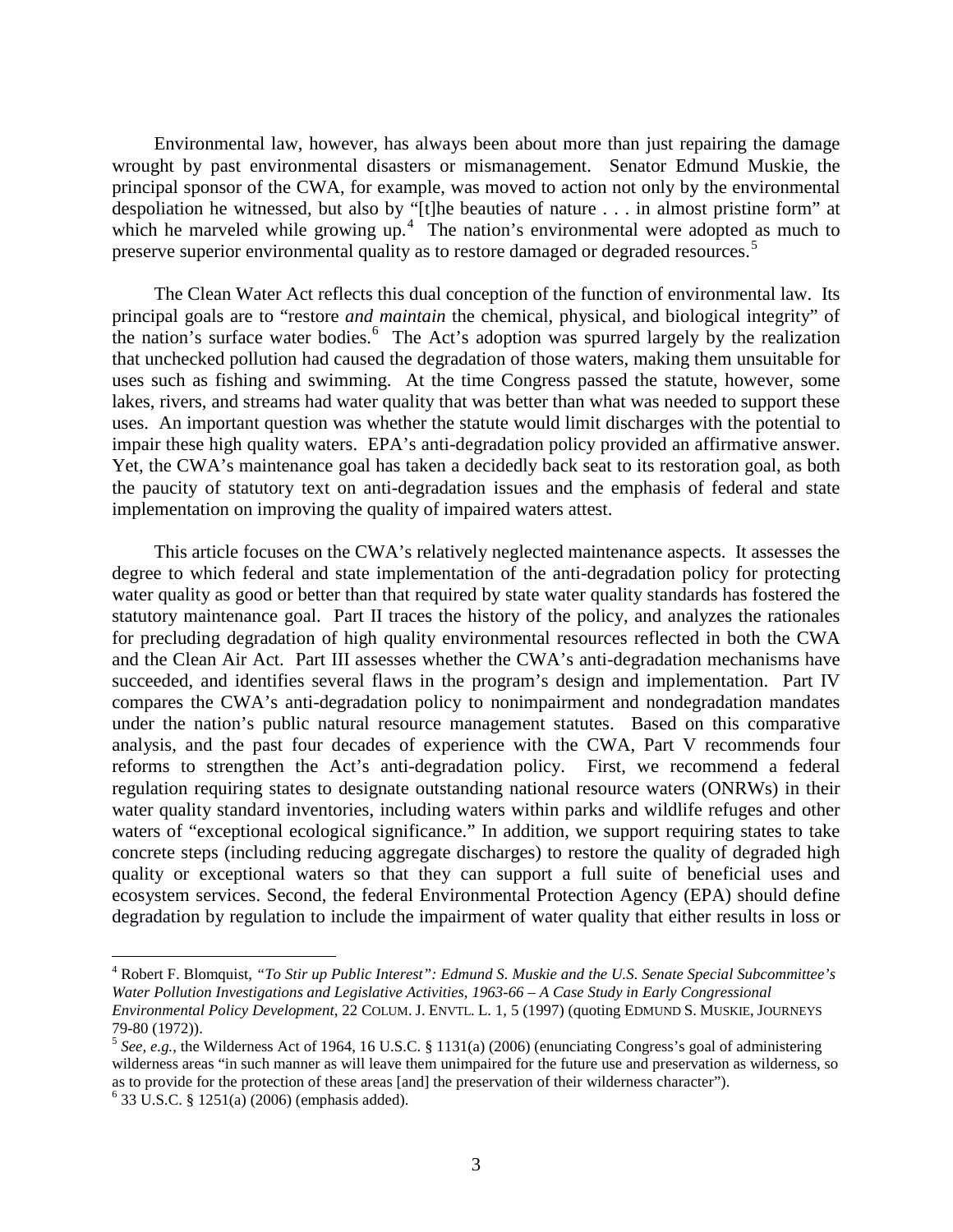threatened loss of an existing or potentially viable use – especially fishing, swimming, and higher uses – or adversely affects the ecological resilience of the affected water body. Third, we support requiring states to extend their anti-degradation programs to cover nonpoint source pollutants. Finally, to ensure proper implementation of the anti-degradation policy, EPA should adopt mandatory state planning and assessment responsibilities, particularly as applied to ONRWs. These reforms would help fulfill the objectives of the anti-degradation program, move the nation closer to the goal of ensuring the integrity of our surface waters, and help the CWA function as more than just an impaired waters restoration mechanism.

#### **II. THE HISTORY, STRUCTURE, AND GOALS OF THE CLEAN WATER ACT'S ANTI-DEGRADATION PROGRAM**

Federal efforts to prevent degradation of water quality predate the adoption of the Clean Water Act. Congress endorsed these efforts when it amended the Act in 1977, although the cryptic manner in which it did so left the scope and content of the resulting anti-degradation program unclear. This part reviews the history of federal efforts to prevent degradation of water resources and the structure of the current regulatory program. It also describes the goals of both water and air pollution anti-degradation provisions.

#### **A. The History of Federal Anti-degradation Programs in Water Pollution Control**

Before EPA's creation in 1970, the Department of the Interior adopted guidelines to implement the 1965 Water Quality  $Act<sub>1</sub><sup>7</sup>$  $Act<sub>1</sub><sup>7</sup>$  $Act<sub>1</sub><sup>7</sup>$  which required all states to adopt water quality standards consisting of use designations (such as drinking or fishing) and water quality characteristics needed to permit those uses to occur.<sup>[8](#page-4-1)</sup> The guidelines provided that "[i]n no case will standards providing for less than existing water quality be acceptable," and required that standards provide for "[t]he maintenance and protection of quality and use or uses of water now of a higher quality or of a quality suitable for present and potential uses."<sup>[9](#page-4-2)</sup> Enforcement of the guidelines was cursory.<sup>[10](#page-4-3)</sup>

In 1968, Interior Secretary Stewart Udall endorsed the policy of preventing degradation of existing clean water resources, <sup>[11](#page-4-4)</sup> but retreated from the absolute protection of existing water quality reflected in the 1966 guidelines.<sup>[12](#page-4-5)</sup> The Secretary's policy required maintenance of waters

<span id="page-4-2"></span><span id="page-4-1"></span>

<span id="page-4-0"></span><sup>&</sup>lt;sup>7</sup> Pub. L. No. 89-234, 79 Stat. 903 (1965).<br><sup>8</sup> GLICKSMAN, *supra* note <sub>\_\_</sub>, at 553. <br><sup>9</sup> N. William Hines, *A Decade of Nondegradation Policy in Congress and the Courts: The Erratic Pursuit of Clean Air and Clean Water*, 62 IOWA L. REV. 643, 658 (1977) (quoting U.S. DEP'T OF INTERIOR FEDERAL WATER POLLUTION CONTROL ADMINISTRATION, GUIDELINES FOR ESTABLISHING WATER QUALITY STANDARDS FOR INTERSTATE WATERS 5, 7 (1966)).

<span id="page-4-3"></span><sup>&</sup>lt;sup>10</sup> See Mary A. Stitts, Note, *The Ever-Changing Balance of Power in Interstate Water Pollution: Do Affected States Have Anything to Say After Arkansas v. Oklahoma?, 50 WASH. & LEE L. REV. 1341, 1356 (1993).* 

<span id="page-4-4"></span><sup>&</sup>lt;sup>11</sup> Lauren Kalisek, *The Principle of Antidegradation and Its Place in Texas Water Quality Permitting*, 41 TEX. ENVTL. L.J. 1, 4 (2010). *See also* Jeffrey M. Gaba, *Federal Supervision of State Water Quality Standards Under the Clean Water Act*, 36 VAND. L. REV. 1167, 1189-90 (1983) [hereinafter Gaba, *Federal Supervision*]; Michael C. Blumm & William Warnock, *Roads Not Taken: EPA vs. Clean Water*, 33 ENVTL. L. 79, 104 (2003). 12 Hines, *supra* note , at 659.

<span id="page-4-5"></span>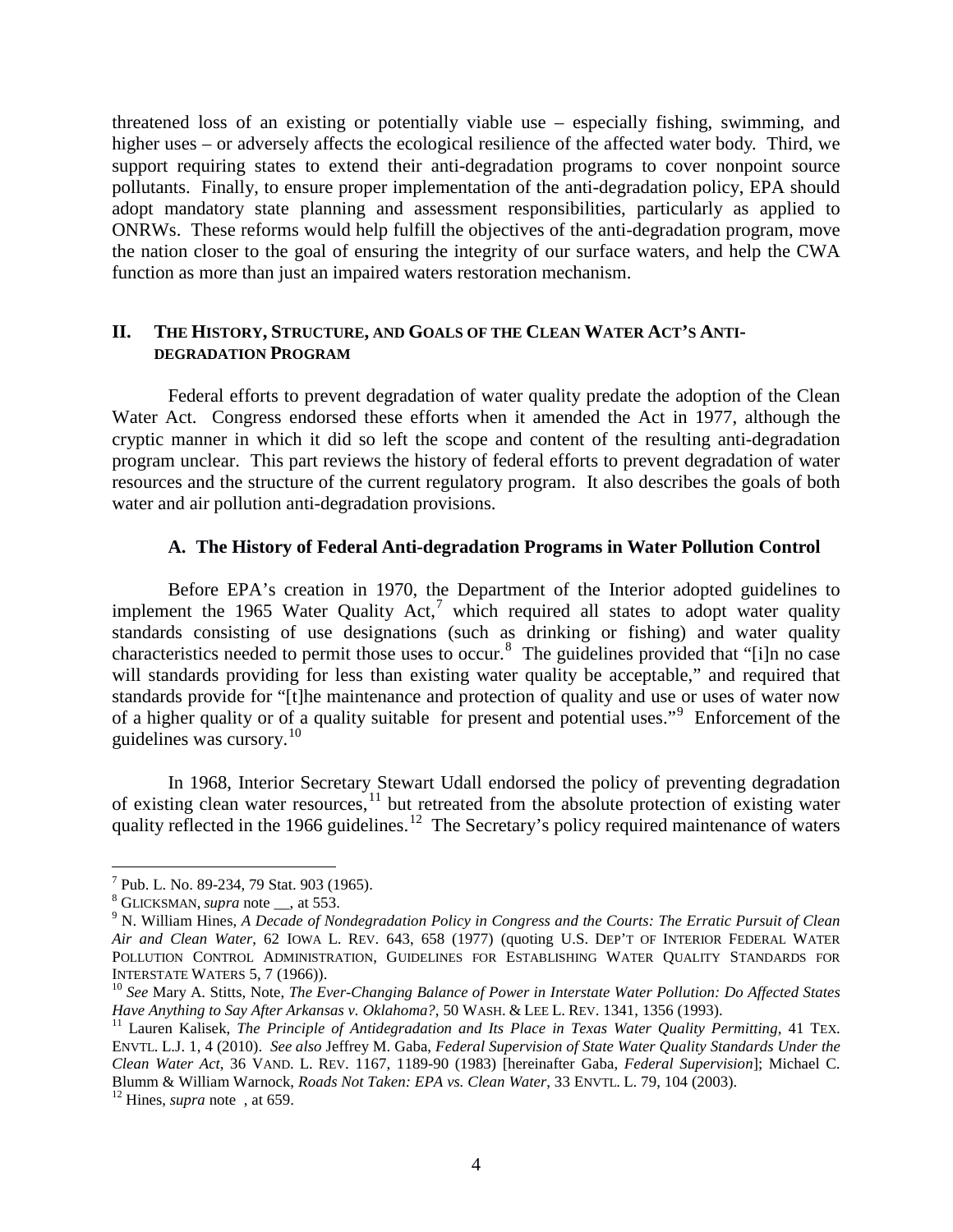whose quality was better than established standards unless a state could justify degradation based on necessary economic or social development. Degradation would not be allowed, however, to interfere with or injure designated uses then being made or which could be made of those waters.<sup>[13](#page-5-0)</sup>

Despite the weakening of the 1966 guidelines, state governors and the U.S. Chamber of Commerce complained that an anti-degradation policy would unreasonably restrict economic development, and state enforcement of the guidelines continued to lag.<sup>14</sup> By the time Congress adopted the Federal Water Pollution Control Act Amendments of 1972 (now known as the Clean Water Act), the water quality standards of all fifty states nominally included versions of an antidegradation policy statement, but in most states, protection against degradation was little more than an unimplemented objective.<sup>[15](#page-5-2)</sup>

The 1972 law said nothing about anti-degradation policy. EPA, which had taken over control of federal water quality programs, took the position that such a policy was "consistent with the spirit, intent, and goals of the Act," especially the goal of "restor[ing] and maintain[ing] the chemical, physical, and biological integrity of the Nation's waters."[16](#page-5-3) EPA refined the policy in 1975, creating the requirements that, with few changes, remain in place today.<sup>[17](#page-5-4)</sup> In 1987, Congress cryptically addressed anti-degradation of water quality for the first time, providing that for waters whose quality exceeds levels necessary to protect the designated use, any effluent limitation based on a total maximum daily load  $(TMDL)^{18}$  $(TMDL)^{18}$  $(TMDL)^{18}$  may be revised only if the revision "is subject to and consistent with the anti-degradation policy established under this section."<sup>[19](#page-5-6)</sup> The statute, which still governs anti-degradation policy, simply incorporates by reference EPA's prior administrative policy.<sup>[20](#page-5-7)</sup>

#### **B. The Structure of the Anti-degradation Program**

<span id="page-5-1"></span><span id="page-5-0"></span><sup>&</sup>lt;sup>13</sup> Kalisek, *supra* note, at 5-6. *See* 40 Fed. Reg. 55340 (Nov. 28, 1975).<br><sup>14</sup> Michael Snyder, Note, *Nondegradation of Water Quality: The Need for Effective Action*, 50 NOTRE DAME L. REV. 890, 893, 897 (1975).<br><sup>15</sup> Hines, *supra* note \_\_, at 659-60.

<span id="page-5-3"></span><span id="page-5-2"></span><sup>&</sup>lt;sup>16</sup> 33 U.S.C. § 1251(a) (2006) (emphasis added). *See* EPA, Questions and Answers on Antidegradation 1 (Aug. 1985) [hereinafter Qs & As], available at 1985) [hereinafter Qs & As], available at

<span id="page-5-4"></span>http://water.epa.gov/scitech/swguidance/standards/upload/2006\_12\_01\_standards\_antidegqa.pdf. <sup>17</sup> 40 C.F.R. § 131.12. EPA amended the policy in 1983. It created a limited exception for temporary or short-term changes in water quality in Outstanding National Resource Waters (ONRW), which previously had been protected from all degradation. John Harleston, *What Is Antidegradation Policy: Does Anyone Know?*, 5 S.C. ENVTL. L.J. 33, 47 (1996). EPA made this change because it "was concerned that waters which properly could have been designated as ONRW were not so designated because of the flat no degradation provision, and therefore were not being given special protection." 48 Fed. Reg. 51402 (Nov. 8, 1983). *See also* Robert L. Glicksman, *Pollution on the Federal Lands II: Water Pollution*, 12 UCLA J. ENVTL. L. & POL'Y 61, 83 (1993); John L. Horwich, *Water Quality* 

<span id="page-5-5"></span><sup>&</sup>lt;sup>18</sup> A total maximum daily load is the maximum aggregate pollution loading that the receiving water is capable of assimilating without violating applicable water quality standards by creating excessive pollutant concentrations or interfering with designated uses. GLICKSMAN ET AL., *supra* note at \_\_, at 627.<br><sup>19</sup> 33 U.S.C. § 1313(d)(4)(B) (2006).

<span id="page-5-6"></span>

<span id="page-5-7"></span><sup>&</sup>lt;sup>20</sup> Jeffrey Gaba, *New Sources, New Growth and the Clean Water Act*, 55 ALA. L. REV. 651, 672 (2004) [hereinafter Gaba, *New Growth*].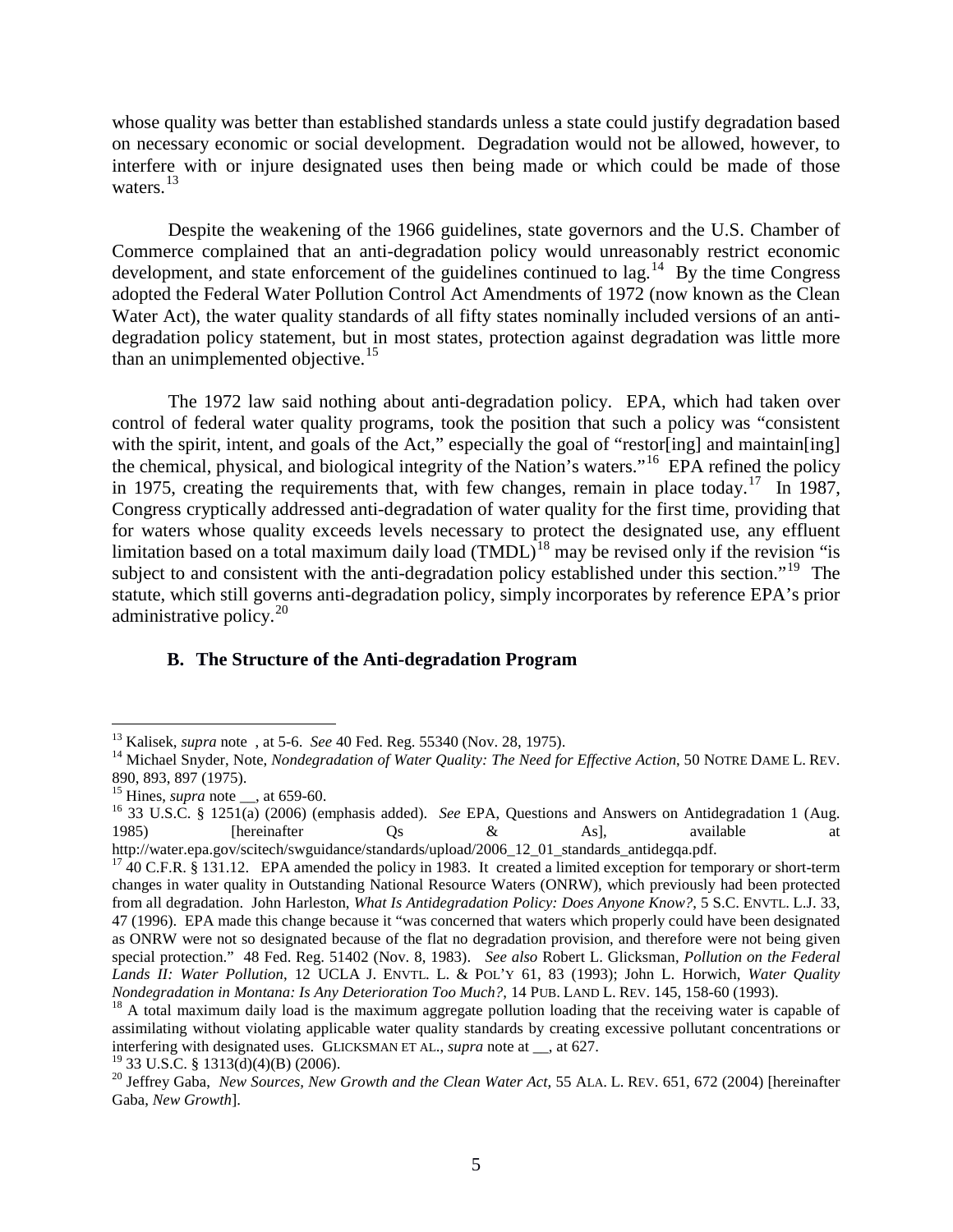An anti-degradation policy is a required component of the water quality standards that states must adopt and enforce.<sup>[21](#page-6-0)</sup> EPA regulations currently provide that each state must adopt an anti-degradation policy that includes three elements.<sup>[22](#page-6-1)</sup> First, existing instream uses and the level of water quality necessary to protect those uses must be maintained and protected—state standards must be "sufficient to maintain existing beneficial uses of navigable waters, preventing their further degradation."[23](#page-6-2) Second, the state must maintain water quality that exceeds levels necessary to support propagation of fish and wildlife, and water recreation, unless allowing lower water quality is necessary to accommodate important economic or social development.<sup>[24](#page-6-3)</sup> Even then, water quality standards must fully protect existing uses. In addition, the state must assure achievement of the highest statutory and regulatory requirements for all point sources and all cost-effective and reasonable best management practices for nonpoint sources. Third, the state must maintain quality in high quality waters that constitute an "outstanding National resource," including waters of national and state parks and wildlife refuges and waters of "exceptional recreational or ecological significance."<sup>25</sup> In short, the policy requires different levels of protection for three types, or tiers, of waters.<sup>26</sup> Under Tier 1, existing uses must be maintained in all waters. Under Tier 2, for high-quality waters that exceed fishable/swimmable quality, degradation will be allowed only if it is necessary to accommodate important social or economic development in the region. Degradation of water quality is completely prohibited for Tier 3, Outstanding National Resource Waters (ONRWs), [27](#page-6-6) although "temporary and short-term

<span id="page-6-1"></span><span id="page-6-0"></span><sup>&</sup>lt;sup>21</sup> PUD No. 1 of Jefferson County v. Wash. Dep't of Ecology, 511 U.S. 700, 718-19 (1994).<br><sup>22</sup> 40 C.F.R. § 131.12(a). According to one court, the requirement to adopt an anti-degradation policy does not apply to CWA permitting programs administered by federal agencies. City of Olmsted Falls v. EPA, 435 F.3d 632, 637  $(6<sup>th</sup>)$  Cir. 2005) (finding anti-degradation policy inapplicable to federal issuance of dredge and fill permits). The CWA provides, however, that all federal agencies must comply with state water quality standards, including a state's anti-degradation policy. 33 U.S.C. § 1323(a) (2006); Idaho Sporting Cong. v. Thomas, 137 F.3d 1146, 1153 ( $9<sup>th</sup>$ Cir. 1998).

<span id="page-6-2"></span><sup>23</sup> *PUD No. 1 of Jefferson County*, 511 U.S. at 705. *See also* Qs & As, *supra* note , at 3 (stating that "no activity is allowable . . . which could partially or completely eliminate any existing use").

<span id="page-6-3"></span><sup>&</sup>lt;sup>24</sup> 40 C.F.R. § 131.12(a)(2). Aside from an unrealistic no discharge goal, the Clean Water Act's primary goal is to achieve, wherever attainable, "water quality which provides for the protection and propagation of fish, shellfish, and wildlife and provides for recreation in and on the water ...." 33 U.S.C. § 1251(a)(2) (2006).<br><sup>25</sup> 40 C.F.R. § 131.12(a)(3).<br><sup>26</sup> EPA has endorsed the adoption by some states of an additional tier, Tier 2.5, that protects

<span id="page-6-4"></span>

<span id="page-6-5"></span>degree than Tier 2 but not as much as Tier 3. Tier 2.5 waters require "a very high level of water quality protection without precluding unforeseen future economic and social development considerations." Nat'l Wildlife Fed'n v. Browner, 127 F.3d 1126, 1127 (D.C. Cir. 1997) (describing Tier 2.5 protection for Lake Michigan) (quoting Environmental Protection Agency, Water Quality Standards Handbook § 4.2, at 4-2 (2d ed. 1994)). *See also* Ohio Valley Envtl. Coal. v. Horinko, 279 F. Supp. 2d 732, 773-74 (S.D. W. Va. 2003) (approving in part and disapproving in part West Virginia's provisions for Tier 2.5). "Because Tier 2.5 is not required by EPA regulations, the only restriction on [a state's] Tier 2.5 standards is that they not fall below the minimum standards set for Tier 2."  $Id$ . at 773.

<span id="page-6-6"></span><sup>&</sup>lt;sup>27</sup> Kalisek, *supra* note \_\_, at 9. *See also* Columbus & Franklin Cty. Metro. Park Dist. v. Shank, 600 N.E.2d 1042, 1055-56 (Ohio 1992) (refusing to equate degradation of existing water quality with an interference with an existing use for purposes of application of Ohio's anti-degradation rules to high quality waters, and rejecting state agency's application of a technological approach that limited pollutants to a level consistent with water quality criteria for exceptional waters because "the analysis proceeds from a false premise that the applicable water quality standard is determined by the use designation rather than the antidegradation policy").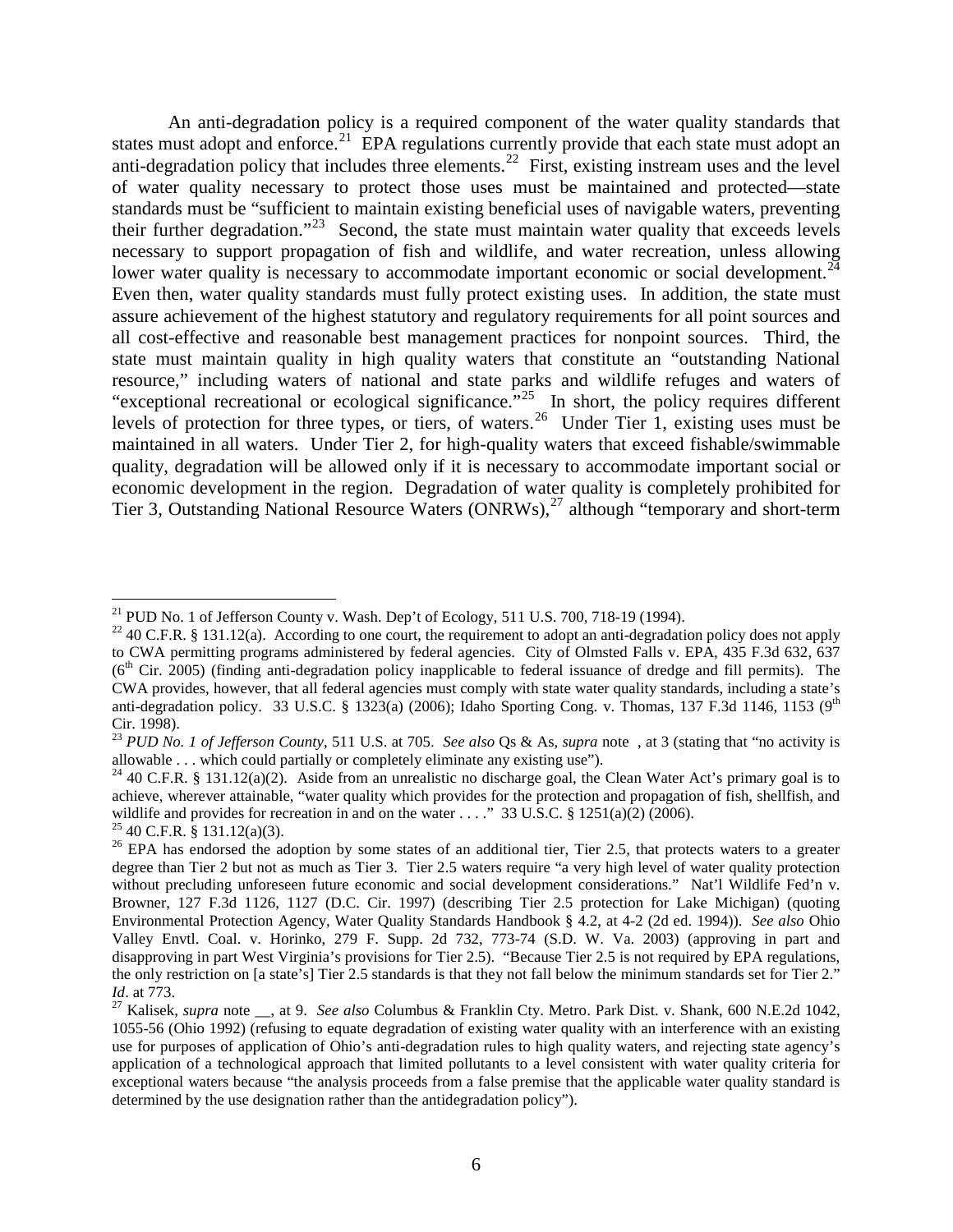changes" in water quality to accommodate important economic uses are allowed.<sup>[28](#page-7-0)</sup> Thus, the policy is designed to protect both existing uses and existing water quality, but in different circumstances. The Tier 1 provisions are directed at protection of existing uses, while the Tier 2 component aims to protect the quality of high quality waters.<sup>29</sup> Tier 3 also focuses on protection of water quality.

The anti-degradation policy may affect states administering the CWA or discharging sources in several circumstances. States must review and, if appropriate, revise their water quality standards at least once every three years. Any such revisions must comply with the antidegradation policy. If a state fails to adopt an adequate anti-degradation policy, EPA must adopt one for the state.<sup>[30](#page-7-2)</sup> If a state issues a discharge permit for a point source that violates the antidegradation policy, EPA may veto the permit.<sup>31</sup> EPA also may disapprove TMDLs that violate the policy. $32$ 

In addition, the Act requires those seeking a federal license or permit for an activity that may result in a discharge (such as operation of a hydropower plant or the filling of wetlands) to provide a certification that the discharge will comply with state water quality standards. Without such a certification, the federal agency may not issue the license or permit.<sup>33</sup> Activities covered by this requirement include discharges requiring a CWA permit in a state in which EPA, rather than a state, administers the permit program.<sup>34</sup> If a state's certification for an EPA-issued

<span id="page-7-0"></span><sup>&</sup>lt;sup>28</sup> Water Quality Standards Regulation, 48 Fed. Reg. 51,400, 51,403 (Nov. 8, 1983); OFFICE OF WATER, U.S. ENVTL. PROT. AGENCY, EPA 823-B-94-005, WATER QUALITY STANDARDS HANDBOOK: SECOND EDITION 4-10 (2d ed. 1994), http://water.epa.gov/scitech/swguidance/standards/handbook/index.cfm.<br><sup>29</sup> Gaba, *Federal Supervision, supra* note \_\_, at 1192.

<span id="page-7-1"></span>

<span id="page-7-2"></span><sup>&</sup>lt;sup>30</sup> 33 U.S.C. § 1313(c)(4) (2006). Raymond Proffitt Found v. EPA, 930 F. Supp. 2d 1088, 1098 (E.D. Pa. 1996), held that EPA has a nondiscretionary duty to issue a federal anti-degradation program for a state with a deficient program. *Cf.* Miccosukee Tribe of Indians of Florida v. EPA, 105 F.3d 599 ( $5<sup>th</sup>$  Cir. 1997) (holding that district court improperly dismissed CWA citizen suit alleging that EPA violated nondiscretionary duty to determine whether state changes to water quality standards violated CWA requirements, including the anti-degradation policy). *But cf*. Nat'l Wildlife Fed'n v. Browner, 127 F.3d 1126 (D.C. Cir. 1997) (holding that EPA did not have nondiscretionary duty to review and evaluate existing state water quality standards retained after a state's triennial review).

<span id="page-7-5"></span>

<span id="page-7-4"></span><span id="page-7-3"></span><sup>31</sup> 33 U.S.C. § 1342(d) (2006). <sup>32</sup> Qs & As, *supra* note \_\_, at 2. <sup>33</sup> 33 U.S.C. § 1341(a) (2006). *See* Islander E. Pipeline Co. v. McCarthy, 525 F.3d 141 (2d Cir. 2008) (upholding denial of state certification for natural gas pipeline on ground that backfill discharge would violate state's antidegradation policy); FPL Energy Maine Hydro LLC v. Dep't of Envtl. Prot., 926 A.2d 1197 (Me. 2007) (dam and reservoir facilities not exempt from anti-degradation policy); Pub. Util. Dist. No. 1 v. Dep't of Ecology, 146 Wash. 2d 778, 51 P.3d 744 (2002) (holding that § 101(g) of the CWA did not preclude state environmental agency from imposing minimum streamflow requirements in water quality certification on holder of state water rights). *But cf*. Great Basin Mine Watch v. Hankins, 456 F.3d 955, 964 (9<sup>th</sup> Cir. 1996) ("The anti-degradation policy only refers to water quality standards and does not refer to water withdrawal."). Federal agencies may have the power to impose conditions on licensees that are more protective of water quality than a state certification is. *See, e.g.*, Snoqualmie Indian Tribe v. Federal Energy Regulatory Comm'n, 545 F.3d 1207 (9<sup>th</sup> Cir. 2008).

<span id="page-7-6"></span> $34$  Arkansas v. Oklahoma, 503 U.S. 91 (1992). Most states have received EPA approval to administer at least portions of the Clean Water Act's National Pollutant Discharge Elimination System permit program. EPA, State Program Status, http://cfpub.epa.gov/npdes/statestats.cfm.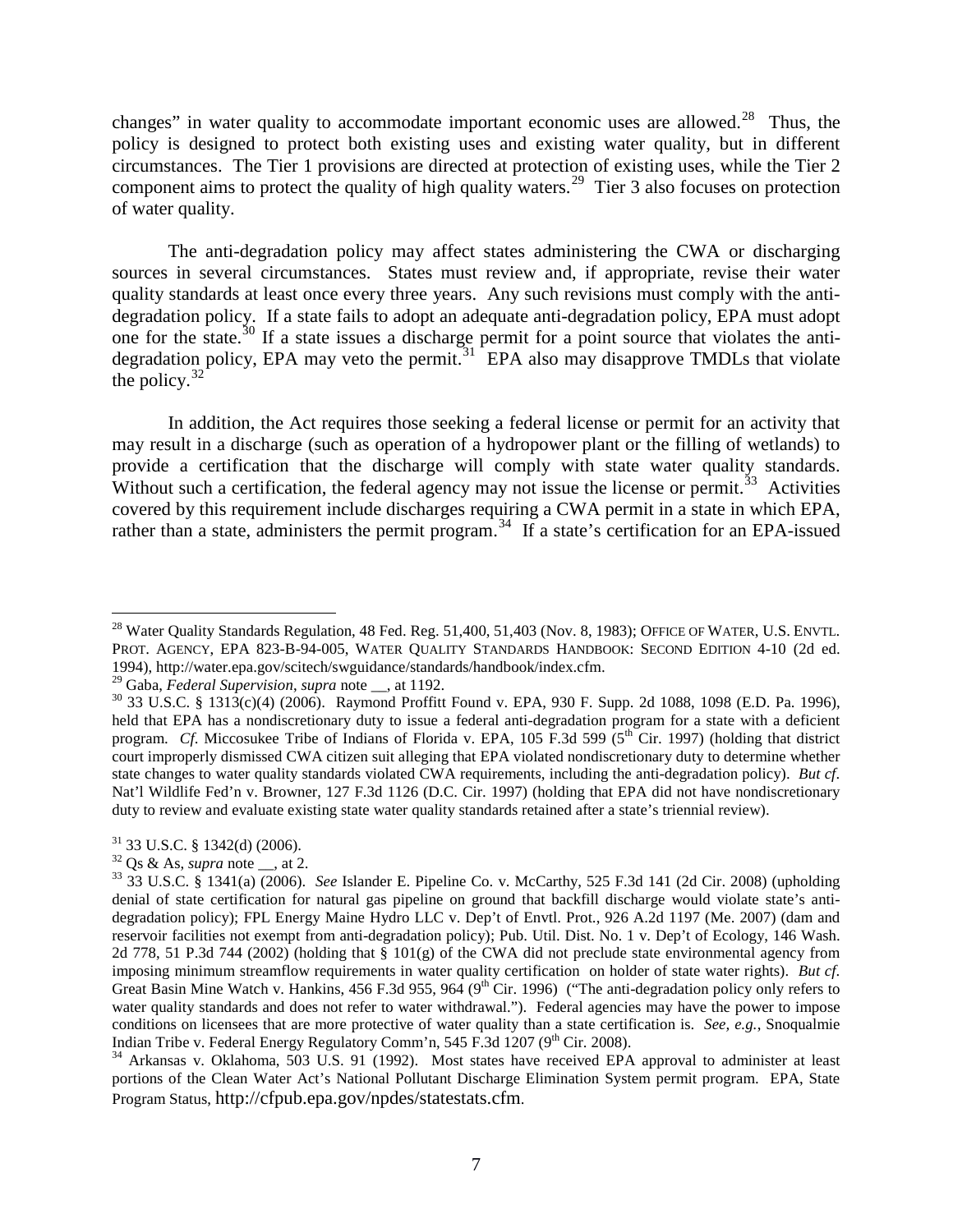discharge permit fails to comply with the anti-degradation policy, EPA may add more stringent effluent limitations to ensure compliance with the policy.<sup>[35](#page-8-0)</sup>

#### **C. The Goals of Anti-degradation Programs**

The reasons to mandate the improvement of inferior quality natural resources are relatively obvious, and include ensuring that exposure to or use of those resources does not adversely affect public health, destroy critical wildlife or fish populations, or otherwise disrupt ecosystem functions. By contrast, no single goal explains legal mandates to prevent degradation of superior quality resources. Instead, anti-degradation programs rest on a variety of rationales, including the desire to provide a margin of safety to offset the risk that regulations will not provide the desired level of protection, protect special value natural resources, prevent the movement of industry to areas with superior environmental quality, prevent interstate pollution, and preserve opportunities for future economic growth. The federal CWA and Clean Air Act (CAA), which contain the best known anti-degradation programs among the pollution control laws, illustrate each of these justifications for preventing degradation of high quality resources.<sup>[36](#page-8-1)</sup>

#### 1. Providing a Margin of Safety

The CAA and the CWA both require the adoption of ambient quality standards to provide a minimally acceptable level of environmental quality. The CAA requires that EPA adopt primary standards that are requisite to protect the public health with an adequate margin of safety and secondary standards that protect the public welfare from known or anticipated adverse effects associated with air pollution.<sup>[37](#page-8-2)</sup> The CWA requires states to adopt water quality standards that assure that pollutant concentrations will protect designated uses.<sup>38</sup> Both sets of standards establish maximum permissible concentrations of pollutants in the air or water.

Environmental regulation often proceeds in the face of scientific uncertainty. As a result, regulators may determine that a particular concentration level is sufficient to achieve the desired level of protection, only to discover later that adverse effects occur at lower pollution concentrations than once believed. Anti-degradation rules can protect against such

<span id="page-8-1"></span><span id="page-8-0"></span><sup>&</sup>lt;sup>35</sup> Qs & As, *supra* note <sub>\_\_</sub>, at 2.<br><sup>36</sup> Other federal pollution control laws seek to prevent degradation of existing environmental quality less directly, by incorporating the anti-degradation regimes established under other laws instead of creating independent requirements. *See, e.g.*, 40 C.F.R. § 265.193(g)(2)(iii)(D) (Resource Conservation and Recovery Act regulations requiring EPA, in issuing variances from hazardous waste management requirements, to consider the potential adverse effects of a release on surface water quality, taking into account water quality standards, including the antidegradation policy, established for surface waters in the area of the affected facility) .

Similarly, the Comprehensive Environmental Response, Compensation, and Liability Act provides that if any requirement under a federal law such as the CWA is "legally applicable to" a hazardous substance release or is "relevant and appropriate under the circumstances of the release," then the remedial action selected by EPA must comply with that requirement. At a minimum, the action must attain relevant and appropriate water quality criteria found in CWA water quality standards. 42 U.S.C. § 9621(d)(2)(A). For a case holding that a state groundwater antidegradation law was "legally applicable or relevant and appropriate" to a cleanup, but upholding EPA's implicit waiver of that law, see U.S. v. Akzo Coatings of Am., Inc., 949 F.3d 1409, 1445-49 (6<sup>th</sup> Cir. 1991).<br><sup>37</sup> 42 U.S.C. § 7409(b) (2006).<br><sup>38</sup> 33 U.S.C. § 1313(c) (2006).

<span id="page-8-3"></span><span id="page-8-2"></span>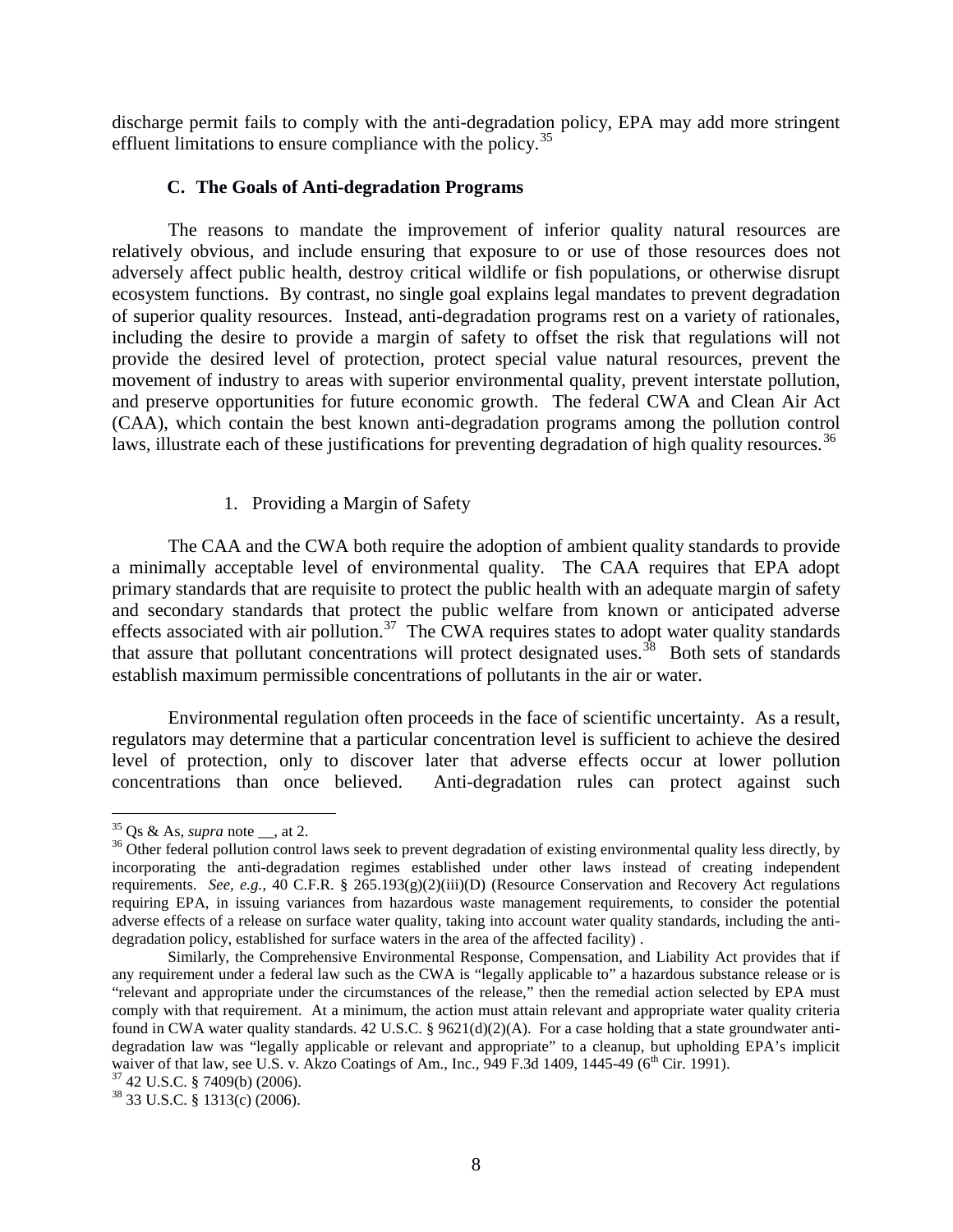misjudgments about the scope of environmental risk. One of the purposes of the CAA's Prevention of Significant Deterioration (PSD) program is to protect public health "from any actual or potential adverse effect which in [EPA's] judgment may reasonably be anticipated to occur from air pollution . . . notwithstanding attainment and maintenance of all national ambient air quality standards."<sup>[39](#page-9-0)</sup>

Legislators in 1977 were skeptical of regulators' ability to identify harmless concentrations of air pollution, and suspected that the only way to eliminate health risks would be to set ambient standards at zero. Not willing to go that far, legislative supporters of the PSD program sought to minimize risk by keeping pollutant concentrations lower than required by air quality standards in areas that already had clean air.<sup>40</sup> In this way, the program would provide a "margin of safety" in case pollution actually caused harm at concentrations lower than any threshold levels identified by EPA or if EPA refused for economic reasons to tighten the standards despite new evidence that existing standards were not sufficiently protective.<sup>[41](#page-9-2)</sup> Accordingly, anti-degradation requirements create a safety net in the event existing ambient quality standards are inadequate.<sup>[42](#page-9-3)</sup>

#### 2. Protecting High-Value Natural Resources

A second function of anti-degradation constraints is to protect highly valued natural resources that may be at risk from exposure to pollutant concentrations that are established to protect public health. Both the CAA and CWA programs seek to promote that goal.

One of the purposes of the CAA's PSD program is to preserve, protect, and enhance air quality in national parks, wilderness areas, and other areas of "special" natural, recreational, scenic, or historic value.<sup>43</sup> Because adverse effects on natural resources may occur at concentrations lower than those that trigger health risks, the CAA's welfare-based secondary standards may be more stringent than the health-based primary standards.<sup>44</sup> Even then, secondary standards may not be adequate to protect particularly vulnerable resources, or EPA may have underestimated how clean the air needs to be to protect those resources.

During congressional debate, supporters of the PSD program emphasized the benefits of protecting parks from air pollution, claiming that preservation of clean air would prevent damage

<span id="page-9-1"></span><span id="page-9-0"></span><sup>&</sup>lt;sup>39</sup> 42 U.S.C. § 7470(1) (2006).<br><sup>40</sup> David P. Currie, *Nondegradation and Visibility Under the Clean Air Act*, 68 CALIF. L. REV. 48, 77 (1980).<br><sup>41</sup> See Craig N. Oren, *Prevention of Significant Deterioration: Control-Co* 

<span id="page-9-2"></span>REV. 1, 64 (1988) [hereinafter Oren, *Control-Compelling*]. PSD's supporters also viewed the program as necessary because the national standards did not cover certain damaging pollutants such as sulfates that cause acid rain and failed to account for the synergistic effects of multiple pollutants. *Id.* at 60, 82.

<span id="page-9-3"></span><sup>&</sup>lt;sup>42</sup> Richard B. Stewart, *The Development of Administrative and Quasi-Constitutional Law in Judicial Review of Environmental Decisionmaking: Lessons from The Clean Air Act*, 62 IOWA L. REV. 713, 742 n.144 (1977)

<span id="page-9-4"></span><sup>&</sup>lt;sup>43</sup> 42 U.S.C. § 7470(2) (2006). *See generally Craig N. Oren, The Protection of Parklands from Increased Air Pollution: A Look at Current Policy, 13 HARV. ENVTL. L. REV. 313 (1989) [hereinafter Oren, <i>Parklands*].

<span id="page-9-5"></span><sup>&</sup>lt;sup>44</sup> DAVID WOOLEY & ELIZABETH MORSS, CLEAN AIR ACT HANDBOOK, Appendix C (2011). In practice, EPA rarely establishes separate secondary standards. *See* GLICKSMAN ET AL., *supra* note \_\_, at 406.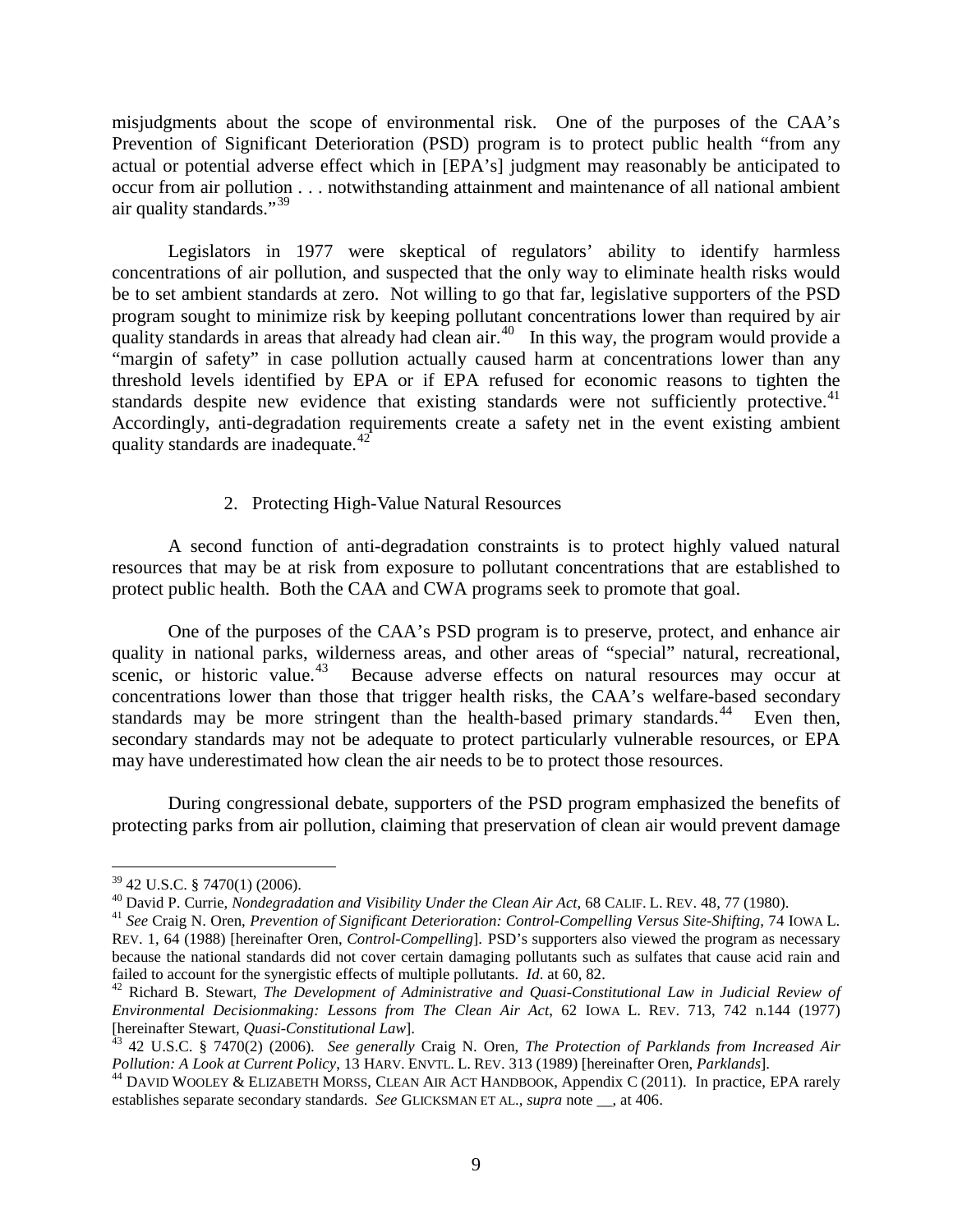that would occur even at pollution concentrations allowed by the national ambient air quality standards.<sup>[45](#page-10-0)</sup> Degradation of air quality in national parks would interfere with scenic vistas in places like the Grand Canyon and damage unique natural resources, frustrating the opportunities for preservation, recreation, and spiritual renewal that justified creation of the national parks and other protected areas.<sup>46</sup> The CWA's anti-degradation policy serves the same function through its prohibition on water quality degradation in  $\overline{ONRWs}^{47}$  $\overline{ONRWs}^{47}$  $\overline{ONRWs}^{47}$ . Enhanced protections are particularly critical if resource damage is expected to be irreversible or would interfere with the broader functioning of critical ecosystem services.<sup>[48](#page-10-3)</sup>

#### 3. Preventing the Development of Pollution Havens

Without a nondegradation policy, areas with relatively clean air or water quality would have a greater capacity to assimilate pollution without violating applicable ambient standards than would more polluted areas. Under both the CAA and the CWA, pollution control requirements tend to be most stringent in highly polluted areas that are in violation of ambient quality standards. The CAA imposes rigorous controls on pollution sources in nonattainment  $\arccos$ <sup>[49](#page-10-4)</sup> and the stringency of the controls tends to increase in relation to the degree of noncompliance.<sup>50</sup> Under the CWA, states whose waters are more polluted than state water quality standards allow must establish TMDLs that represent aggregate limitations on discharges into those impaired waters.<sup>51</sup> Absent nondegradation programs, new industrial sources with choices about where to locate (putting other factors aside) would tend to choose areas with less stringent pollution controls to reduce costs of operation.<sup>52</sup> The result would be not only degradation of existing good environmental quality, but also an exodus of business from industrialized areas to more remote, cleaner areas.

Anti-degradation provisions can prevent "pollution havens" by removing incentives that would drive industry to clean areas if they were allowed to deteriorate to minimal levels required by ambient standards. These provisions address a classic prisoner's dilemma because states with high air or water quality would bear most of the costs of maintaining it, while recouping only a small portion of the benefits.<sup>53</sup> "Each state, fearing undercutting by a state competing for economic development, would be reluctant to adopt a potentially disabling policy absent some assurance about what other states intended to do. All states would thus be paralyzed to act."<sup>[54](#page-10-9)</sup>

<span id="page-10-3"></span><span id="page-10-2"></span>

<span id="page-10-1"></span><span id="page-10-0"></span><sup>&</sup>lt;sup>45</sup> Oren, *Parklands*, *supra* note <sub>\_\_</sub>, at 329.<br><sup>46</sup> *Id.* at 315, 346-47.<br><sup>47</sup> See supra notes \_\_ - \_\_ and accompanying text.<br><sup>48</sup> See, e.g., ROBERT W. ADLER, JESSICA C. LANDMAN & DIANE M. CAMERON, THE CLEAN WATER ACT LATER 200 (1993) (noting that headwater tributaries of larger watersheds can "provide clean base flow and critical spawning and rearing habitat to support downstream flows").<br><sup>49</sup> See, e.g., 42 U.S.C. § 7502(c) (2006) (listing requirements for SIPs that cover nonattainment areas).

<span id="page-10-7"></span>

<span id="page-10-6"></span><span id="page-10-5"></span><span id="page-10-4"></span><sup>&</sup>lt;sup>50</sup> See, e.g., id. § 7511a (requirements for ozone nonattainment areas).<br><sup>51</sup> 33 U.S.C. § 1313(d) (2006).<br><sup>52</sup> See Snyder, *supra* note \_\_, at 891-92 (recommending maintenance of "the essential complementary relation bet

<span id="page-10-9"></span><span id="page-10-8"></span><sup>&</sup>lt;sup>53</sup> Stewart, *Quasi-Constitutional Law*, *supra* note \_\_, at 747.<br><sup>54</sup> Hines, *supra* note 21, at 654. *See also* Stewart, *supra* note \_\_, at 747 (noting the usefulness of anti-degradation requirements in addressing the "commons' dilemma" by forcing states "to adopt policies which they would voluntarily select in the absence of transaction costs precluding common agreement").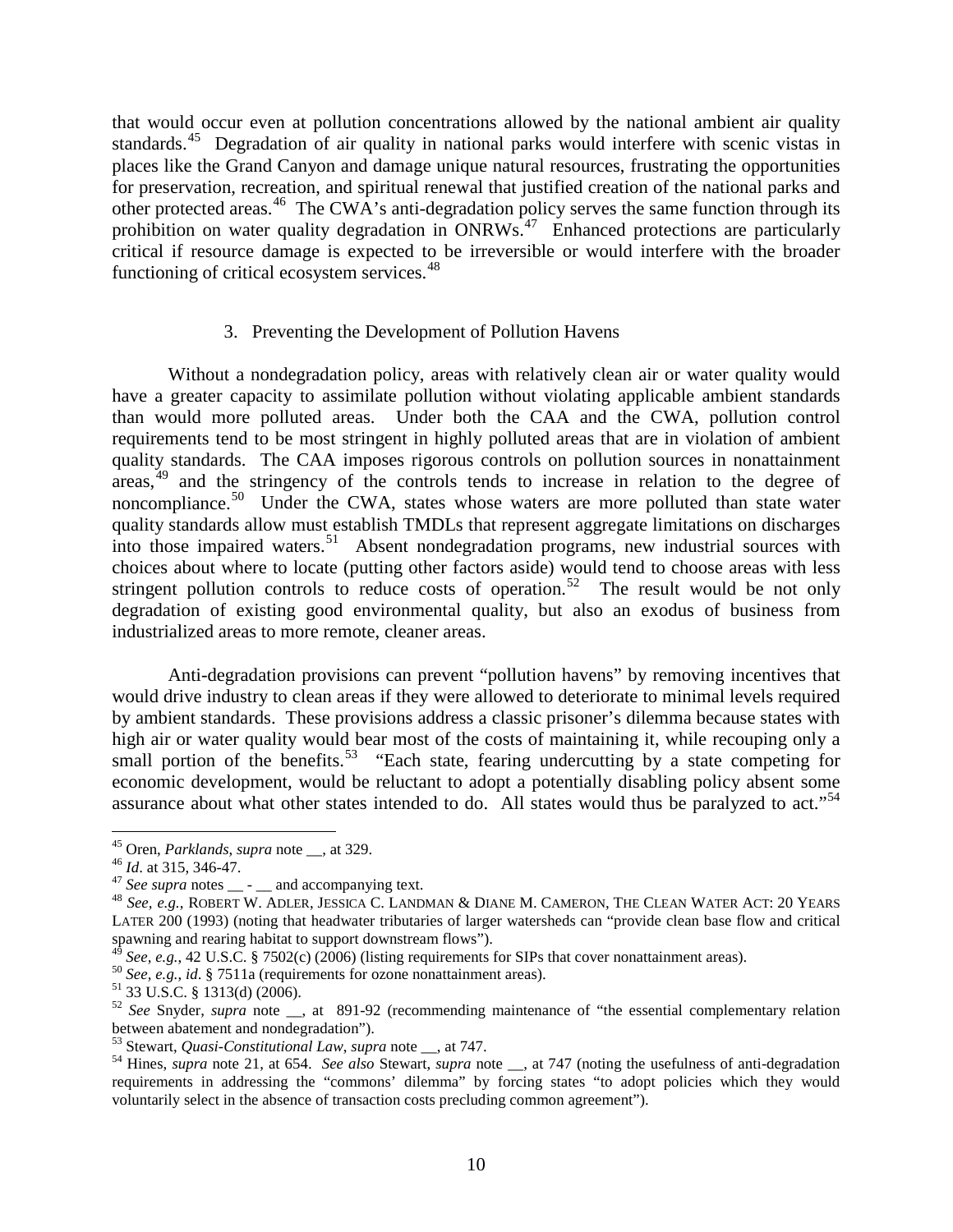The CAA's PSD program was designed to neutralize the attractiveness to industry of areas with superior air quality.<sup>55</sup> The CWA's anti-degradation policy serves a similar function.<sup>[56](#page-11-1)</sup>

#### 4. Preventing Interstate Pollution

The CAA's PSD program also sought to prevent activities in one state from harming other states by preventing areas from becoming "'dumping grounds' for the pollution caused by industrial sources in other regions."[57](#page-11-2) The argument was apparently persuasive. One of the goals of the program is "to assure that emissions from any sources in any State will not interfere with any portion of the applicable implementation program to prevent significant deterioration of air quality for any other State."[58](#page-11-3)

A dispute between Arkansas and Oklahoma illustrates the potential for the CWA's antidegradation policy to constrain interstate water pollution. The city of Fayetteville, Arkansas applied for a permit from EPA that would allow its new municipal wastewater treatment plant to discharge treated wastewater into a tributary of the Illinois River about forty miles upstream from the Arkansas-Oklahoma border. Oklahoma protested, arguing to EPA that the discharge would impair a portion of the River it had designated as a Tier 3 scenic river.<sup>59</sup> EPA issued the permit anyway, finding that the discharge would not result in an actual, detectable violation of Oklahoma's water quality standards.<sup>60</sup> Responding to Oklahoma's challenge to the permit, the Supreme Court deferred to EPA's determination that both the CWA and EPA's own regulations<sup>[61](#page-11-6)</sup> authorize EPA to ensure that a discharge not violate downstream water quality standards.<sup>[62](#page-11-7)</sup> However, the Court affirmed EPA's finding that the treatment plant's discharge would not cause an actual, detectable violation of the Oklahoma standards.<sup>[63](#page-11-8)</sup> Indeed, the Court concluded that it was not arbitrary for EPA to base issuance of the permit partly on the benefits to the River resulting from the increased flow of relatively clean water from the new plant.<sup>[64](#page-11-9)</sup> The Court's decision endorsed EPA's view that the CWA bars interstate pollution that causes

.

<span id="page-11-9"></span><span id="page-11-8"></span><sup>63</sup> *Id*. at 111-12. <sup>64</sup> *Id*. at 114.

<span id="page-11-0"></span> <sup>55</sup> *See* Oren, *Control-Compelling*, *supra* note \_\_, at 105, 111 (attributing the passage of the PSD program in 1977 to an effort by industrialized states to limit economic growth in the Sunbelt). Distributional considerations may cut against the adoption of an anti-degradation policy, too. According to Richard Stewart, a nondegradation policy "would inhibit economic development in areas with considerable poverty and unemployment, while the benefits would accrue in large measure to the wealthy who can afford to visit scenic areas of exceptionally high environmental quality or who are more likely to derive psychic satisfaction from their preservation." Stewart, *Quasi-Constitutional Law*, *supra* note  $\_\_$ , at 750.

<span id="page-11-1"></span>*Cf.* Bonnie A. Malloy, *Testing Cooperative Federalism: Water Quality Standards Under the Clean Water Act*, 6 ENVTL. & ENERGY L. & POL'Y J. 63, 85 (2011) (noting that "lower standards would be more likely to attract industry").

<span id="page-11-3"></span><span id="page-11-2"></span><sup>&</sup>lt;sup>57</sup> Oren, *Control-Compelling*, *supra* note <sub>\_\_</sub>, at 85.<br><sup>58</sup> 42 U.S.C. § 7470(4) (2006).<br><sup>59</sup> Arkansas v. Oklahoma, 503 U.S. 91, 95 (1992).

<span id="page-11-4"></span>

<span id="page-11-6"></span><span id="page-11-5"></span><sup>&</sup>lt;sup>60</sup> *Id.* at 97.<br><sup>61</sup> 40 C.F.R. § 122.4. That section continues to preclude EPA from issuing a discharge permit "[w]hen the imposition of conditions cannot ensure compliance with the applicable water quality requirements of all affected States."

<span id="page-11-7"></span><sup>62</sup> *Arkansas*, 503 U.S. at 105-07. The Court found it unnecessary to decide whether the CWA *requires* EPA to protect water quality in a downstream state from an upstream discharge in another state.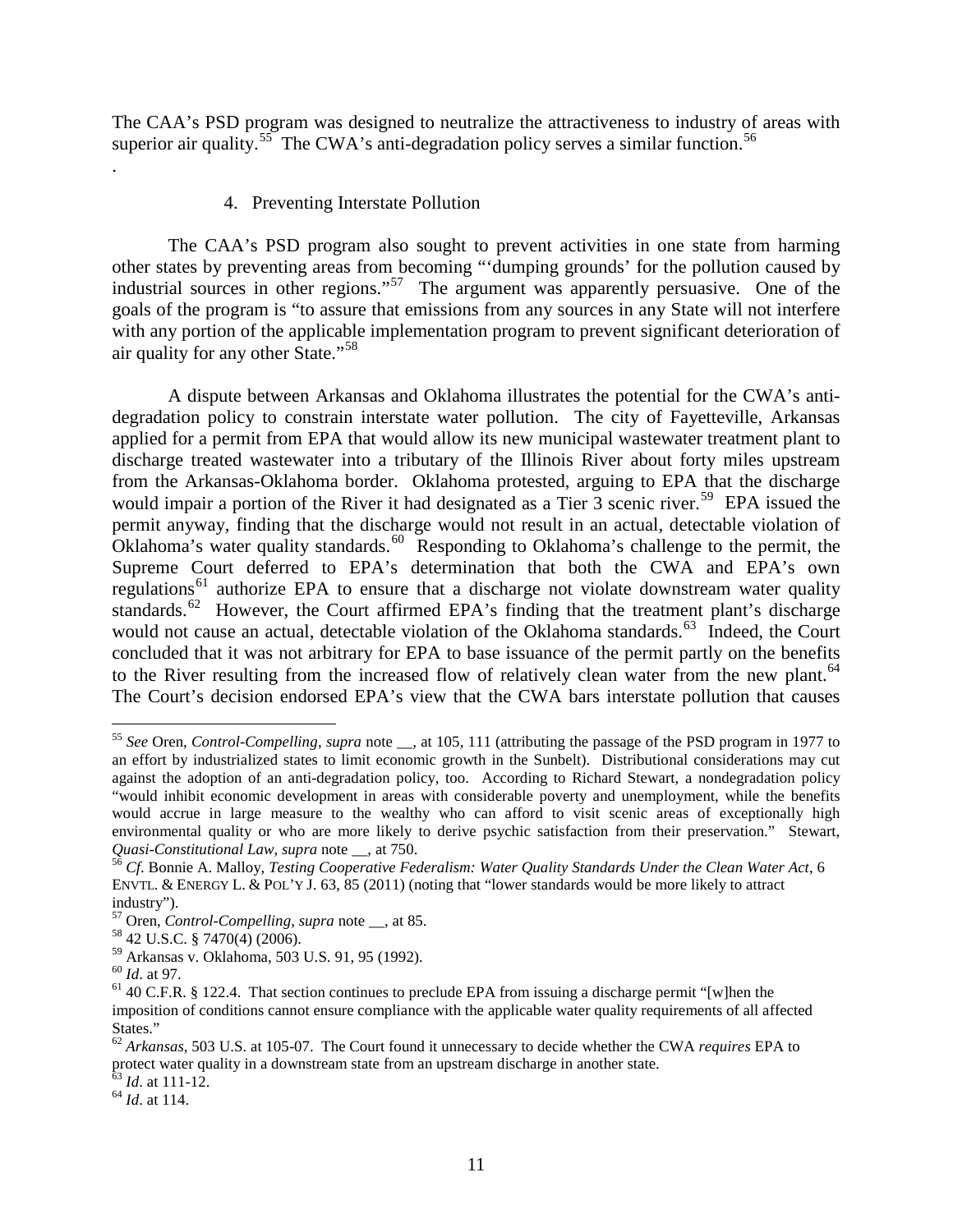water quality standard violations, including violations of the anti-degradation policy, although in practice the standard of proof linking an upstream discharge with a downstream water quality violation may be difficult to meet. $65$ 

> 5. Balancing Environmental Protection Goals and Economic Growth **Opportunities**

Anti-degradation programs seek to balance protection of existing clean air and water quality and continued economic growth. A goal of the CAA's PSD program is to "insure that economic growth will occur in a manner consistent with the preservation of existing clean air resources."<sup>[66](#page-12-1)</sup> Under the CWA's policy, degradation of Tier 2 waters is allowed if necessary to accommodate important social and economic development. Under this approach, "nondegradation policy does not make existing resource quality an absolute minimum."<sup>57</sup> The result is "a flexible, site-specific consideration of the economic justifications and social need for water quality degradation in light of available alternatives and the significance of the predicted degradation."[68](#page-12-3) 

Anti-degradation policies can be a vehicle for promoting efficient resource allocation. Degradation is allowed if the value of the economic development that causes it exceeds the resulting marginal decline in the value of the degraded resource. Anti-degradation advocates have even couched these programs as job creators, which create opportunities for new sources by requiring tighter source controls and low ambient concentrations in clean areas.<sup>69</sup> An antidegradation program also may serve as a temporary device to postpone exploitation of good environmental quality until the potential for economic growth justifies the resulting degradation. By one account, some PSD supporters apparently held this view.<sup>[70](#page-12-5)</sup> This argument for postponing exploitation "draws from the conservationist, rather than the preservationist, roots of the environmental movement"<sup>[71](#page-12-6)</sup> in that the former supported management of natural resource use to maximize economic return over time.<sup>[72](#page-12-7)</sup>

<span id="page-12-0"></span> <sup>65</sup> For criticism of the standard of proof (*i.e.*, that an upstream source is causing an actual, detectable violation of another state's water quality standards) endorsed by the Court, see Robert L. Glicksman, *Watching the River Flow:* 

<span id="page-12-3"></span>

<span id="page-12-2"></span><span id="page-12-1"></span><sup>&</sup>lt;sup>66</sup> 42 U.S.C. § 7470(3) (2006).<br><sup>67</sup> Hines, *supra* note \_\_, at 645.<br><sup>68</sup> Mark C. Van Putten, *The Dilution of the Clean Water Act*, 19 U. MICH. J.L. REF. 863, 899 (1986). EPA's failure to define important economic and social development has given states broad discretion to endorse degradation of Tier 2 waters, as long as existing uses are not prevented or state water quality standards otherwise violated. *See* 

<span id="page-12-5"></span><span id="page-12-4"></span><sup>&</sup>lt;sup>69</sup> Oren, *Control Compelling*, *supra* note, at 97.<br><sup>70</sup> *Id.* at 101. "Representative Waxman, for instance, urged that the program ought to be adopted as a means to control the growth of clean air areas so that there would be room for future industrial growth; this statement perhaps implies a desire to use PSD to keep some clean air for later appropriation."  $Id$ .

<span id="page-12-6"></span><sup>&</sup>lt;sup>71</sup> *Id.* ("[A] conservationist argument for maintaining clean air better than the air quality standards could hold that some restrictions on development now are necessary to assure that future exploitation opportunities are not sacrificed.").

<span id="page-12-7"></span><sup>72</sup> *See* Hines, *supra* note \_\_, at 646 (noting that "the idea of nondegradation seems to be closely related to large principles of conservation"). These conservation principles are similarly expressed in the sustained yield provisions of the Federal Lands Policy and Management Act (FLPMA) and the National Forest Management Act (NFMA) described in Part IV.A.5, *infra.*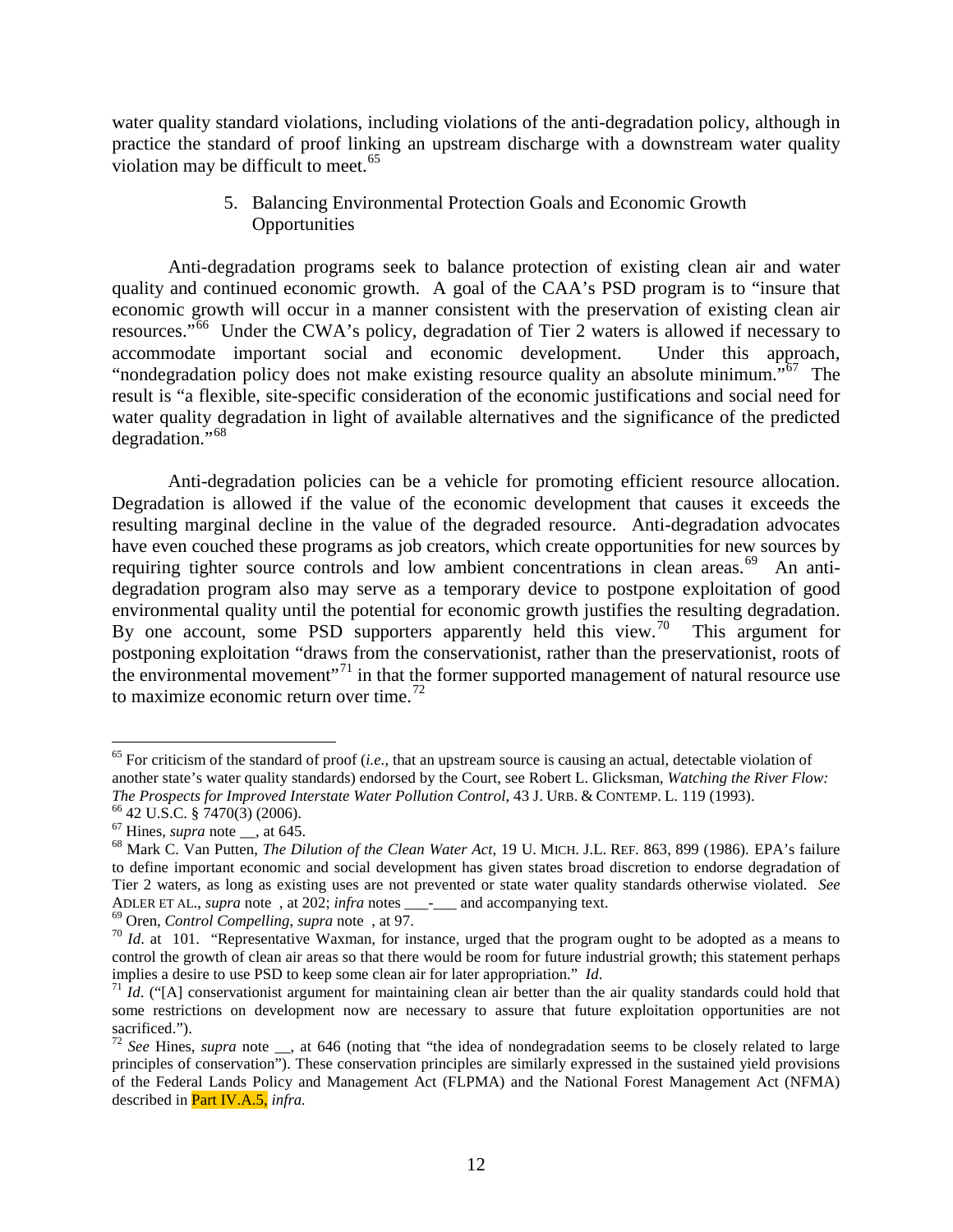#### **III. HISTORICAL EXPERIENCE WITH THE CLEAN WATER ACT'S ANTI-DEGRADATION PROGRAM**

The success of anti-degradation programs in preventing deterioration of high quality water bodies varies widely from state to state. Although the anti-degradation policy is intended to protect high quality waters, it is by no means a precise set of instructions to the states.<sup>[73](#page-13-0)</sup> EPA interprets its role in the enforcement of anti-degradation policies as a passive one.<sup>[74](#page-13-1)</sup> It may disapprove and promulgate all or part of an implementation process for anti-degradation if, in the judgment of the Administrator, the state's process (or certain provisions thereof) circumvents the intent and purpose of the federal anti-degradation policy.<sup>[75](#page-13-2)</sup> However, EPA rarely does so.<sup>[76](#page-13-3)</sup> EPA's proclivity for leaving the policy vague, and for affording broad discretion to the states, has precluded the development of a consistent national anti-degradation policy.<sup>[77](#page-13-4)</sup> As a result, critics describe the policy as "at best, obscure," and lacking in substantive content.<sup>[78](#page-13-5)</sup>

The states' designation criteria and processes vary tremendously. Moreover, when water bodies do get designated, the states' implementation of permitting authorities does not always ensure against degradation of those water bodies. This part reviews the nation's experiences with the designation of high quality waters and with the subsequent implementation of protective measures for, and permitting decisions in, those waters. It concludes with an assessment of the antidegradation policy's deficiencies.

#### **A. State Designation Variations**

The designation process for Tier 1 through 3 waters "varies enormously" from state to state.<sup>[79](#page-13-6)</sup> EPA's anti-degradation policy does not provide adequate guidance on how to distinguish between Tier 1 and Tier 2 waters.<sup>80</sup> Likewise, EPA's definition of Tier 3 (Outstanding National

<span id="page-13-0"></span><sup>&</sup>lt;sup>73</sup> Harleston, *supra* note <sub>\_\_</sub>, at, 52-53 ("In its almost thirty years of existence, few details of implementing antidegradation have been expressed.").

<span id="page-13-1"></span><sup>&</sup>lt;sup>74</sup> National Resources Defense Council, Effective Environmental Compliance and Governance: Perspectives from the Natural Resources Defense Council (2010),  $\frac{http://docs.nrdc.org/international/files/int 10051901a.pdf.}$ 

<span id="page-13-2"></span><sup>&</sup>lt;sup>75</sup> EPA, Water Quality Handbook- Chapter 4. Antidegradation (Aug. 15, 1994), available at <http://water.epa.gov/scitech/swguidance/standards/handbook/chapter04.cfm#section8> (visited Feb. 4, 2012). <sup>76</sup> *See* National Resources Defense Council, Effective Environmental Compliance and Governance: Perspectives

<span id="page-13-3"></span>from the Natural Resources Defense Council (2010), http://docs.nrdc.org/international/files/int\_10051901a.pdf (noting that EPA could serve an important catalyst in defining minimum standards, but that it must work more closely with the states to ensure compliance with the laws).<br> $^{77}$  *Id.* at 77.

<span id="page-13-5"></span><span id="page-13-4"></span><sup>&</sup>lt;sup>78</sup> Jeffrey M. Gaba, *Generally Illegal: NPDES General Permits Under the Clean Water Act*, 31 HARV. ENVTL. L. REV. 409, 454 (2007) [hereinafter Gaba, *General Permits*]. *See also* Robert W. Adler, *Integrated Approaches to Water Pollution: Lessons from the Clean Air Act*, 23 HARV. ENVTL. L. REV. 203, 292 (1999) ("the current [CWA anti-degradation] program . . . is so vague as to defy clear explanation").<br><sup>79</sup> River Network: Implementing the Clean Water Act in the Intermountain West: An Overview; Chapter 2: Water

<span id="page-13-7"></span><span id="page-13-6"></span>Quality Standards: Antidegradation (2010), available a[t http://www.rivernetwork.org/sites/default/files/chapter2.pdf.](http://www.rivernetwork.org/sites/default/files/chapter2.pdf)<br><sup>80</sup> 40 C.F.R. 131.12(a); Gaba, *General Permits, supra* note \_\_\_, at 454. See Gaba, New Growth, supra n 675 ("Unfortunately, the difference between Tier 1 and Tier 2 waters may, in many cases, be more metaphysical than biological."); Kalisek, *supra* note \_\_, at 10-11 (stating that the states have struggled with how to identify Tier 2 high-quality waters).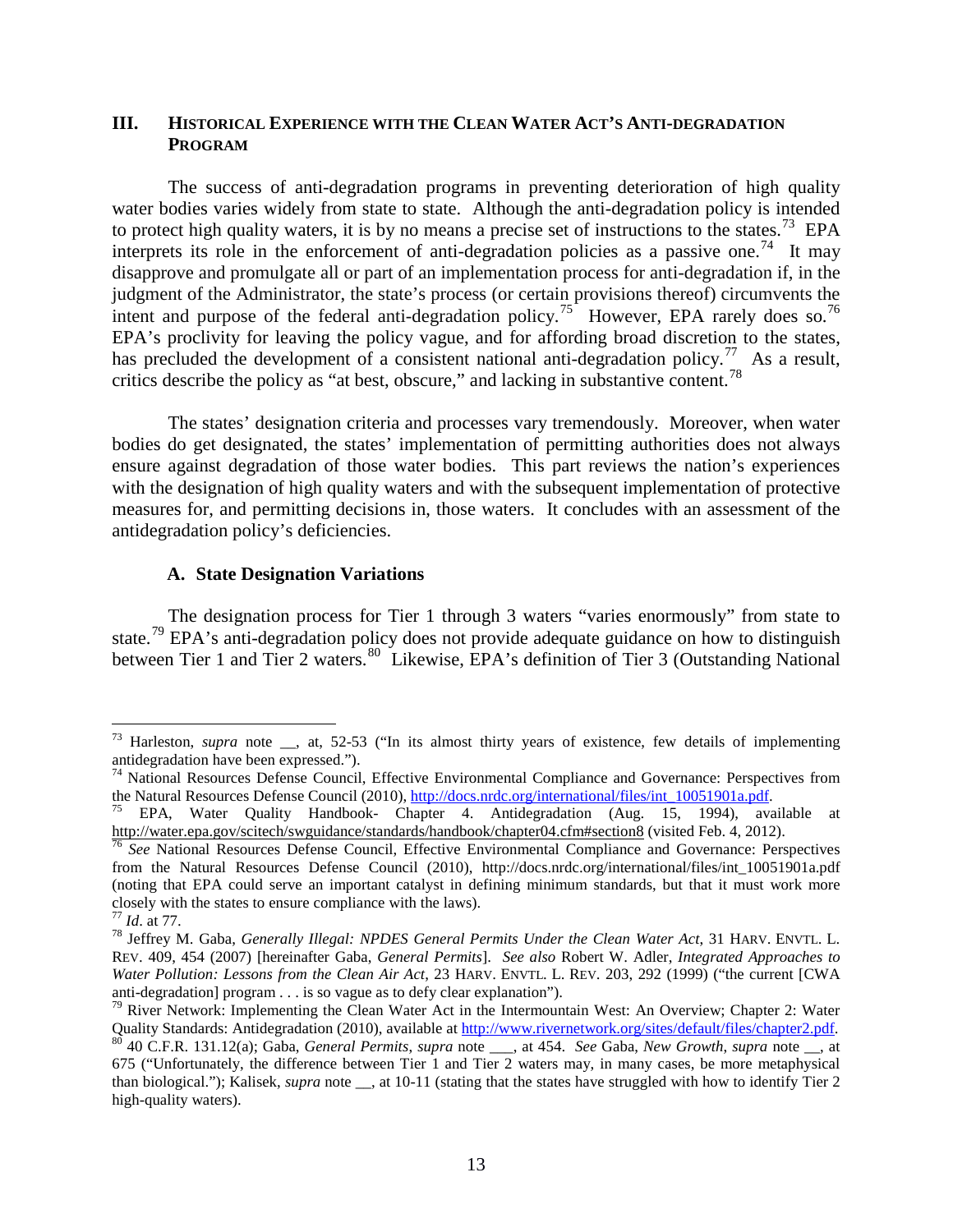Resource Waters) is unclear.<sup>[81](#page-14-0)</sup> Some state regulations provide no information whatsoever on how a waterbody might be nominated or how a designation decision might be made, leaving protection of the highest quality waters at risk.<sup>[82](#page-14-1)</sup> "Designation policies in many states are so vague as to be hard for a concerned citizen or watershed group to use … or even to understand how they could use them."<sup>[83](#page-14-2)</sup> As a result, courts tend to defer to the agencies' designation decisions unless there is no evidence whatsoever to support them.<sup>[84](#page-14-3)</sup>

Criteria and processes for distinguishing between Tier 1 and Tier 2 waters are especially opaque. In Kentucky Waterways Alliance v. Johnson, the Sixth Circuit addressed a series of challenges to Kentucky's anti-degradation policy.<sup>85</sup> The court deferred to EPA's view that its own regulations permitted either a pollutant-by-pollutant or water body-by-water body approach to determining which waters merit Tier 2 protection.<sup>[86](#page-14-5)</sup> It also allowed automatic exclusion of impaired waters from Tier  $2$ ,  $87$  and found that a state's program complies with the antidegradation policy as long as all waters whose quality exceeds fishable/swimmable water quality are afforded Tier 2 protection.<sup>88</sup> According to the court, neither the CWA nor EPA regulations require that a minimum percentage of a state's waters be afforded Tier 2 protection.

In contrast, in West Virginia, a district court invalidated EPA's approval of the state's anti-degradation program for deficiencies in both designation and implementation.<sup>89</sup> With regard to designation, the court rejected the state's classification of segments of the Kanawha and Monongahela Rivers as Tier 1 waters. The absence of evidence about the water quality of those rivers failed to support denying them the more stringent protection of Tier  $2.^{90}$ . The court also invalidated EPA's approval of a provision that failed to require Tier 2 protection in all cases where the water segment supported minimum fishable/swimmable uses and had assimilative capacity remaining for some parameters.<sup>[91](#page-14-10)</sup>

With respect to the most protective category—Tier 3 ONRWs—some states have no regulations regarding processes or criteria for making designation decisions.<sup>92</sup> Perhaps not

<span id="page-14-0"></span> <sup>81</sup> 40 C.F.R. 131.12(a)(3). *See* John A. Chilson, *Keeping Clean Waters Clean: Making the Clean Water Act's* 

<span id="page-14-1"></span><sup>&</sup>lt;sup>82</sup> River Network, *supra* note <sub>\_\_</sub>, at 51. [Is this the correct citation?] *See, e.g.*, Am. Littoral Soc'y v. EPA, 199 F. Supp. 2d 217 (D,N.J. 2002) (rejecting challenge to state's failure to designate any waters to be protected by anti-<br>degradation policy because the plaintiffs failed to identify any waters requiring protection).

<span id="page-14-3"></span><span id="page-14-2"></span><sup>&</sup>lt;sup>83</sup> River Network, *supra* note  $\frac{1}{2}$ , at 50, available at http://www.rivernetwork.org/sites/default/files/chapter3.pdf.<br><sup>84</sup> *See, e.g.*, Petition of Town of Sherburne, 154 Vt. 596, 581 A.2d 274 (1990) (upholding do

<span id="page-14-4"></span><sup>&</sup>lt;sup>85</sup> Kentucky Waterways Alliance v. Johnson, 540 F.3d 466 (6<sup>th</sup> Cir. 2008). <sup>86</sup> *Id.* at 475-77. <sup>87</sup> *Id.* at 477-81. <sup>88</sup> *Id.* at 481.

<span id="page-14-5"></span>

<span id="page-14-6"></span>

<span id="page-14-7"></span>

<span id="page-14-8"></span><sup>89</sup> Ohio Valley Envtl. Coal. v. Horinko, 279 F. Supp. 2d 732 (S.D. W. Va. 2003).

<span id="page-14-9"></span><sup>&</sup>lt;sup>90</sup> *Id.* at 737. The court ruled that EPA regulations permit classification of waters as Tier 1 or Tier 2 based on a water body-by-water body approach, without having to make classifications for each pollutant. *Id*. at 747-48. But the record contained no evidence to justify classifying the rivers as Tier 1, other than their appearance on the list of impaired waters. *Id.* at 750.<br><sup>91</sup> *Id.* at 765-66.

<span id="page-14-10"></span>

<span id="page-14-11"></span><sup>&</sup>lt;sup>92</sup> River Network, supra note \_\_ at 51.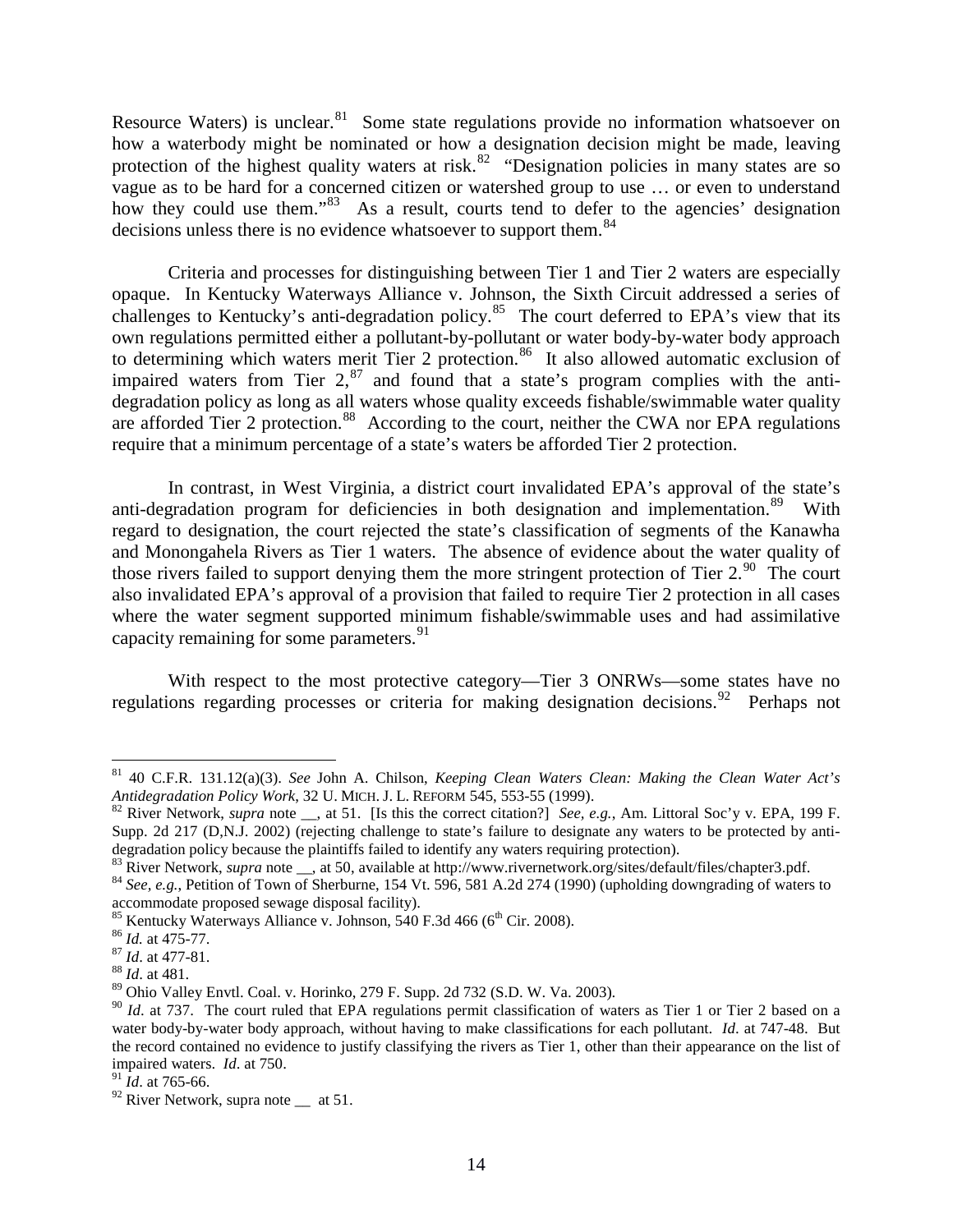surprisingly, then, some states have no ONRWs within their boundaries.<sup>[93](#page-15-0)</sup> EPA regulations include as examples of ONRWs "waters of National and State parks and wildlife refuges and waters of exceptional recreational or ecological significance.<sup>"94</sup> But these waters are not covered unless a state takes affirmative steps to designate them. Absent explicit state designations, courts have refused to recognize ONRWs at the behest of citizens' groups.<sup>[95](#page-15-2)</sup>

A few states do in fact use the ONRW designation to protect wilderness waters and critical habitat, in addition to parks, refuges, and other unique water bodies.<sup>96</sup> Montana automatically designates all "surface waters located wholly within the boundaries of designated national parks or [wilderness](https://web2.westlaw.com/result/result.aspx?origin=Search&cfid=1&referencepositiontype=T&eq=search&rlti=1&rp=%2fsearch%2fdefault.wl&method=TNC&rltdb=CLID_DB79437585013189&db=ID-ADC%2cOR-ADC%2cWY-ADC%2cMT-ADC%2cAZ-ADC%2cWA-ADC%2cUT-ADC%2cWI-ADC%2cWV-ADC&referenceposition=SR%3b203&utid=1&srch=TRUE&n=1&fn=_top&fmqv=s&service=Search&query=OUTSTANDING+%2f5+NATURAL+RESOURCE+%2f5+WATER+%26+WILDERNESS&sskey=CLID_SSSA19468585013189&sv=Split&cnt=DOC&scxt=WL&rlt=CLID_QRYRLT1311595013189&rs=WLW11.07&ss=CNT&vr=2.0&mt=LawSchool) areas."<sup>[97](#page-15-4)</sup> Florida's ONRW program includes parks, refuges, wilderness areas, memorials, and waters of special recreational or ecological significance.<sup>[98](#page-15-5)</sup> Colorado includes water bodies that constitute "a significant attribute" of wilderness areas.<sup>99</sup> In Washington, however, to be eligible as ONRWs, water bodies within wilderness areas must be "relatively pristine" or possess exceptional water quality.<sup>[100](#page-15-7)</sup>

New Mexico's experience might serve as an example of how efforts to designate and protect ONRWs can work fairly well.In 2010, the New Mexico Water Quality Control Commission adopted an across-the-board rule designating all perennial surface waters in Forest Service wilderness areas as  $ONRWs$ <sup>[101](#page-15-8)</sup> Prior to the rule, there were only two ONRWs in New Mexico—the Rio Santa Barbara in the Pecos Wilderness and the waters of the Valle Vidal in the Carson National Forest.<sup>102</sup> The new designation covers 700 miles of 195 perennial rivers and

<span id="page-15-0"></span> <sup>93</sup> Judith M. Brawer, *Antidegradation Policy and Outstanding National Resource Waters in the Northern Rocky Mountain States*, 20 PUB. LAND & RESOURCES L. REV. 13, 21 (1999). *See* 63 Fed. Reg. 36742, 36786 (characterizing the designation of ONRWs as limited, although some states have designated a high percentage of their waters as ONRWs).

<span id="page-15-1"></span><sup>94</sup> 40 C.F.R. § 131.12(a)(3); *see* Michael C. Blumm & Thea Schwartz, *Mono Lake and the Evolving Public Trust in Western Water*, 37 ARIZ. L. REV. 701, 716–20 (1995) (describing the implications of ONRW designation on diversions of water from tributaries to Mono Lake for use in Los Angeles).

<span id="page-15-2"></span><sup>&</sup>lt;sup>95</sup> *See, e.g.*, Save the Lake v. Schregardus, 141 Ohio App. 3d 530,  $\overline{752}$  N.E.2d 295 (2001) (refusing to treat waters within a state park as automatically entitled to ONRW status).

<span id="page-15-3"></span><sup>&</sup>lt;sup>96</sup> See C. Mark Hersh, *The Clean Water Act's Antidegradation Policy and Its Role in Watershed Protection in Washington State*, 15 HASTINGS W.-NW. J. ENVTL. L. & POL'Y 217, 222–29 (2009); Brawer, *supra* note , at 20–27 (discussing designation of ONRWs in Montana, Idaho, and Wyoming).

 $97$  MONT. ADMIN. R. 17.30.617(1) (2006).

<span id="page-15-6"></span><span id="page-15-5"></span><span id="page-15-4"></span><sup>&</sup>lt;sup>98</sup> FLA. ADMIN. CODE ANN. 62-302.700(2).<br><sup>99</sup> 5 COLO. CODE REGS. § 1002-31:31.8(2)(a)(ii)(A) (2007); *see id.* § 1002-31:31.28(C)(3) (explaining that ONRW designations apply in wilderness areas despite the fact the wilderness areas already have other types of protections in place; to conclude otherwise "would prevent application of the outstanding waters designation to waters that may be among those most deserving of protection").<br> $^{100}$  WASH. ADMIN. CODE § 173-201A-330(1)(a).

<span id="page-15-8"></span><span id="page-15-7"></span> $101$  20.6.4.8.A(3) NMAC (2009); 20.6.4.8.A(3)-(4) NMAC (2011). *See* Petition Protects Headwater Streams in Wilderness Areas of New Mexico (Dec. 1, 2010), *available at* http://www.nmenv.state.nm.us/OOTS/documents/PR-ONRWPassesFinal-12-1-10.pdf; N.M. CODE R. § 20.6.4.9.B, D (LexisNexis 2011) (providing criteria for ONRW designation). Two other states in the intermountain west—Utah and Wyoming—have designated all waters within large geographic areas such as National Forests or Wilderness Areas as ONRWs. River Network, *supra* note at 50.

<span id="page-15-9"></span><sup>&</sup>lt;sup>102</sup> Jan. 19, 2012 email from Erik Schlenker-Goodrich, Western Environmental Law Center, Taos, NM.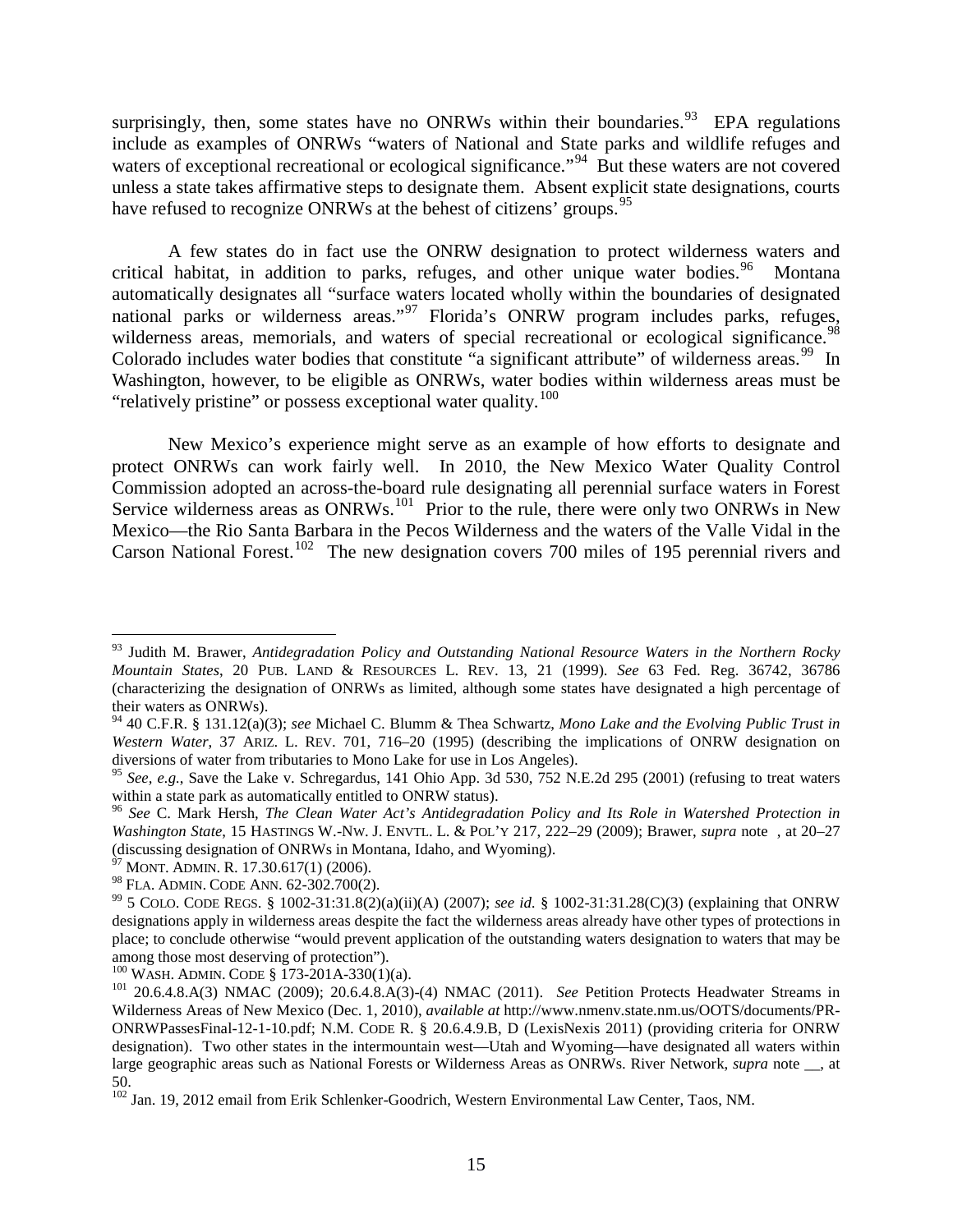streams, 29 lakes, and 1405 wetlands in 12 wilderness areas.<sup>[103](#page-16-0)</sup> According to the New Mexico Environment Department, "[t]hese waters represent the State's most valuable headwater streams. Protection of these headwaters will help maintain a clean water supply for uses in Wilderness and for downstream uses by municipalities, agriculture, and recreational interests, and will help maintain healthy ecosystems, preserve habitat, and protect vulnerable and endangered species."<sup>[104](#page-16-1)</sup> To protect ONRWs, the new rule prohibits new or increased point source discharges that would adversely impact water quality and requires best management practices (BMPs) for nonpoint sources.<sup>[105](#page-16-2)</sup> It provides that, "[e]xcept for pre-existing land-use activities (that comply with BMPs), water quality cannot be degraded in ONRWs."<sup>[106](#page-16-3)</sup>

Ironically, some of the newly designated ONRWs are on the section 303(d) "impaired waters" list.<sup>[107](#page-16-4)</sup> The ONRW designation may stimulate restoration efforts on these waters. According to a representative of the Coalition for the Valle Vidal, the Valle Vidal is a good example of how ONRWs receive a fair amount of attention for restoration work.<sup>[108](#page-16-5)</sup> A long history of grazing, mining, and logging left the some of the Valle Vidal tributaries in a "highly" degraded state." $109$  Ongoing restoration efforts include relatively inexpensive, yet effective, lowtech restoration projects like fencing, erosion control structures made of rock and vegetation, and road drainage devices that direct runoff into vegetative buffer zones.<sup>[110](#page-16-7)</sup>

Environmental groups applauded the state's efforts to protect ONRWs.<sup>111</sup> But the New Mexico Cattle Growers Association petitioned to set aside the new rule,  $112$  and urged the Commission to designate smaller watersheds on a case-by-case basis rather than in one blanket

<span id="page-16-0"></span> <sup>103</sup> Order and Statement of Reasons, ¶ 7–8, *In re* Petition to Nominate Surface Waters in Forest Service Wilderness Areas as Outstanding National Resource Waters, WQCC 10-01(R) (Water Quality Control Comm'n Dec. 2010),

<span id="page-16-1"></span>available at ftp://ftp.nmenv.state.nm.us/www/HearingOfficer/ONRW/WQCCOrder+SOR20.6.4NMAC.pdf.<br>
<sup>104</sup> Press Release, Office of the Sec'y, *supra* note .<br>
<sup>105</sup> MMDEQ, Antidegradation Policy Implementation Procedure 17 (2010

<span id="page-16-3"></span><span id="page-16-2"></span> $106$  NMDEQ, Guidance for Nonpoint Source Discharges in Outstanding National Resource Waters G-1 (2009), ftp://ftp.nmenv.state.nm.us/www/swqb/WPS/NPSPlan/2009NPSPlan-AppendixG11-30-10.pdf.

<span id="page-16-5"></span><span id="page-16-4"></span><sup>&</sup>lt;sup>107</sup> Email from Schlenker-Goodrich, *supra* note.<br><sup>108</sup> *Id.*<br><sup>109</sup> Comanche Creek, Valle Vidal Unit, Carson National Forest (2005), http://www.comanchecreek.org/.<br><sup>109</sup> Comanche Creek, Restoration Practices (2005), http

<span id="page-16-7"></span><span id="page-16-6"></span>Restoration goals are "to meet current water quality standards; restore hydrologic function to the creek and its tributaries; and maximize habitat for the Rio Grande cutthroat trout."  $Id$ .

<span id="page-16-8"></span><sup>&</sup>lt;sup>111</sup> Susan Montoya Bryan, *NM Regulators Approve Outstanding Waters*, ASSOCIATED PRESS, Dec. 1, 2010, *available at* ftp://ftp.nmenv.state.nm.us/www/swqb/News/AP12-01-2010Article.pdf. For background, see Amigos Bravos, Overview of ONRW Protections and History in New Mexico (2012), http://amigosbravos.org/onrw.php.

<span id="page-16-9"></span><sup>112</sup> New Mexico Cattle Growers' Ass'n v. Water Quality Control Comm'n, Ct. App. No. 31,191. *See* Staci Matlock, *New Rule Under Fire from N.M. Cattle Growers Association*, SANTA FE NEW MEXICAN, Jan. 10, 2011, http://www.santafenewmexican.com/localnews/outstanding-waters-New-rule-under-fire-from-cattle-growers (last visited Nov. 23, 2011).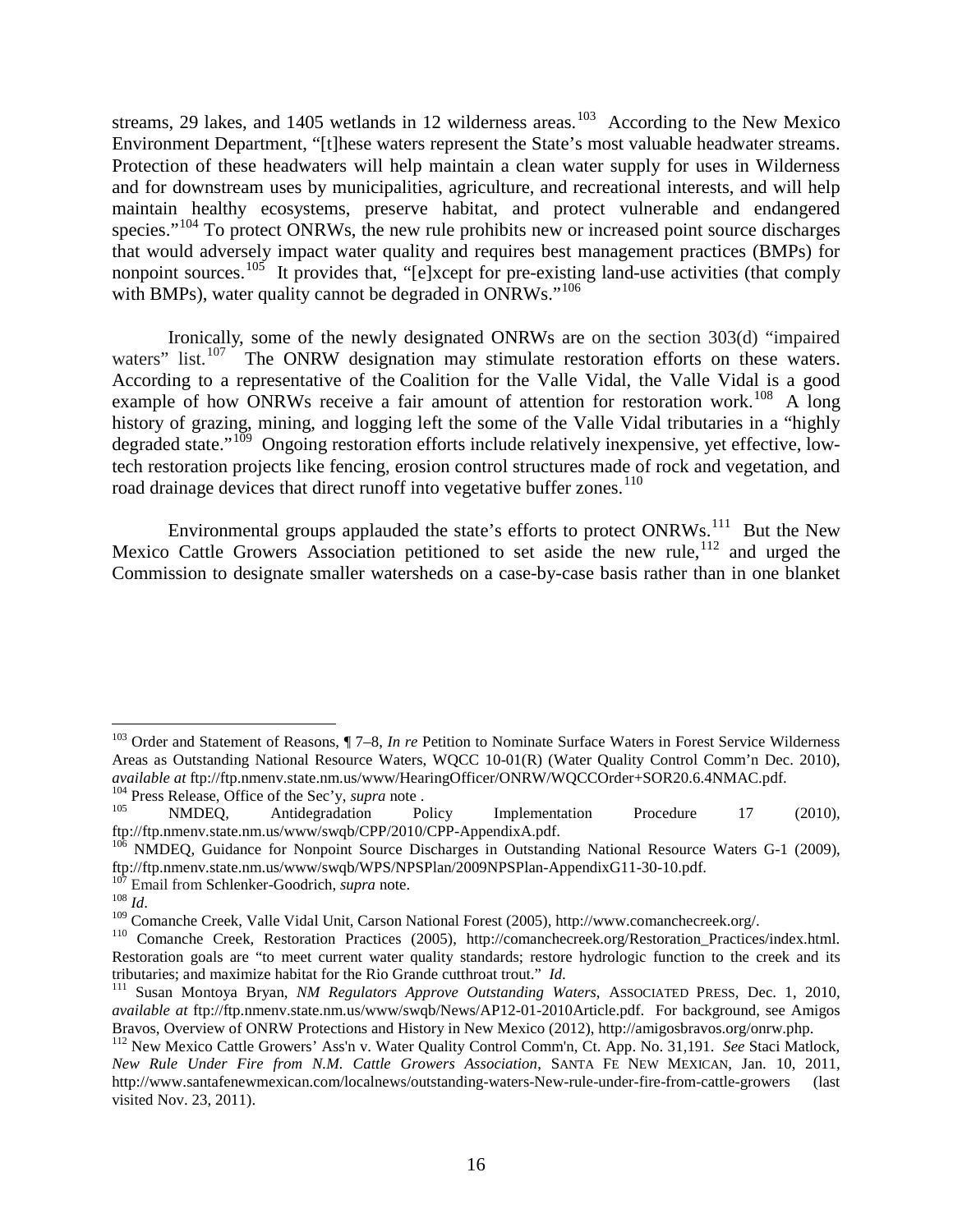rule.<sup>[113](#page-17-0)</sup> Despite the pressure, the Commission is going forward with the implementation of the new ONRW rule.<sup>[114](#page-17-1)</sup>

#### **B. State Implementation Variations**

EPA regulations require that state water quality standards "identify the methods for implementing" the anti-degradation policy.<sup>[115](#page-17-2)</sup> In some instances, litigants have leveled facial attacks on entire state programs or significant components of those programs, while in others they have identified more discrete actions, such as the issuance of permits, alleged to be in violation of the anti-degradation policy. The judicial treatment of these challenges has been inconsistent, but one theme emerges: a state anti-degradation program that is little more than an empty shell is vulnerable to attack.

1. Programmatic Attacks

In *Kentucky Waterways Alliance*, the Sixth Circuit took issue with Kentucky's decision to exempt five categories of discharges from the requirement that new or expanded discharges into high quality waters pass Tier 2 review.<sup>116</sup> The plaintiffs charged that the exemptions "eviscerate[d] Kentucky's Tier [2] review process, allowing significant degradations in water quality without demonstrated necessity."<sup>117</sup> The court reasoned that because EPA's antidegradation regulations protect assimilative capacity, EPA's task was to focus on how much assimilative capacity would be lost under the exemptions, and in particular whether that loss would be significant or merely de minimis.<sup>[118](#page-17-5)</sup> Instead of assessing the exemptions' cumulative effects, EPA measured Kentucky's compliance by assessing whether each individual exemption resulted in "significant" or "insignificant" degradation of assimilative capacity. The court therefore lacked an adequate factual record for determining whether the exemptions together permitted significant degradation, and it remanded to EPA for further analysis.<sup>[119](#page-17-6)</sup>

<span id="page-17-0"></span><sup>&</sup>lt;sup>113</sup> See Brief of NMCGA, In the Matter of Petition to Nominate Surface Waters in Forest Service Wilderness as Outstanding National Resource Waters, Appeal from Water Quality Control Commission, WQCC Case No. 10- 01(R), Ct. App. No. 31,191 (Aug. 22, 2011).

<span id="page-17-1"></span><sup>114</sup> *See* Surface Water Quality Bureau, N.M. Env't Dep't, *Water Quality Standards: Outstanding National Resource Waters*, http://www.nmenv.state.nm.us/swqb/ONRW/ (last visited Mar. 13, 2012). The case is still pending. Email from Schlenker-Goodrich, *supra* note .<br><sup>115</sup> 40 C.F.R. § 131.12(a).

<span id="page-17-3"></span><span id="page-17-2"></span><sup>&</sup>lt;sup>116</sup> Kentucky Waterways Alliance v. Johnson, 540 F.3d 466 (6<sup>th</sup> Cir. 2008). The five categories included any expanded discharge under a renewed or modified state permit, so long as the expansion did not increase pollutant loading by 20% or more. *Id.* at 491. *See supra* notes \_\_\_\_\_\_ (describing court's deference to EPA's approval of Kentucky's exclusion of certain waters from Tier 2 designation).

<span id="page-17-5"></span><span id="page-17-4"></span><sup>&</sup>lt;sup>117</sup> *Id*. at 492.<br><sup>118</sup> *Id*. "[A]ssimilative capacity is a measurement of the amount by which . . . quality exceeds levels necessary to support fish, wildlife, and recreation." *Id.* at 484. According to EPA, "the central purpose of the federal Tier II antidegradation regulations is to protect a water body's assimilative capacity, which is 'the difference between the applicable water quality criterion for a pollutant parameter and the ambient water quality for that parameter when it is better that the criterion.'" *Id.* (citing Memorandum from Ephraim S. King, Director of EPA Office of Science and Technology, to Water Management Division Directors (Aug. 10, 2005); Water Quality Standards Regulation, 63 Fed. Reg. at 36,783).<br><sup>119</sup> *Id.* at 492-93. *Cf. Ohio Valley Envtl. Coal.* 279 F. Supp. 2d at 770-73 (invalidating EPA's approval of a

<span id="page-17-6"></span>provision deeming degradation to be significant if the proposed activity, together with all other activities allowed after the baseline water quality is established, resulted in a reduction of a water segment's available assimilative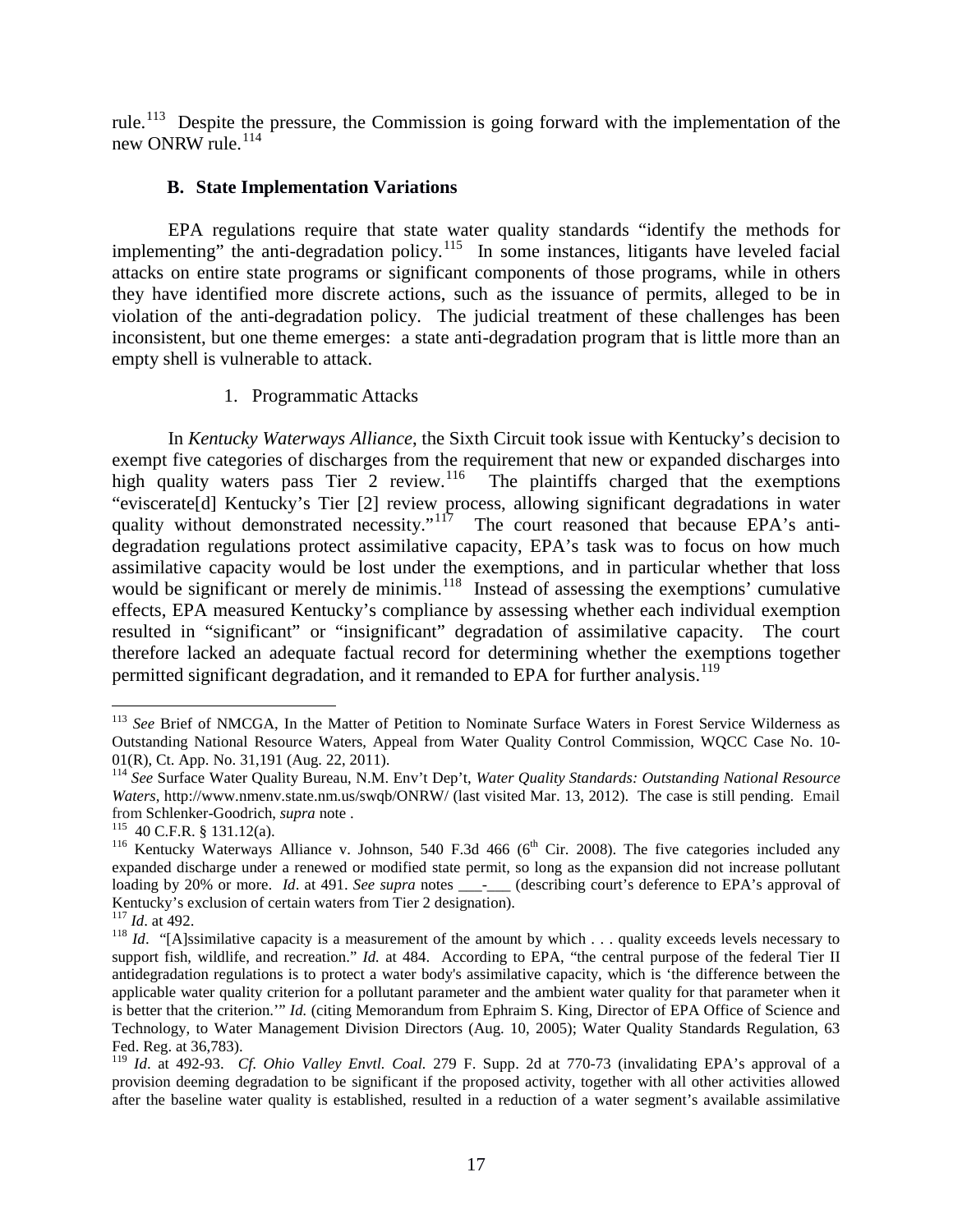Similarly, the West Virginia district court chastised EPA for ignoring the plain meaning of the state regulations in approving provisions allowing new or expanded discharges from wastewater treatment plants to evade Tier 2 review if the discharge resulted in a net decrease in the overall pollutant loading.<sup>120</sup> According to the court, EPA's approval in effect rewrote the provision to apply only when there is a net decrease in the pollutant loading for each pollutant  $parameter.<sup>121</sup>$  $parameter.<sup>121</sup>$  $parameter.<sup>121</sup>$ 

EPA's lack of vigilance in overseeing state compliance with the anti-degradation policy was also reflected in its approval of an egregiously deficient implementation plan in Oregon.<sup>[122](#page-18-2)</sup> The plan contained only one sentence providing that the state's entire body of water quality standards was "intended to implement the Antidegradation Policy."<sup>123</sup> The court held that EPA erred in approving a policy that failed to identify "even a semblance of an implementation plan," in clear violation of its own regulation.<sup>[124](#page-18-4)</sup> Subsequently, when EPA approved Oregon's revised implementation plan, its decision was remanded once again because the plan failed to specify a method to identify and protect existing uses.<sup>125</sup> The court rejected EPA's argument that the CWA does not specify a minimum method for implementing anti-degradation policies but simply requires that states "identify methods for their implementation."<sup>126</sup> It concluded that EPA must review the state's entire implementation plan to ensure that it describes all of the required elements and does not circumvent the purpose of the anti-degradation policy.<sup>[127](#page-18-7)</sup> On the other hand, the court deferred to EPA's determination that a provision that applied to "recognized beneficial uses" protected all "existing uses" from becoming "unacceptably threatened or impaired."<sup>[128](#page-18-8)</sup> It also upheld EPA's interpretation of Oregon's use of the term "unacceptably" as allowing only de minimis threats or impairments to existing uses, but noted that "Oregon's

 $\overline{a}$ 

capacity of 20% or more for parameters of concern because EPA failed to explain why a 20% reduction in assimilative capacity should be considered insignificant); Rivers Unlimited, Inc. v. Schregardus, 86 Ohio Misc. 2d 78, 685 N.E.2d 603 (Ohio Com. Pl. 1997) (holding that state law allowing agency to approve lowering of stream's water quality by as much as 80% of its assimilative capacity without anti-degradation review to be inconsistent with the CWA).

<span id="page-18-0"></span><sup>&</sup>lt;sup>120</sup> *Ohio Valley Envtl. Coal.,* 279 F. Supp. 2d at 737-38, 752-57. *See supra* notes \_\_\_-\_\_\_ (describing court's invalidation of Tier 1 designations).

<span id="page-18-1"></span><sup>&</sup>lt;sup>121</sup> *Ohio Valley Envtl. Coal.,* 279 F. Supp. 2d at 737-38, 752-57. The court upheld EPA's approval of other aspects of the program. It held that EPA properly approved the state's partial exemption of existing permitted uses from Tier 2 review, a provision allowing for a de minimis 10% reduction in the available assimilative capacity of Tier 2 waters before Tier 2 review is required, and provisions allowing water quality trades without triggering anti-<br>degradation review. *Id.* at  $751-52$ ,  $767-70$ ,  $774-76$ . f upheld

<span id="page-18-4"></span>

<span id="page-18-3"></span><span id="page-18-2"></span><sup>&</sup>lt;sup>122</sup> Nw. Envtl. Advocates v. EPA, 268 F. Supp. 2d 1255 (D. Or. 2003).<br><sup>123</sup> Id. at 1264-65 (quoting OAR 340–041–0026(1)(a)).<br><sup>124</sup> Id. (citing 40 C.F.R. § 131.12(a)). *See also* CORAlations v. EPA, 477 F. Supp. 2d 413 (D (overturning EPA's approval of water quality standards that lacked any methods or procedures to apply Puerto

<span id="page-18-7"></span>

<span id="page-18-6"></span><span id="page-18-5"></span><sup>&</sup>lt;sup>125</sup> *Northwest Envtl. Advocates*, No. 3:05–cv–01876–AC, 2012 WL 653757 (D. Or. Feb. 28, 2012)<br><sup>126</sup> *Id.* at \*19.<br><sup>127</sup> *Id.* at \*19. EPA argued that, although states are required to identify methods for implementing th

<span id="page-18-8"></span><sup>&</sup>lt;sup>128</sup> *Id.* at \*18 (citing PUD No. 1 of Jefferson Cnty. v. Wash. Dep't of Ecology, 511 U.S. 700, 705 (1994)). EPA interpreted this provision as disallowing "both unacceptable threats to uses and actual use impairment." *Id.*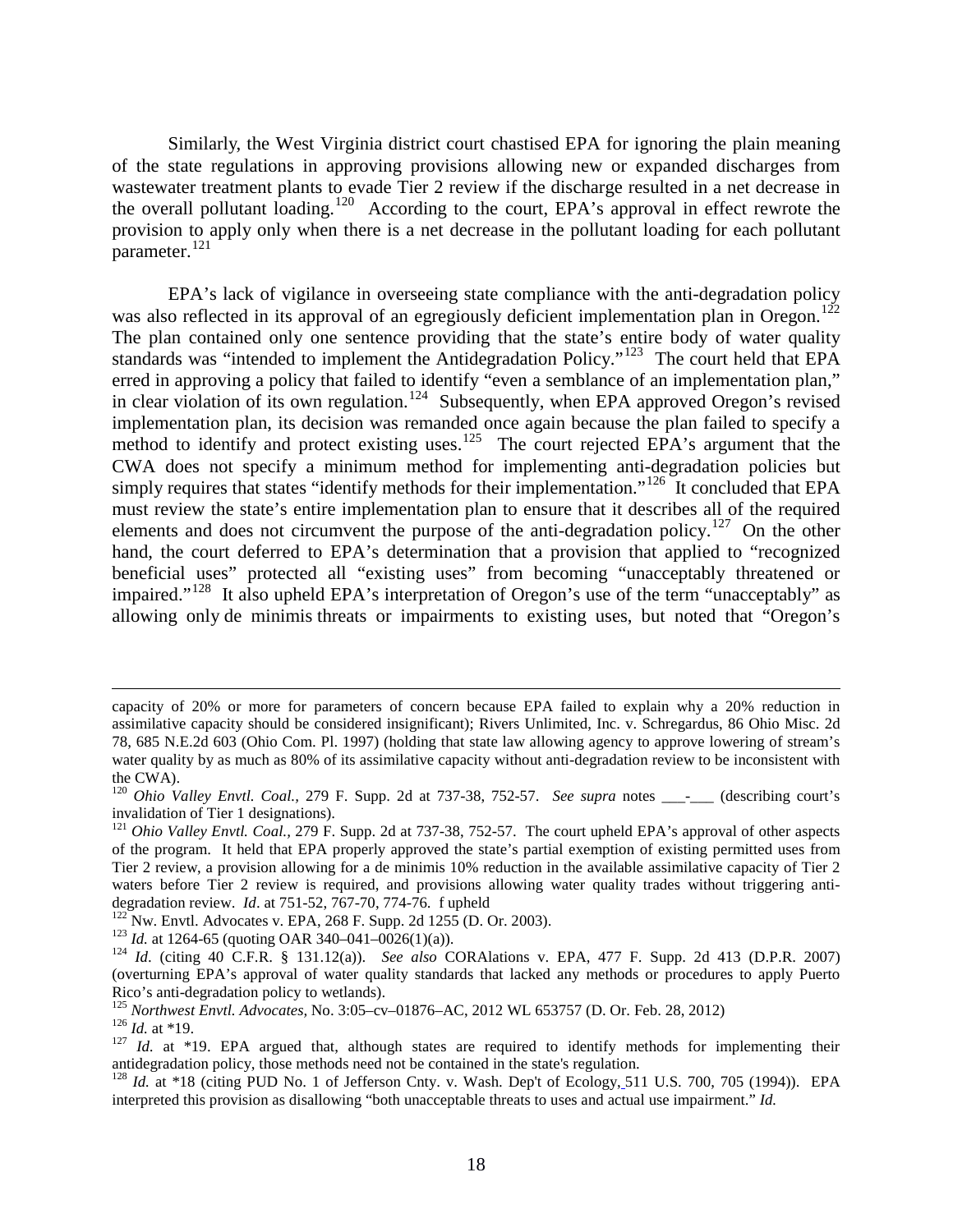program must, at a minimum, not allow activities that could partially or completely eliminate any existing uses."<sup>[129](#page-19-0)</sup>

Some of the most significant programmatic challenges have involved nonpoint source pollution. Judicial reactions to these challenges have been mixed. When Montana's legislature exempted nonpoint sources and other so-called "non-significant" activities from anti-degradation review,<sup>[130](#page-19-1)</sup> EPA directed the state to revise its program to protect the water quality of ONRWs from "even non-significant, permanent changes in water quality."[131](#page-19-2) In *American Wildlands v. Browner*, EPA approved Montana's subsequent proposal, which extended the anti-degradation program to all point sources but continued to exempt nonpoint sources (and mixing zones) from its requirements.[132](#page-19-3) In particular, Montana's new provision exempted nonpoint sources from the anti-degradation requirements for Tier 2 waters "when reasonable land, soil, and water conservation practices are applied and existing and anticipated beneficial uses will be fully protected."<sup>133</sup> The Tenth Circuit deferred to EPA's approval on the grounds that the CWA does not authorize EPA to regulate nonpoint source discharges.<sup>[134](#page-19-5)</sup>

Conversely, in *Northwest Environmental Advocates v. EPA*, the court was unmoved by EPA's assertion that it lacked authority to "review and potentially disapprove Oregon's nonpoint source provisions as a part of its water quality standards review."<sup>135</sup> The court rejected *American Wildlands,* explaining that "many temperature impaired waters in Oregon are impaired in whole or in part by nonpoint sources of pollution, [thus] the challenged provisions could present a considerable obstacle to the attainment of water quality standards when, by law, the sources of pollution are deemed to be in compliance with water quality standards."<sup>136</sup> The court noted that one function of water quality standards is to achieve federally-approved water quality goals through both state controls and "federal strategies other than point-source technologybased limitations," and that "[t]his purpose pertains to waters impaired by both point and nonpoint sources of pollution."<sup>[137](#page-19-8)</sup>

<span id="page-19-0"></span>

<span id="page-19-1"></span>

<span id="page-19-2"></span>

<span id="page-19-4"></span><span id="page-19-3"></span>

<sup>&</sup>lt;sup>129</sup> *Id.*<br><sup>130</sup> MONT. CODE ANN. §§ 75-1-201(1)(c), 2-3-103 (1997).<br><sup>131</sup> Brawer, *supra* note , at 23-24, citing Region VIII EPA letter to Governor Marc Racicot, pp 3-5 (Dec. 1998)).<br><sup>131</sup> American Wildlands v. Browner,  $317(2)(b)$ ). This exemption did not apply to ONRWs.

<span id="page-19-5"></span> $^{134}$  *Id.* at 1198. *See also* Defenders of Wildlife v. EPA, 415 F.3d 1121, 1124 ( $10^{th}$  Cir. 2005) ("the CWA does not require states to take regulatory action to limit the amount of non-point water pollution introduced into waterways"). *But cf.* Montana Envtl. Info. Ctr. v. Dep't of Envtl. Quality, 988 P.2d 1236 (Mont. 1999) (finding that a state statute exempting a gold mine's discharges of arsenic-laced water into rivers that provided habitat for endangered species from the anti-degradation review process violated the state's constitutional provision guaranteeing its citizens a right

<span id="page-19-6"></span><sup>&</sup>lt;sup>135</sup> No. 3:05–cv–01876–AC, 2012 WL 653757, at \*9-10 (D. Or. Feb. 28, 2012). Plaintiffs challenged several regulations that essentially exempted various nonpoint sources of heat pollution from complying with water quality standards from antidegradation review "so long as they do not increase in frequency, intensity, duration, or geographical extent." *Id.* at \*6.<br><sup>136</sup> *Id.* at \*7.

<span id="page-19-8"></span><span id="page-19-7"></span><sup>&</sup>lt;sup>137</sup> *Id.* at \* 10 (citing Pronsolino v. Nastri, 291 F.3d 1123, 1130 (9<sup>th</sup> Cir. 2002)). *Pronsolino* paved the way for this decision by finding that EPA's TMDL regulations "focused on the attainment of water quality standards *regardless of the source of the pollution.*" *Id.* at \*9 (emphasis added). Disputes have arisen over the applicability of state antidegradation programs to other activities or over the kinds of waters covered. *See, e.g.*, W. Va. Coal Ass'n v. Reilly, 728 F. Supp. 2d 1276 (S.D. W. Va. 1989), *aff'd*, 932 F.3d 964 (Table), 33 Env't Rep. Cas. (BNA) 1353 (4th Cir.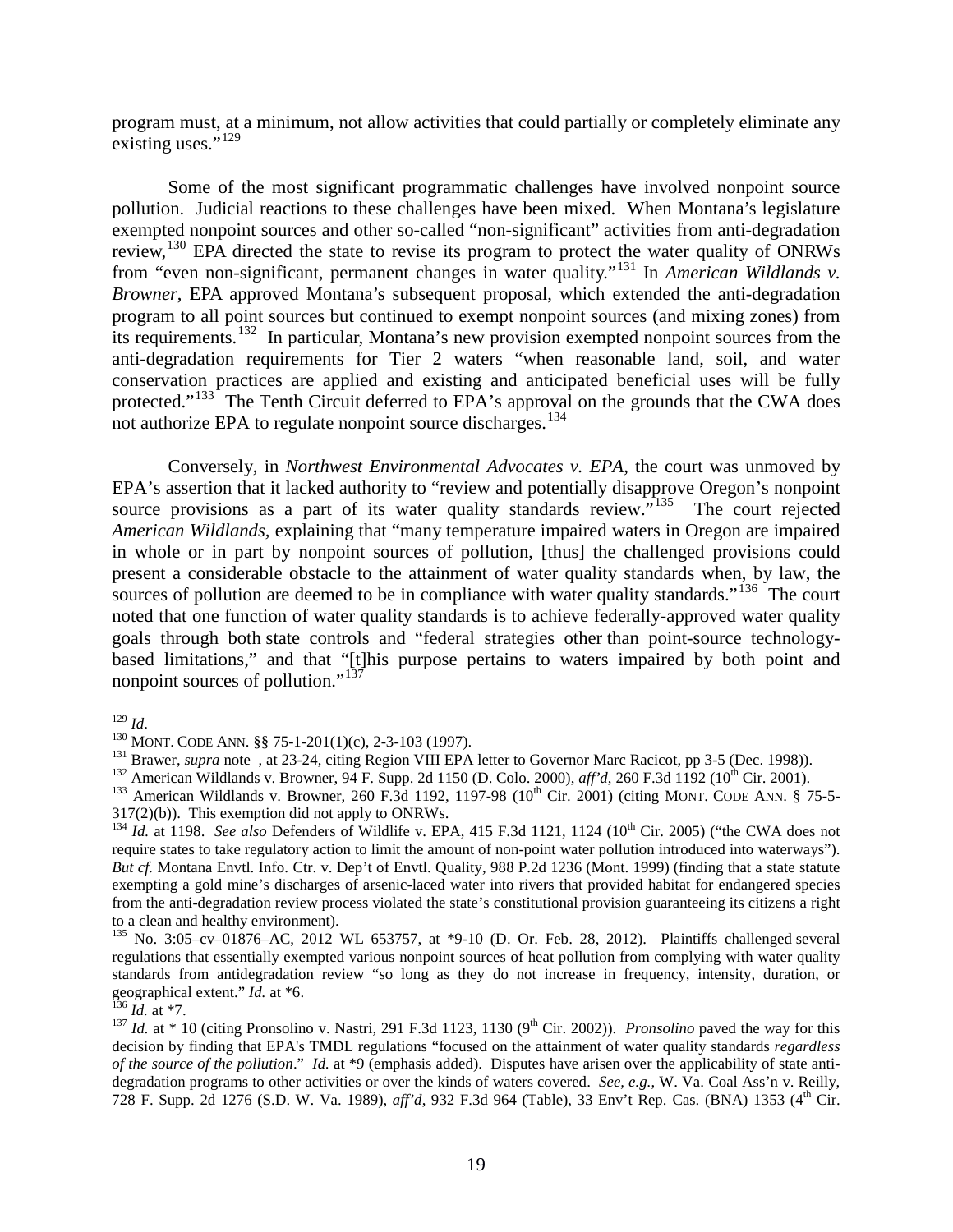#### 2. As Applied Challenges to Tier I and II Waters Issues

Other judicial challenges have focused on more discrete aspects of state anti-degradation provisions applicable to one or more of the three tiers of waters. In some of these "as applied" cases, judicial interpretation has watered down anti-degradation requirements, such as in a pair of North Dakota cases involving approval of permits allowing phosphorous discharges into high quality [wate](#page-20-0)rs because of the purported economic and social importance of the discharging activities.<sup>138</sup>

In other cases, the anti-degradation policy has constrained the issuance of discharge permits.<sup>[139](#page-20-1)</sup> Most commonly, courts have rejected permits for discharges into Tier 2 waters because of the absence of any finding of necessary economic or social development.<sup>[140](#page-20-2)</sup> Permitting decisions that blatantly ignore the need to justify degradation of Tier 2 waters, then, are likely to be more vulnerable than decisions purporting to rest on a finding of necessity.

One court's rejection of an environmental group's attack on a state anti-degradation program regulation highlights the difficulty of reversing findings that economic necessity for degradation exists.<sup>141</sup> The court upheld a regulation allowing a permit applicant to meet its obligation to provide "alternatives" to discharges into Tier 2 waters simply by showing that the project's costs did not exceed a threshold for annualized costs. The court characterized the rule as "a compromise between environmental and broader economic concerns [that] the judiciary

 $\overline{a}$ 

<sup>1991) (</sup>upholding EPA's authority to object to state's issuance of permit to coal mining operation that would involve use of streams for waste assimilation and treatment, in violation of the anti-degradation policy).

<span id="page-20-0"></span><sup>&</sup>lt;sup>138</sup> See People to Save the Sheyenne River, Inc. v. N.D. Dep't of Health, 697 N.W.2d 319, 330-31(N.D. 2005). (upholding outlet permit for discharge into category 1 lake because the addition of phosphorus would not alter the beneficial use of waters, the agency adequately considered other, less degrading alternatives, and the agency determined that the outlet was part of a project designed to accommodate social and economic factors in the affected regions); People to Save Sheyenne River, Inc. v. N.D. Dep't of Health, 744 N.W.2d 748 (N.D. 2008) (upholding modification of permit for lake outlet because it would not cause concentration of any parameter of concern to increase by more than 15%). *See also* Community Ass'n for Restoration of Env't v. State, Dep't of Ecology, 149 Wash. App. 830, 205 P.3d 950 (2009) (upholding general permit for confined animal feeding operations that required soil but not groundwater monitoring).

<span id="page-20-1"></span><sup>&</sup>lt;sup>139</sup> See, e.g., Hughey v. Gwinnett County, 609 S.E.2d 324 (Ga. 2004) (invalidating issuance of a permit to a wastewater treatment plant because, even though the administrative law judge appropriately found the requisite necessity, the permit failed to meet the state anti-degradation policy's requirement that the county use the best practicable treatment technology).<br><sup>140</sup> *See, e.g.*, Ill. EPA v. Ill. Pollution Control Bd., 386 Ill. App. 375, 896 N.E. 2d 479 (2008) (finding that the

<span id="page-20-2"></span>permitting agency's record lacked data showing that the increased discharge was unavoidable or necessary, did not discuss other feasible alternatives that might have negated the necessity of the increased discharge, and did not contain information regarding the possibility of other methods to eliminate or reduce phosphorus and/or nitrogen before discharging wastewater into stream); In re Ciba-Geigy Corp., 120 N.J. 164, 576 A.2d 784 (N.J. 1990) (upholding challenge to permit due to absence of any finding of necessity); Fowl River Prot. Ass'n v. Bd. of Water and Sewer Comm'rs of the City of Mobile, 572 So.2d 446 (Ala. 1990) (invalidating permit for discharge of sewage due to lack of necessity finding). *See also* Columbus & Franklin Cty. Metro. Park Dist. v. Shank, 600 N.E.2d 1042, 1057-59 (Ohio 1992) (concluding that a state agency acted arbitrarily in deciding that degradation of water quality in

<span id="page-20-3"></span><sup>&</sup>lt;sup>141</sup> Ala. Dep't of Envtl. Mgmt. v. Legal Envtl. Assistance Found., 922 So.2d 101 (Ala. Civ. App. 2005).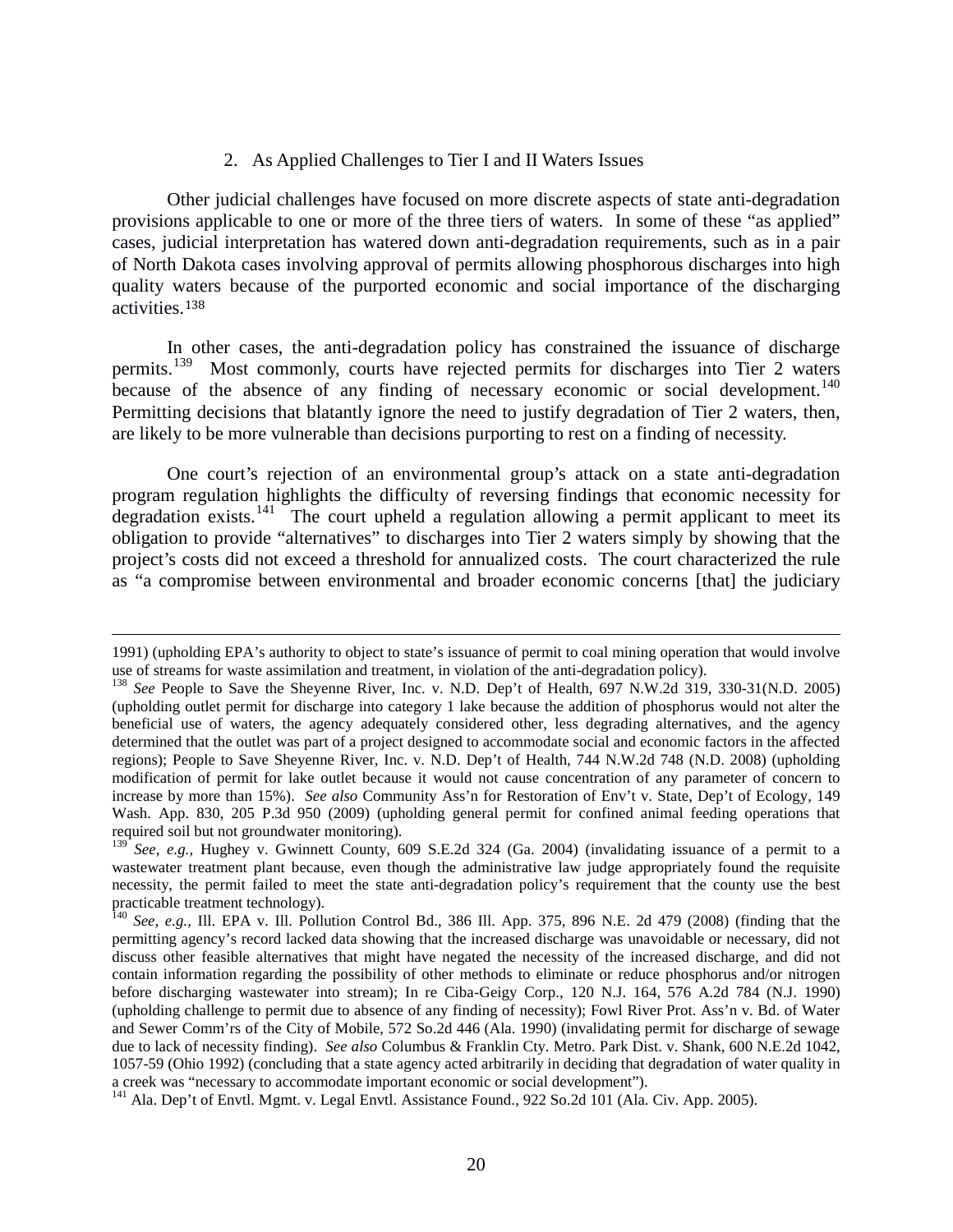should be loath to disturb."<sup>[142](#page-21-0)</sup> The court reasoned that the state permitting agency needed the discretion to decide whether, at some level, the needs of the state's people would be better served by placing upper limits on the costs of industrial plants than by "requiring massive and inefficient expenditures in order to achieve marginal improvements in water quality."<sup>[143](#page-21-1)</sup>

In another case reflecting the anti-degradation policy's potential to constrain discharges, a Montana agency declined to apply the state's anti-degradation policy to discharges from a mine adit based on a regulation exempting "nonsignificant" discharges into Tier 2 waters.<sup>144</sup> Had the policy applied, the discharges would have been subject to significantly more stringent controls and the process for reviewing the mine's permit application would have entailed more public scrutiny.<sup>[145](#page-21-3)</sup> The Montana Supreme Court held that the agency's unsupported statement that a perpetual discharge from the adit would always be sufficiently treated did not justify its determination that the discharge would be "nonsignificant."<sup>146</sup>

The same court upheld the state agency's identification of two parameters for the purpose of making "nonsignificance" determinations, triggering the application of anti-degradation review to the discharge of coalbed methane produced waters.<sup>[147](#page-21-5)</sup> A federal district court, however, subsequently remanded EPA's approval of the state rules adopting numerical standards for the two parameters because EPA failed to consider industry's concerns about the lack of scientific support for the standards.<sup>148</sup> In critiquing EPA's explanation that the two parameters "may" be harmful, the court spuriously concluded, without any supporting rationale or citations, that "[a]pproving a state standard on the basis that a parameter may be harmful is certainly not what the Clean Water Act envisioned."<sup>149</sup> The court failed to recognize that the CWA reflects Congress's intent to protect water quality against threats of uncertain magnitude, requiring, for example, that total maximum daily loads include "a margin of safety which takes into account 'any lack of knowledge concerning the relationship between effluent limitations and water quality." $^{150}$  $^{150}$  $^{150}$ 

These cases indicate that, once a properly adopted state anti-degradation program is in place, states have considerable discretion to accommodate discharges into Tier 1 and 2 waters to promote economic and social goals, provided they comply with regulatory procedures and supply some evidentiary support for their substantive determinations.

3. As Applied Challenges to Tier III Waters Issues

<span id="page-21-1"></span>

<span id="page-21-2"></span>

<span id="page-21-4"></span><span id="page-21-3"></span>

<span id="page-21-0"></span><sup>&</sup>lt;sup>142</sup> *Id.* at 114.<br>
<sup>143</sup> *Id.*<br>
<sup>144</sup> Clark Fork Coal. v. Montana Dep't of Envtl. Qual., 197 P.3d 482 (Mont. 2008).<br>
<sup>145</sup> *Id.* at 489.<br>
<sup>146</sup> *Id.* at 493. *See also* Northern Cheyenne Tribe v. Mont. Dep't of Envtl. Q (invalidating permits to coalbed methane production operation that authorized discharge into high quality waters of

<span id="page-21-6"></span><span id="page-21-5"></span><sup>&</sup>lt;sup>147</sup> Pennaco Energy, Inc. v. Mont. Bd. of Envtl. Review, 199 P.3d 191 (Mont. 2008).<br><sup>148</sup> Pennaco Energy, Inc. v.EPA, 692 F. Supp. 2d 1297, 1313 (D. Mont. 2009).<br><sup>149</sup> Id. at 1314.

<span id="page-21-7"></span>

<span id="page-21-8"></span><sup>&</sup>lt;sup>150</sup> 33 U.S.C.A. § 1313(d)(1)(C) (2006).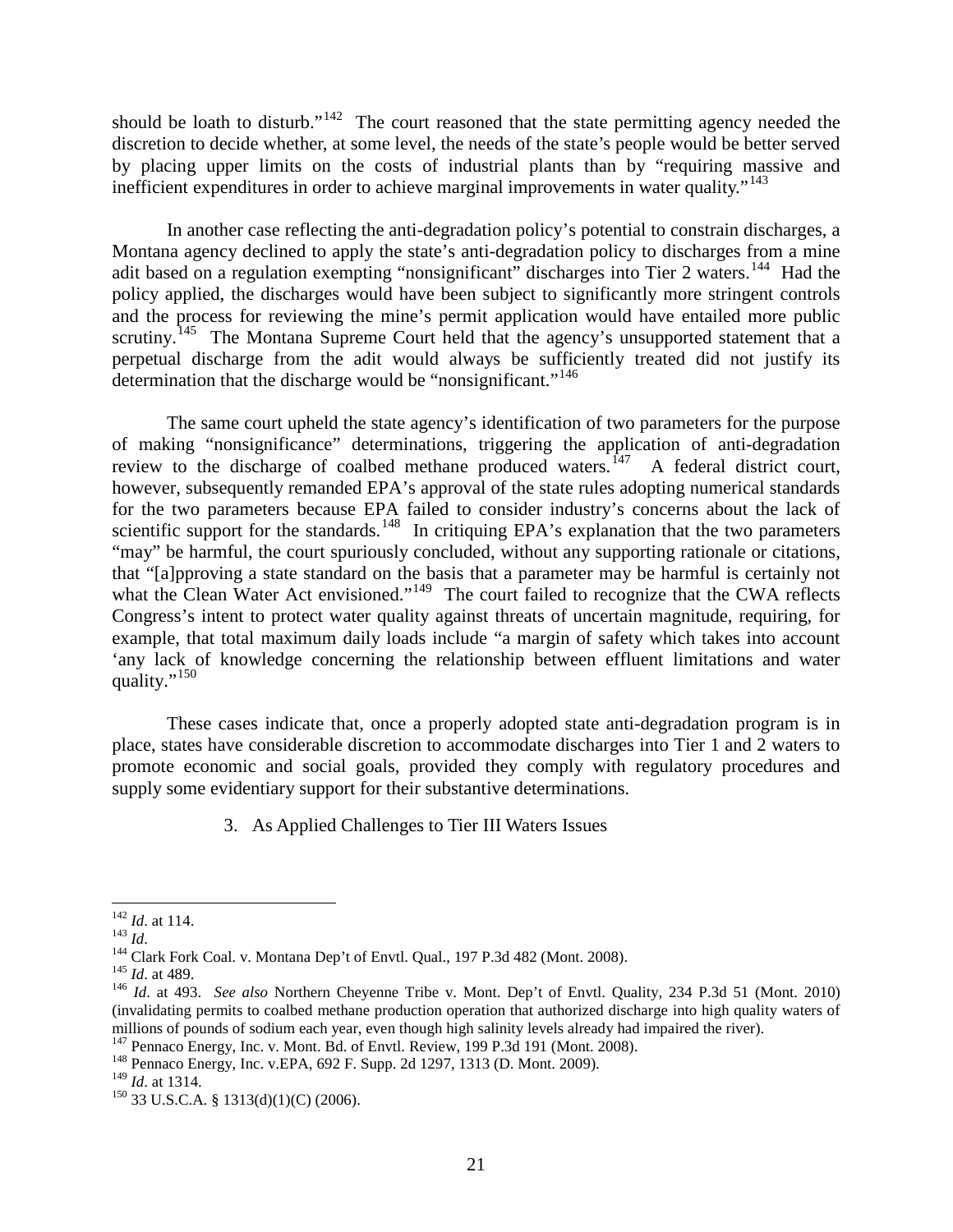Courts have been somewhat less deferential in reviewing permitting decisions that impact Tier 3 waters (ONRWs), at least when it comes to new or expanded uses with clear impacts on water quality. In *League to Save Lake Tahoe v. Tahoe Regional Planning Agency*, the court held that the Agency arbitrarily allowed additional mooring buoys, piers, and other forms of development in its shoreline ordinances.<sup>[151](#page-22-0)</sup> The ordinances would have allowed increased motor boating, which in turn would cause increased pollutant discharges and runoff into the Lake, which California had classified as an ONRW.<sup>[152](#page-22-1)</sup> Although the Agency proposed mitigation measures, including "no wake" zones, speed limits, and user fees, the court found that its determination that there would be no significant water quality impacts was arbitrary.<sup>[153](#page-22-2)</sup>

Along the same lines, a Minnesota court set aside a permit allowing a city to triple the capacity of a wastewater treatment plant and discharge nearly two million gallons of waste each day into an ONRW river.<sup>[154](#page-22-3)</sup> The state's anti-degradation rules prohibited any new or expanded discharges into an ONRW unless there was no prudent and feasible alternative, and then only "to the extent necessary to preserve the existing high quality" of the receiving water.<sup>155</sup> The court held that the state permitting agency failed to provide substantial evidence that the alternative of downsizing the treatment plant and using decentralized treatment was not feasible or prudent.<sup>[156](#page-22-5)</sup> The court also held that the permitting agency erroneously restricted the discharge only to prevent degradation below ordinary water quality standards rather than to protect the existing high quality of the water.<sup>[157](#page-22-6)</sup> Finally, by failing to define the baseline existing quality of the water, the agency could not evaluate whether the proposed discharge would preserve existing high quality.<sup>[158](#page-22-7)</sup>

In a subsequent case, however, the Minnesota court rejected a challenge to a permit alleged to be in violation of Minnesota's anti-degradation rules.<sup>159</sup> An environmental group claimed that the state agency failed to consider the impact of the introduction of new invasive species through ballast water discharges into Lake Superior.<sup>160</sup> The court deferred to the agency's technical expertise that discharges need only be restricted "to the extent necessary to preserve the existing high [water] quality."[161](#page-22-10) Although analysis of the impact of new invasive

<span id="page-22-0"></span><sup>&</sup>lt;sup>151</sup> 739 F. Supp. 2d 1260 (2010), *aff'd in part, vacated in part on other grounds, and remanded,* 2012 WL 639264 (9th Cir. Feb 29, 2012).

<span id="page-22-3"></span>

<span id="page-22-2"></span><span id="page-22-1"></span><sup>&</sup>lt;sup>152</sup> *Id.* at 1292-93.<br><sup>153</sup> *Id.* at 1286.<br><sup>154</sup> Minn. Ctr. for Envtl. Advocacy v. C'mmr of Minnesota Pollution Control Agency, 696 N.W.2d 95 (Minn. Ct. App. 2005).

<span id="page-22-5"></span><span id="page-22-4"></span><sup>&</sup>lt;sup>155</sup> *Id.* at 101.<br><sup>156</sup> *Id.* at 105. *Cf.* Minn. Ctr. for Envtl. Advocacy v. Minn. Pollution Control Agency, 660 N.W.2d 427 (Minn. Ct. App. 2003) (invalidating general permit for stormwater discharges as violation of anti-degradation rules because the state agency failed to consider whether discharges were expanded).

<span id="page-22-6"></span><sup>157</sup> 696 N.W.2d at 107. <sup>158</sup> *Id*. at 108.

<span id="page-22-8"></span><span id="page-22-7"></span><sup>&</sup>lt;sup>159</sup> In the Matter of a Request for Issuance of the SDS General Permit MNG300000 for Ballast Water Discharges from Vessels Transiting Minnesota State Waters of Lake Superior, 769 N.W.2d 312 (Minn. Ct. App. 2009).

<span id="page-22-9"></span> $160$  The surrounding states and tribes have designated Lake Superior as Outstanding International Resource Waters or Outstanding Resource Waters. *See* WIS. N.R. 102.10 (2008); MICH. RULE 98(7) (1999); MINN. ADMIN. 7050.0180, 7052.0300(3) (2000); SOKAOGON CHIPPEWA WATER QUALITY STANDARDS 151.30(2) (2005), available at http://water.epa.gov/scitech/swguidance/standards/adeg/tribes\_cwindex.cfm. <sup>161</sup> *Id*. at 321.

<span id="page-22-10"></span>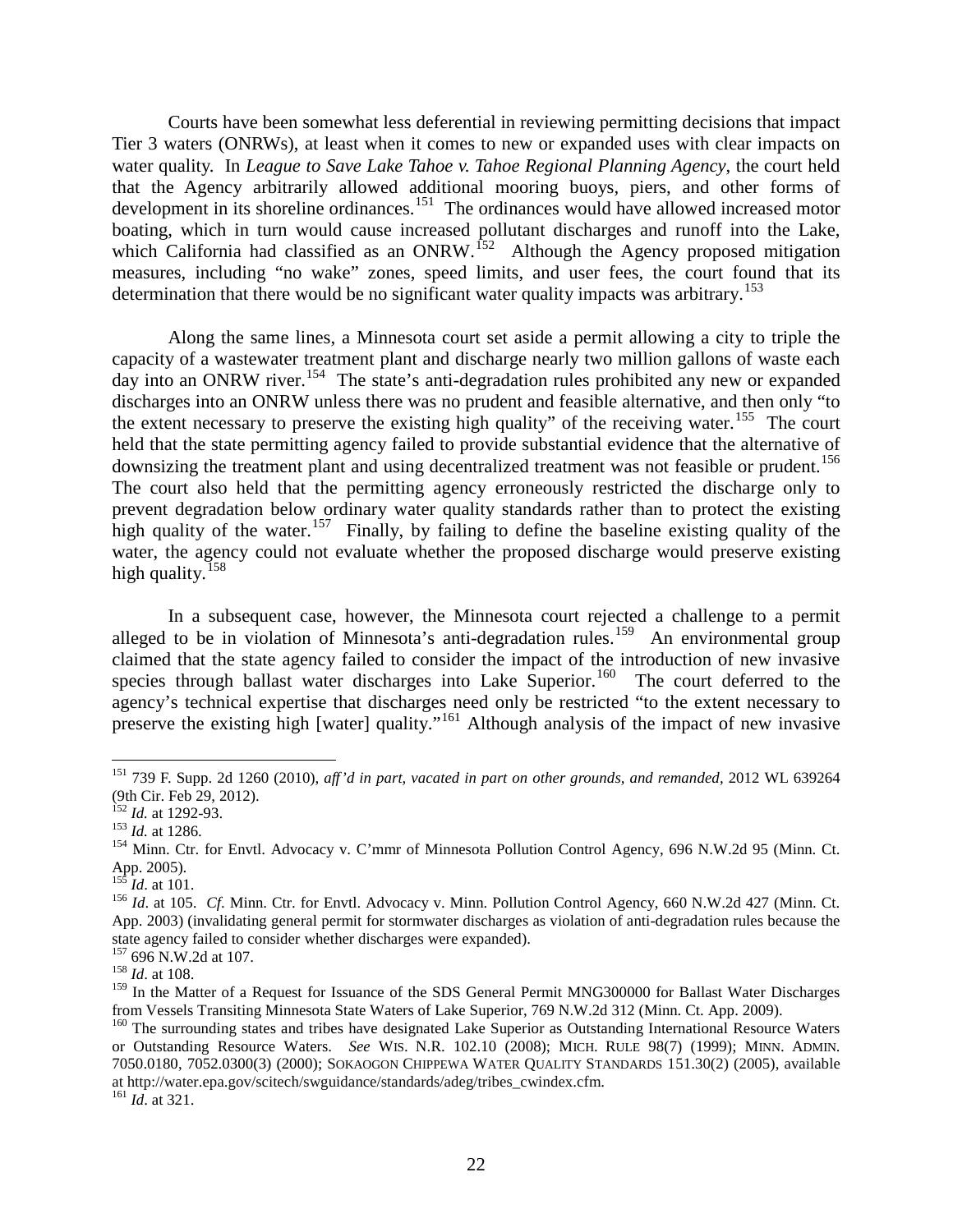species on the lake's quality might have been prudent, the agency's failure to address the risks associated with species that had already or might in the future arrive as a result of ballast water discharges was not arbitrary where the Lake had been "receiving ballast-water pollutants without restriction for as long as commercial vessels have operated on Lake Superior."<sup>[162](#page-23-0)</sup>

Courts also have taken a deferential stance when environmental plaintiffs have attempted to use permitting decisions to expand the scope of a state's anti-degradation policy. In Port of Seattle v. PCHB, the court affirmed the agency's certification that an airport runway project would satisfy the state's anti-degradation policy despite potential impacts to stream flows in class AA waters, the equivalent of  $ONRWS$ .<sup>[163](#page-23-1)</sup> It seemed to take comfort in the fact that, under the state's policy, the developer must offset the impacts of the project, even though it need not restore the AA waters to pristine condition.<sup>[164](#page-23-2)</sup>

#### **C. Anti-degradation Policy Deficiencies**

The cases described above demonstrate that the CWA's anti-degradation policy is neither fulfilling its potential for identifying and protecting high quality waters nor meeting the five goals delineated above in Part II. These deficiencies fall into three categories: (1) failure to ensure that high quality waters are properly designated; (2) failure to define "degradation" and to identify appropriate triggers for ensuring against it in the face of "important" economic considerations; and (3) failure to regulate all significant sources of degradation. A fourth category—failure to detect inadequate anti-degradation plans and follow through with appropriate enforcement—becomes apparent from a consideration of on-the-ground implementation issues arising outside of the litigation context. This part explores each of these deficiencies, while reforms are proposed in Part V below.

### 1. Designation Inconsistencies

The EPA's anti-degradation policy does not provide adequate guidance on how to distinguish Tier 1 from Tier 2 waters.<sup>[165](#page-23-3)</sup> EPA allows states to take either a pollutant-by-pollutant or water body-by-water body approach, with few substantive parameters. Likewise, EPA's definition of Tier 3 is illustrative rather than prescriptive, and its approach to state-by-state designation is wholly discretionary.<sup>166</sup> Accordingly, some state regulations provide no procedural or substantive specifications whatsoever for designation decisions, leaving many high quality waters unprotected beyond the lowest common denominator—Tier 1.

<span id="page-23-0"></span><sup>&</sup>lt;sup>162</sup> *Id.* at 322. For similar outcomes, see, e.g., In re Louisiana Dep't of Envtl, Quality Permitting Decision: Timber Branch II Sewage Treatment Plan, 2011 WL 1225985 (La. App. 1 Cir. 2011) (affirming agency's decision that discharges of treated sewage would not degrade water quality in ONRW tributary ); In re Freshwater Wetlands Prot. Act Rules, 180 N.J. 415 (2004) (affirming New Jersey's authorization of cranberry growing operations in the ONRWs of the Pinelands National Reserves).<br><sup>163</sup> 151 Wash. 2d 568, 90 P.3d 659, 681 (Wash. 2004).

<span id="page-23-4"></span><span id="page-23-3"></span>

<span id="page-23-2"></span><span id="page-23-1"></span><sup>164</sup> Id.<br><sup>165</sup> See supra notes \_\_ - \_\_ and accompanying text.<br><sup>166</sup> See supra notes \_\_ - \_\_ and accompanying text.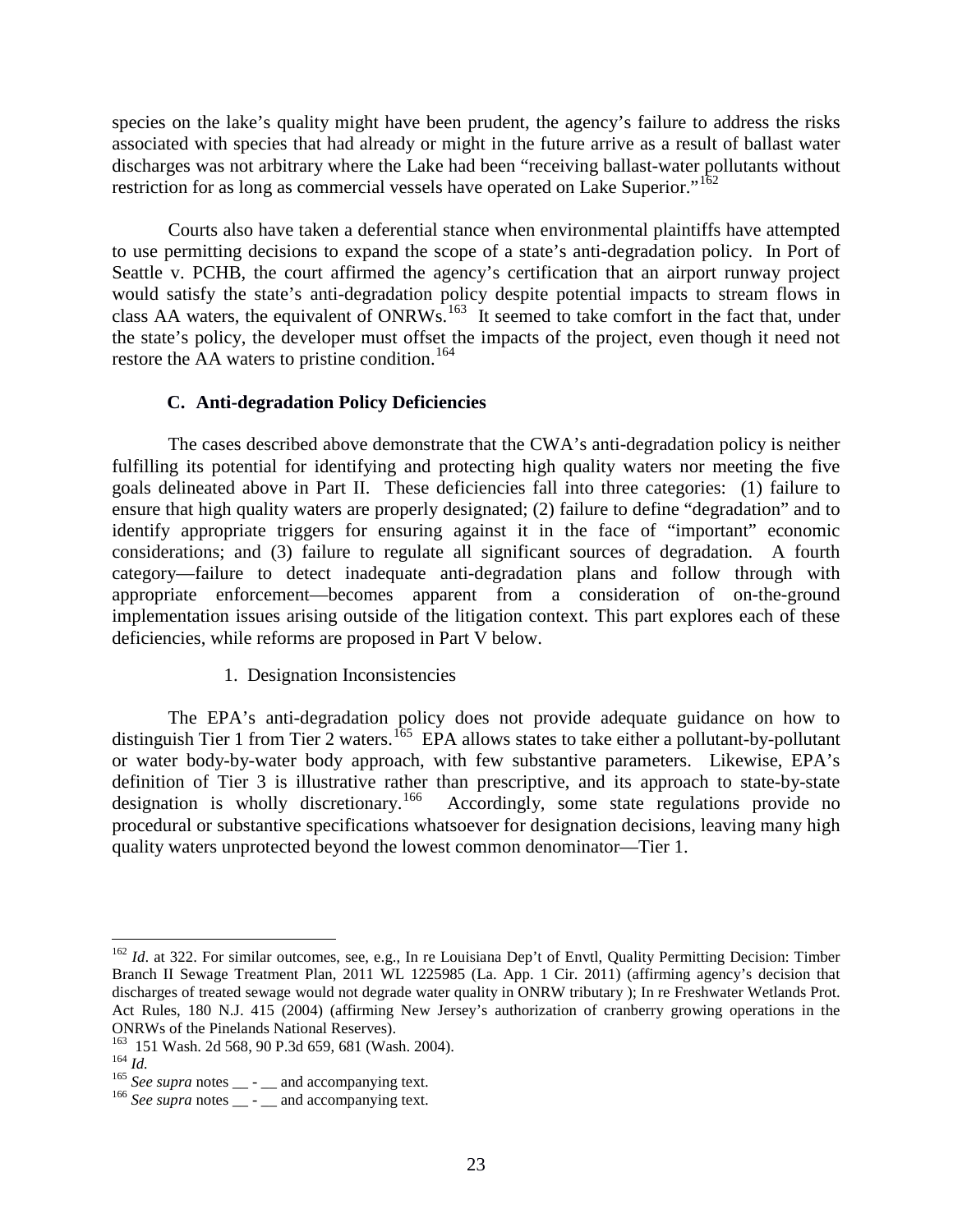2. What is "Degradation" and When is it Allowed?

In addition to the designation vagaries described above, one key question is how to define "degradation." EPA's regulations utterly fail to recognize the relevance of that question.<sup>[167](#page-24-0)</sup> EPA apparently allows states to limit Tier 2 protections to activities that result in "significant" degradation of water quality, invoking the agency's inherent authority to avoid regulating de minimis environmental threats.<sup>168</sup> State definitions of the point at which impairment triggers anti-degradation review are inconsistent.<sup>[169](#page-24-2)</sup> Moreover, as the Sixth Circuit's decision in *Kentucky Waterways Alliance* indicates,[170](#page-24-3) the anti-degradation policy fails to protect against cumulative effects of multiple discharges that impair existing water quality.<sup>[171](#page-24-4)</sup>

A related flaw is the failure to describe when Tier 2 high-quality waters may be degraded if "necessary" to accommodate "important economic or social development."[172](#page-24-5) How necessary and important must the development in question be? According to EPA, the phrase seeks to convey "a general concept regarding what level of social and economic development could be used to justify a change in high quality waters. Any more exact meaning will evolve thorough case-by-case application" by the state.<sup>173</sup> The burden of demonstrating economic necessity is supposed to "be very high."<sup>[174](#page-24-7)</sup> However, state regulations differ markedly in how they apply this requirement.<sup>175</sup> Absent constraints, this exception threatens to swallow the anti-degradation rule. $176$ 

3. What Pollution Sources are Regulated?

In addition to the inconsistencies in defining "degradation" and "important" development, troublesome gaps have developed through the exclusion of certain pollution sources. In the intermountain west, for example, "the region's anti-degradation policies are riddled with exemptions. The most common exemption is for existing sources—all eight states

- 
- 

<span id="page-24-1"></span><span id="page-24-0"></span><sup>&</sup>lt;sup>167</sup> Harleston, *supra* note <sub>\_\_</sub>, at 57.<br><sup>168</sup> Gaba, *New Growth, supra* note , at 677. *See* Ohio Valley Envtl. Coal. v. Horinko, 279 F. Supp. 2d 732, 767-68 (S.D. W. Va. 2003). *See also* Kent Modesitt, *Antidegradation: A Lost Cause or the Next Cause?*, 2 U. DENV. WATER L. REV. 189, 217 (1999) (noting that EPA regional office supported the use of a significance determination). <sup>169</sup> See Modesitt, *supra* note \_\_, at 217 (noting that state approaches vary); River Network, *supra* note , at 44 (finding that five of the eight intermountain states "apply some sort of numeric, percent-based measure of 'insignificant' degradation (often called de minimis degradation) that is allowable without review").

<span id="page-24-5"></span>

<span id="page-24-6"></span>

<span id="page-24-8"></span><span id="page-24-7"></span>

<span id="page-24-4"></span><span id="page-24-3"></span><span id="page-24-2"></span><sup>&</sup>lt;sup>170</sup> See supra notes \_\_\_\_\_\_ and accompanying text.<br>
<sup>171</sup> See Adler, *supra* note \_\_, at 285.<br>
<sup>172</sup> See *supra* notes \_\_\_\_\_ and accompanying text.<br>
<sup>172</sup> Qs & As, *supra* note \_\_, at 8.<br>
<sup>174</sup> Kalisek, *supra* note \_\_, *Water Act's Antidegradation Policy: Has It Been "Dumped"?*, 42 J. MARSHALL L. REV. 209, 229-30 (2008); Gaba, *New Growth, supra note* \_\_, at 686.

<span id="page-24-9"></span><sup>&</sup>lt;sup>176</sup> Stitts, *supra* note \_\_, at 1359. *But cf*. Ala. Dep't of Envtl. Mgmt. v. Legal Envtl. Assistance Found., 922 So.2d 101, 114-15 (Ala. Civ. App. 2005) (rejecting claim that portion of state program requiring showing of necessity for important economic and social development for new or expanded discharges to Tier 2 waters was void for vagueness). *Cf*. Pacific Topsoils, Inc. v. Wash. State Dep't of Ecology, 157 Wash. App. 629, 238 P.3d 1201 (2010) (rejecting contention that state anti-degradation program was unconstitutionally vague as applied to placement of fill material into wetlands without a permit).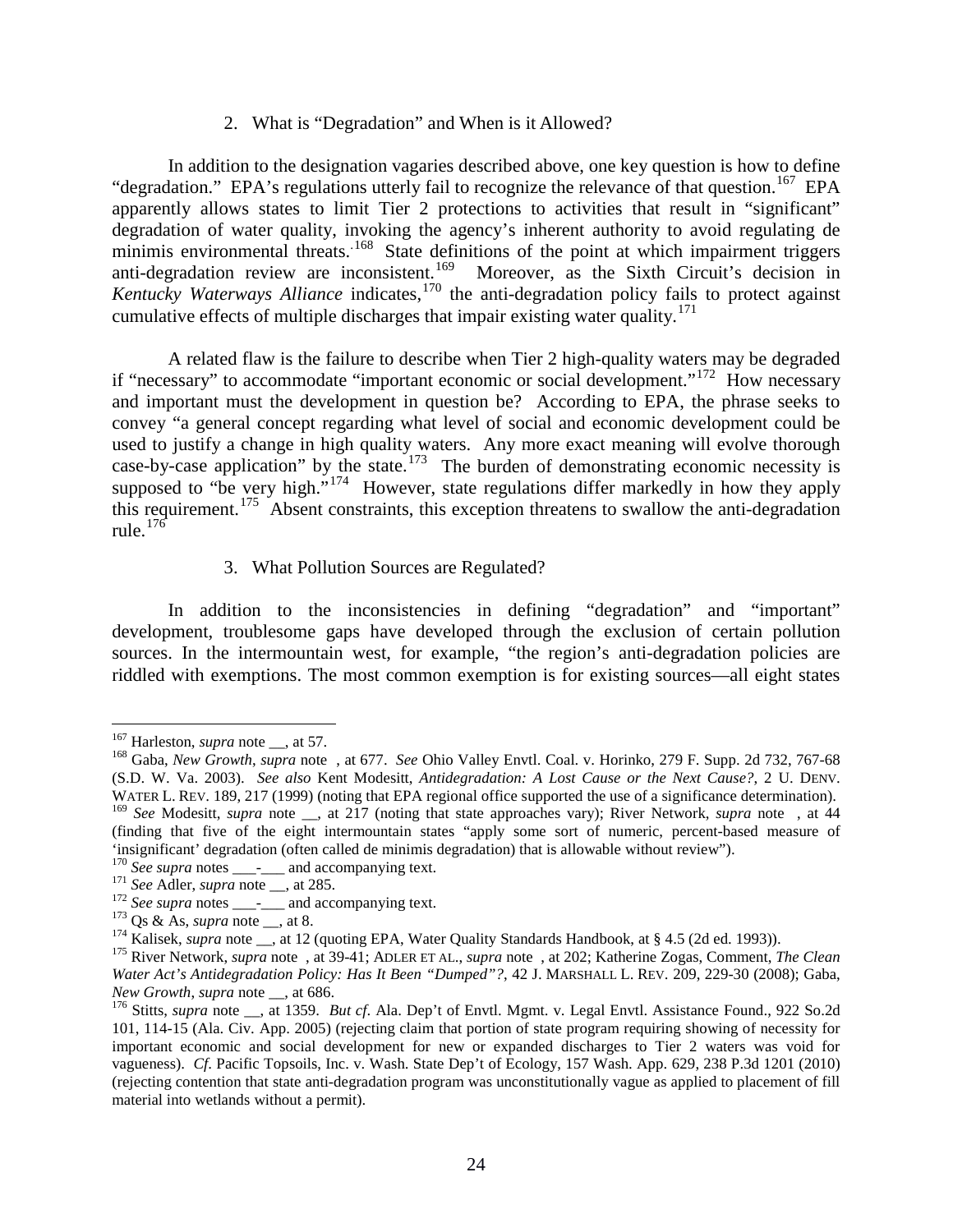'grandfather' existing sources, if they are not expanding their discharge."[177](#page-25-0) Only a few states in the region—Arizona, Wyoming, and New Mexico—appear to meet EPA's requirement that new and expanded discharges in tributaries of ONRWs be limited to those that will not degrade water quality.[178](#page-25-1)

Exceptions for nonpoint sources—existing or new—are equally widespread. Although a few states, like New Mexico,<sup>[179](#page-25-2)</sup> Washington,<sup>[180](#page-25-3)</sup> and Florida,<sup>[181](#page-25-4)</sup> apply anti-degradation provisions to all sources of pollution in ONRWs, including nonpoint sources, many if not most states appear to have no restrictions on nonpoint source discharges whatsoever.<sup>182</sup> As noted above, Montana's exemption for nonpoint sources has been upheld, $183$  leaving high-quality waters in rural areas unprotected from the most significant sources of water pollution.<sup>[184](#page-25-7)</sup>

4. Lack of Follow Up

Beyond the lessons learned from several decades of anti-degradation litigation, it appears that some of the problems associated with implementation of the policy stem from the EPA's failure to follow up after a state program has been adopted. As evidenced by the GAO's assessment of the Great Lakes Initiative (GLI), the lack of follow through turns in part on EPA's failure to issue a consistent permitting strategy for the states.<sup>[185](#page-25-8)</sup> The GLI amendment to the CWA required that the eight Great Lakes states—Illinois, Indiana, Michigan, Minnesota, New York, Ohio, Pennsylvania, and Wisconsin—include provisions consistent with EPA's GLI guidance in their regulations and permit programs.<sup>[186](#page-25-9)</sup> But according to the GAO, the states' permitting structures are not consistent with each other or with any overarching comprehensive strategy. Moreover, EPA's attempts to assess the effectiveness of the states' anti-degradation

<span id="page-25-1"></span>

<span id="page-25-0"></span><sup>&</sup>lt;sup>177</sup> River Network, *supra* note, at 44.<br><sup>178</sup> *Id.* at 52-53.<br><sup>179</sup> *See supra* notes \_\_\_\_\_\_\_ and accompanying text.

<span id="page-25-4"></span><span id="page-25-3"></span><span id="page-25-2"></span><sup>&</sup>lt;sup>180</sup> WASH. ADMIN. CODE § 173-201A-300(2)(e)(i), (iii); Hersh, *supra* note, at 232.<br><sup>181</sup> In Florida, "no degradation" of ONRWs and "Outstanding Florida Waters" is allowed, "notwithstanding any other Department rules that allow water quality lowering." *See, e.g.*, FLA. ADMIN. CODE ANN. 62-302.700(2)(a) (2006). *See* Christie C. Morgan, *Challenges and Opportunities in Protecting Outstanding National Resource Waters*, 5-SPG Nat. Resources & Env't 30, 33 (1991) (citing FLA. ADMIN. CODE ANN. § 17-4.242 (3)(b)). Interestingly, the Florida legislature specifically prohibited horticultural peat mining—a key economic driver in the state—in Outstanding Florida Waters. WEST'S F.S.A. § 373.414(2)(d).

<span id="page-25-5"></span><sup>&</sup>lt;sup>182</sup> See, e.g., River Network, *supra* note , at 54 Tbl. 22 (listing Arizona, Colorado, Montana, and Nevada as lacking explicit nonpoint source controls); *id.* at 53 ("The manner in which the states have addressed nonpoint source pollution control varies dramatically in the [intermountain] region.").

<span id="page-25-6"></span><sup>&</sup>lt;sup>183</sup> See supra notes \_\_\_-<sub>\_\_\_</sub> and accompanying text. See also Douglas R. Williams, *When Voluntary, Incentive-Based Controls Fail: Structuring a Regulatory Response to Agricultural Nonpoint Source Water Pollution*, 9 WASH. U. J.L. & POL'Y 21, 40 (2002) ("For [some] states, increases in nonpoint source pollution that impair existing uses would not be considered to violate state water quality standards or the antidegradation policy, so long as designated uses are fully supported.").<br> $^{184}$  Blumm & Warnock, *supra* note \_\_, at 108-09.

<span id="page-25-8"></span><span id="page-25-7"></span><sup>&</sup>lt;sup>185</sup> U.S. GAO, Great Lakes Initiative, EPA Needs to Better Ensure the Complete and Consistent Implementation of Water Quality Standards, GAO-05-829, at XX (2005), available at [http://www.gao.gov/assets/250/247244.pdf.](http://www.gao.gov/assets/250/247244.pdf) The 1990 amendments to the CWA require the EPA to publish guidance for the Great Lakes states on minimum standards, implementation procedures, and anti-degradation policies for protecting water quality. <sup>186</sup> Pub. L. 101-596, § 1, 104 Stat. 3000 (1990).

<span id="page-25-9"></span>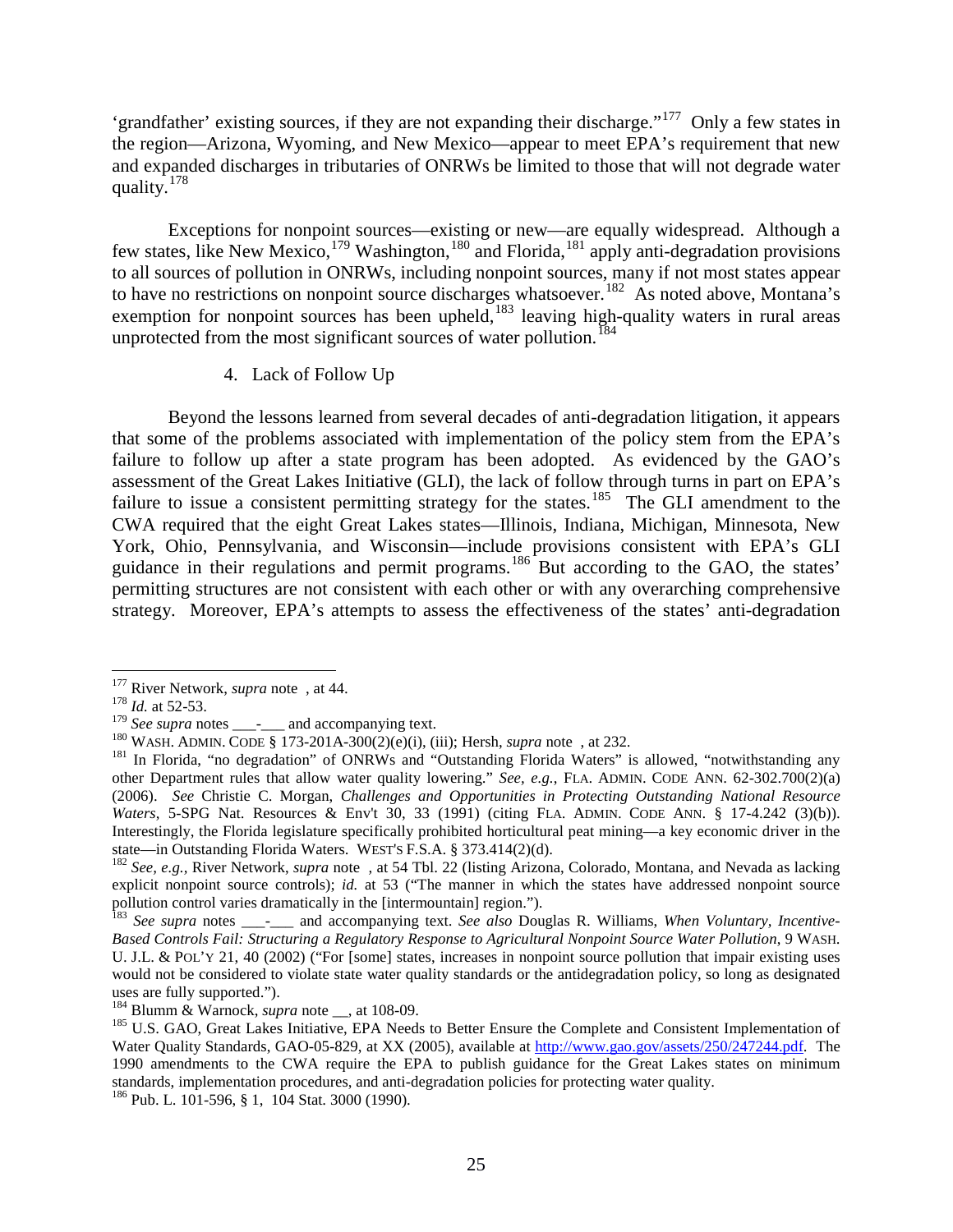policies have been hindered by inadequate data.<sup>[187](#page-26-0)</sup> Even for priority pollutants, like dioxin and other bioaccumulative chemicals, sufficiently sensitive measurements have not been developed. [188](#page-26-1)

The GAO concluded that the GLI has limited potential to protect water quality for two primary reasons: it focuses primarily on point sources, and it condones flexible implementation procedures, like variances, that relieve dischargers from stringent water quality standards.<sup>[189](#page-26-2)</sup> Indeed, "the GLI allows the repeated use of some of these flexibilities and does not set a time frame for facilities to meet the GLI water quality criteria."<sup>190</sup> Moreover, the inability to reliably measure pollutant concentrations hinders the implementation of anti-degradation policies.<sup>[191](#page-26-4)</sup> The GAO's report advised EPA to issue permitting strategies that provide for a more consistent approach among the states and to gather and track information that can be used to assess the progress of implementing the anti-degradation policy and its impact on reducing pollutant discharges and improving water quality.<sup>[192](#page-26-5)</sup>

If the well-funded, well-coordinated Great Lakes Initiative has made so little progress, it should be no surprise that anti-degradation policies in other regions are lagging behind as well.<sup>[193](#page-26-6)</sup> As the River Network concluded in its report on the intermountain west, "[t]he power of anti-degradation is vastly underdeveloped."<sup>[194](#page-26-7)</sup>

#### **IV. A COMPARISON OF ANTI-DEGRADATION PROGRAMS AND PUBLIC LAND MANAGEMENT PROTECTION REGIMES**

<span id="page-26-0"></span> <sup>187</sup> *See* U.S. GAO, Great Lakes Initiative, *supra* note , at Introduction ("Attempts by EPA to assess GLI's impact have been limited because of inadequate data or information that has not been gathered for determining progress on dischargers' efforts to reduce pollutants.").

<span id="page-26-1"></span><sup>&</sup>lt;sup>188</sup> "Of the nine BCCs for which criteria have been established, only two—mercury and lindane—have EPAapproved methods that will measure below those criteria levels." U.S. GAO, Statement of David Maurer, EPA and States Have Made Progress, But Much Remains to be Done if Water Quality Goals Are to be Achieved, GAO-08- 312T, at 2 (2008), [http://www.gao.gov/assets/120/118778.pdf.](http://www.gao.gov/assets/120/118778.pdf) 189 U.S. GAO, Great Lakes Initiative, *supra* note , at 3.

<span id="page-26-2"></span>

<span id="page-26-3"></span><sup>190</sup> U.S. GAO, Statement of David Maurer, *supra* note , at 3.

<span id="page-26-4"></span><sup>&</sup>lt;sup>191</sup> U.S. GAO, Great Lakes Initiative, *supra* note, at 12, 20. "For example, because chlordane has a water quality criterion of 0.25 nanograms per liter but can only be measured down to a level of 14 nanograms per liter, it cannot always be determined if the pollutant is exceeding the criterion." U.S. GAO, Statement of David Maurer, *supra* note , at 3.

<span id="page-26-5"></span><sup>&</sup>lt;sup>192</sup> U.S. GAO, Great Lakes Initiative, *supra* note, at 35-36. A follow-up audit in 2008 concluded that accurate analytical methods and measurements are still lacking, and that the use of variances, mixing zones, and other "permit flexibilities" continues to hinder progress toward meeting the criteria. U.S. GAO, Statement of David Maurer, *supra* note , at 4, 7. For a summary of EPA's response to the GAO's critique, *see id.* at 9.

<span id="page-26-6"></span><sup>&</sup>lt;sup>193</sup> Congress appropriated \$475 million for Great Lakes restoration in the 2010 Omnibus Appropriations Act, Pub. Law. No. 111-88. For details, see CRS, EPA Appropriations for FY 2011, 25-26, http://www.nationalaglawcenter.org/assets/crs/R41149.pdf. For analysis of the status of the nation's waters more generally, see The H. John Heinz III Center for Science, Economics and the Environment, The State of the Nation's Ecosystems 2008: Highlights,

http://www.heinzcenter.org/Ecosystems\_files/The%20State%20of%20the%20Nation%27s%20Ecosystems%202008 .pdf (visited Feb. 3, 2012) (reporting on the continued degradation of U.S. water bodies and sediments by chemical contaminants and nutrients, especially from nonpoint sources).

<span id="page-26-7"></span><sup>194</sup> River Network, *supra* note , at 39.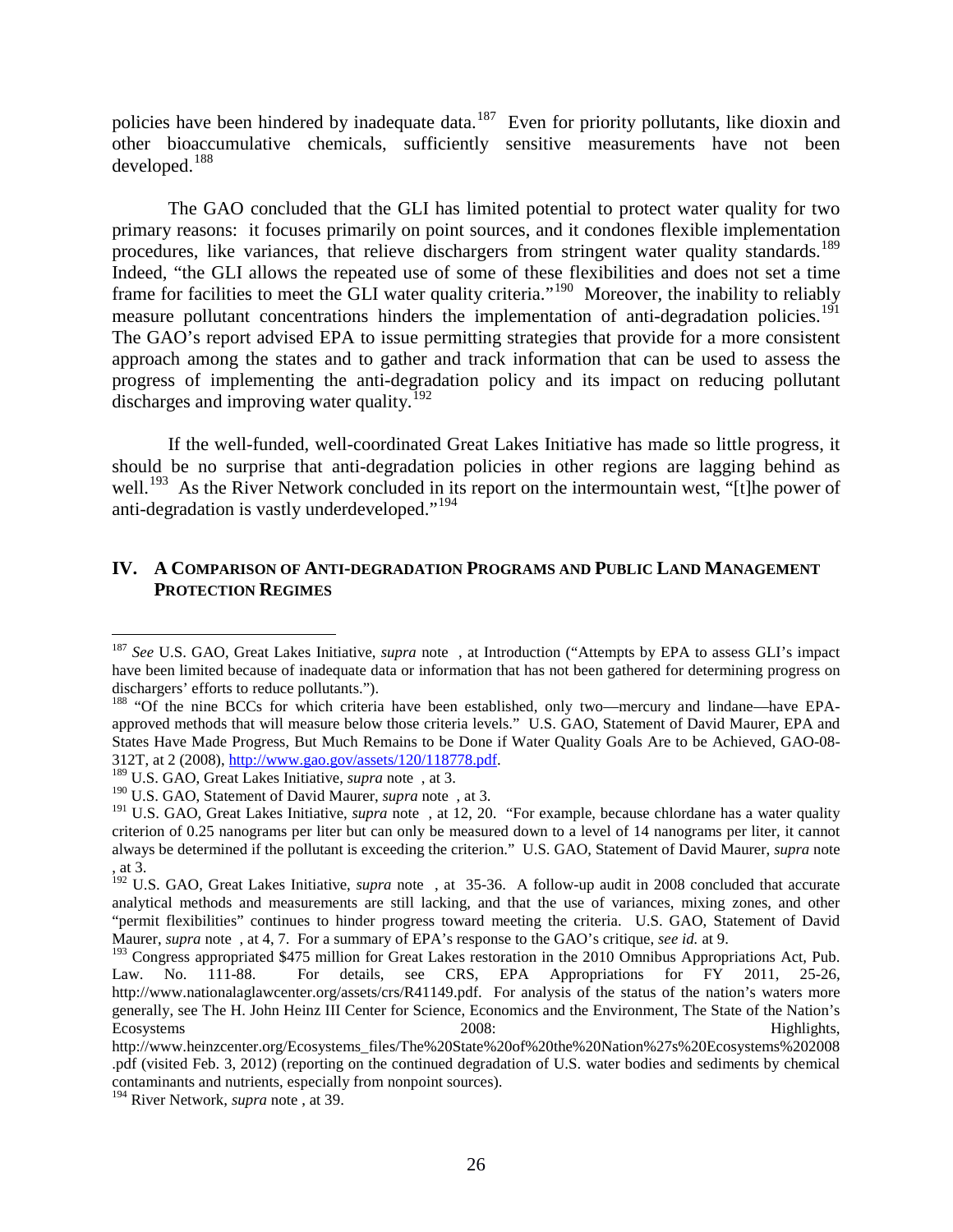Most federal public land management statutes include some sort of anti-degradation provision, ranging from outright prohibitions against impairment of the land and its natural resources to more lenient provisions aimed at protecting certain priority resources from destruction by incompatible uses. This part considers an array of preservation-oriented statutes governing wilderness areas, National Parks, Wildlife Refuges, and Wild and Scenic Rivers, as well as two key conservation-oriented statutes that provide for sustained yields on lands managed by the National Forest Service and BLM. These statutes may apply directly to waters covered by the existing CWA anti-degradation policy, especially Tier 3 ONRWs, many of which run through wilderness areas, parks, refuges, or other protected areas. Even when the land management statutes do not themselves apply to waters covered by the anti-degradation policy, they may serve as models for mechanisms to strengthen the protections of the aquatic environments that are or should be covered by the CWA's anti-degradation policy.

#### **A. A Hierarchy of Protective Standards**

#### 1. The National Wilderness System

The Wilderness Act of 1964 is the nation's preeminent preservation statute.<sup>195</sup> Today, federally designated wilderness areas are found within National Forests, National Parks, Wildlife Refuges, and lands managed by the Bureau of Land Management. There are nearly 700 wilderness areas in forty-four states, covering 109 million acres of land.<sup>[196](#page-27-1)</sup>

The fundamental purpose of the Wilderness Act is to secure the present and future benefits of untrammeled wild lands for the public.<sup>197</sup> To accomplish this goal, the Act specifies that wilderness areas shall be managed "in such manner as will leave them unimpaired for future use and enjoyment as wilderness, and so as to provide for . . . the preservation of their wilderness character.  $\ldots$ <sup>[198](#page-27-3)</sup> It also directs the managing agencies to protect and manage wilderness areas "so as to preserve natural conditions."<sup>[199](#page-27-4)</sup>

In 1977, not long after the advent of the CWA's anti-degradation policy, Dean William Hines called anti-degradation "the pollution control analogue to wilderness protection in public lands management."<sup>[200](#page-27-5)</sup> In implementation, however, the Wilderness Act has proven far more protective than the CWA's anti-degradation policy.

<span id="page-27-0"></span> <sup>195</sup> Sandra Zellmer, *Wilderness, Water, and Climate Change*, 41 ENVTL. L. XX, at \*12 (forthcoming 2012); William Rodgers, *The Seven Statutory Wonders of U.S. Environmental Law: Origins and Morphology*, 27 LOYOLA L.A. L. REV. 1009-12 (2004).

<span id="page-27-1"></span><sup>&</sup>lt;sup>196</sup> Russ W. Gorte, Wilderness: Overview and Statistics, Cong. Research Serv. Report No. RL31477 (2008). Excluding Alaska, wilderness areas comprise only two percent of the United States. *Id.* 

<span id="page-27-2"></span><sup>197</sup> Michael McCloskey, *The Wilderness Act of 1964: Its Background and Meaning*, 45 OR. L. REV. 288, 309 (1966).

<span id="page-27-3"></span><sup>&</sup>lt;sup>198</sup> 16 U.S.C. § 1131(a) (2006). For descriptions of "wilderness character," see Jerry F. Franklin & Gregory H. Aplet, *Wilderness Ecosystems*, in WILDERNESS MANAGEMENT: STEWARDSHIP AND PROTECTION OF RESOURCES AND VALUES 269-70 (John C. Hendee & Chad P. Dawson eds., 2002) [hereinafter WILDERNESS MANAGEMENT]; David N. Cole, *Ecological Impacts of Wilderness Recreation and Their Management*, in WILDERNESS MANAGEMENT, *supra*. <sup>199</sup> 16 U.S.C. § 1131(c) (2006). <sup>200</sup> [Hines,](http://web2.westlaw.com/result/result.aspx?cnt=DOC&cfid=1&referencepositiontype=T&eq=Welcome%2fLawSchool&rlti=1&rp=%2fWelcome%2fLawSchool%2fdefault.wl&method=TNC&origin=Search&rltdb=CLID_DB215573112199&db=JLR&referenceposition=SR%3b14457&utid=1&srch=TRUE&n=1&sri=98&fn=_top&fmqv=s&service=Search&query=HINE+%2fP+DEGRADATION+%2fP+WATER+%2fP+1977&sskey=CLID_SSSA7817173112199&sv=Split&scxt=WL&rlt=CLID_QRYRLT5651473112199&rs=WLW11.07&ss=CNT&vr=2.0&mt=LawSchool) *supra* note , at 645. Hines added: "Because air and water are to an extent renewable resources, their

<span id="page-27-5"></span><span id="page-27-4"></span>degradation may not involve all of the problems of irreversibility that are raised in the destruction of other natural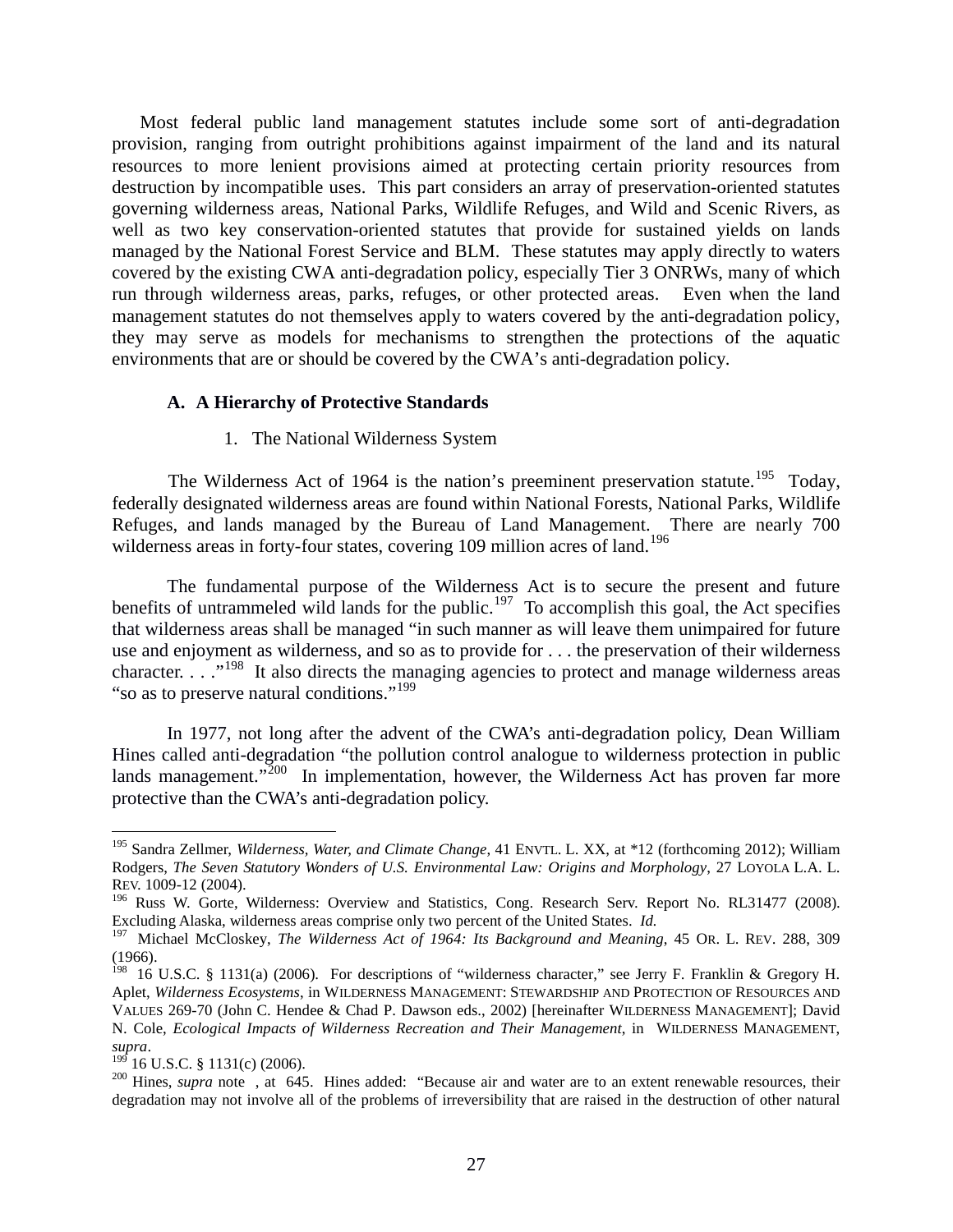To accomplish its preservation-oriented purposes, the Wilderness Act prohibits activities that would impair or otherwise detract from the wildness of wilderness areas. [201](#page-28-0) Permanent roads as well as commercial activities are strictly forbidden.<sup>202</sup> With some exceptions, the Act also precludes motor vehicles, motorized equipment, mechanical transport, aircraft landings, structures, and installations.  $203$ 

The first exception is found in section  $4(c)$ , which provides:

[E]xcept as necessary to meet minimum requirements for the administration of the area for the purpose of this [Act] (including measures required in emergencies involving the health and safety of persons within the area), there shall be no temporary road, no use of motor vehicles, motorized equipment or motorboats, no landing of aircraft, no other form of mechanical transport, and no structure or installation within any such area.<sup>[204](#page-28-3)</sup>

Courts have construed this exception relatively narrowly.[205](#page-28-4) In a case involving the Kofa Wilderness in Arizona, the Ninth Circuit enjoined the construction and maintenance of tanks to augment water supplies for bighorn sheep. The court found that, although sheep conservation was undoubtedly a legitimate management objective, the tanks were installations that unlawfully trammeled the wilderness. Although such installations might be useful to sheep threatened by drought and high temperatures, the FWS had failed to establish that they were a necessary minimum requirement for wilderness administration.<sup>206</sup> The Eleventh Circuit reached a similar conclusion in *Wilderness Watch v. Mainella*, where it enjoined the Park Service's practice of transporting tourists in a passenger van across the Cumberland Island Wilderness in order to provide access to historical structures.<sup>[207](#page-28-6)</sup> It rejected the Park Service's argument that such services were "necessary" just because they made access more convenient and had "no net

 $\overline{a}$ 

environments. Therefore, it might be expected that the policy would be applied most stringently when the threatened air and water resources either themselves are subject to irreversible damage or are inextricably related to other natural systems subject to such harm." *Id.* at 652-53.<br><sup>201</sup> 16 U.S.C. § 1131(b) (2006). *See* Californians for Alternatives to Toxics v. U.S. Fish and Wildlife Serv., 814 F.

<span id="page-28-0"></span>Supp. 2d 992, 1014-17 (E.D. Cal. 2011) (agencies that manage wilderness are "responsible for preserving . . . wilderness character"; "the Act is intended to enshrine the long-term preservation of wilderness areas as the ultimate goal") (citing Wilderness Watch, Inc. v. U.S. Fish and Wildlife Serv., 629 F.3d 1024, 1033 (9<sup>th</sup> Cir. 2010)). The principal author of the Wilderness Act, Howard Zahniser, viewed the term "wild" as synonymous with "untrammeled": "not subject to human controls and manipulations that hamper the free play of natural forces."<br>Zellmer, *supra* note, at \*10.

<span id="page-28-1"></span>Zellmer, *supra* note , at \*10. <sup>202</sup> 16 U.S.C. § 1133(c) (2006). *See* Wilderness Soc'y v. U.S. Fish & Wildlife Serv., 353 F.3d 1051 (9th Cir. 2003), *as amended on reh'g en banc in part*, 360 F.3d 1374 (9th Cir. 2004) (enjoining commercial salmon enhancement project); Barnes v. Babbitt, 329 F. Supp. 2d 1141 (D. Ariz. 2004) (invalidating a plan that allowed repairs and maintenance of access routes as unlawful road construction).<br><sup>203</sup> 16 U.S.C. § 1133(c) (2006).<br><sup>204</sup> Id. (emphasis added).<br><sup>205</sup> See Peter A. Appel, Wilderness and the Courts, 29 STAN. ENVTL. L.J. 62 (2010) [hereinafter Ap

<span id="page-28-2"></span>

<span id="page-28-4"></span><span id="page-28-3"></span>*and the Courts*]; Peter A. Appel, *Wilderness, the Courts, and the Effect of Politics on Judicial Decisionmaking,* 35 HARV. ENVTL. L. REV. 275 (2011) (finding that courts are more likely to uphold wilderness-protective decisions than they are wilderness-impacting decisions).<br><sup>206</sup> Wilderness Watch, Inc. v. U.S. Fish and Wildlife Serv., 629 F.3d 1024, 1033-34 (9<sup>th</sup> Cir. 2010) (citing 16 U.S.C.

<span id="page-28-6"></span><span id="page-28-5"></span><sup>§ 1133(</sup>c)).<br><sup>207</sup> 375 F.3d 1085 (11th Cir. 2004).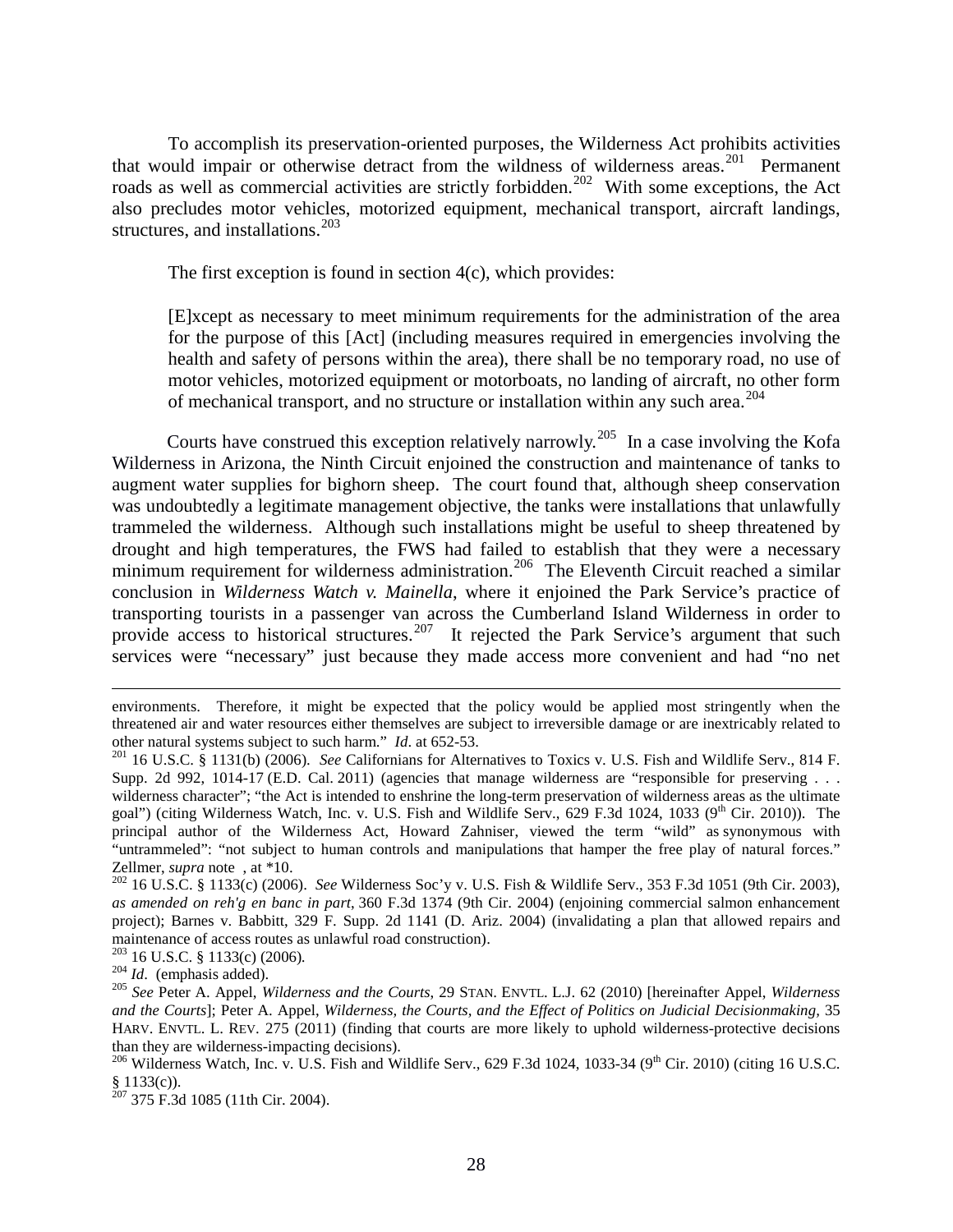increase" in impacts to the land.<sup>208</sup> Likewise, in *Californians for Alternatives to Toxics v. U.S. Fish and Wildlife Service*, a federal district court rejected the Forest Service's argument that the application of rotenone was a necessary step toward the recovery of the Paiute Cutthroat Trout.<sup>[209](#page-29-1)</sup> It held that the agency neglected the well-being of other endemic species and unlawfully concluded that rotenone applications were necessary to preserve wilderness character. $^{210}$  $^{210}$  $^{210}$ 

The second exception for otherwise non-conforming activities in wilderness areas, section 4(d), authorizes "such measures . . . as may be necessary in the control of fire, insects, and diseases."[211](#page-29-3) The only published opinions directly on point involve the Forest Service's efforts to control the southern pine beetle. In the first of two related cases, the court remanded a proposal for extensive chemical spraying and logging as "wholly antithetical to the wilderness policy established by Congress," and "hardly consonant with preservation and protection of these areas in their natural state."<sup>[212](#page-29-4)</sup> The court explained that "[o]nly a *clear necessity* for upsetting the equilibrium of the ecology could justify this highly injurious, semi-experimental venture of limited effectiveness."<sup>[213](#page-29-5)</sup> In the second case, the court upheld a pared down version of the proposal that used "spot control" logging to combat infestations.<sup>[214](#page-29-6)</sup> It approved measures that "fall short of full effectiveness" so long as they are "reasonably designed" to limit infestation.<sup>[215](#page-29-7)</sup> It was careful to note, however, that the agency had significantly scaled back its plan and had adopted several preservation-oriented safeguards.<sup>[216](#page-29-8)</sup>

The Wilderness Act has been a significant factor in preventing the degradation of federally designated wilderness areas.<sup>[217](#page-29-9)</sup> Of course, there is room for criticism. Some commentators argue that, "managers have extensively manipulated wilderness to achieve desired ends."[218](#page-29-10) But of all the federal land management statutes, the Wilderness Act provides sufficiently detailed standards to hold officials accountable and to enable concerned citizens to obtain relief through judicial review. As Professor Peter Appel found, based on an empirical analysis of wilderness litigation in the federal courts:

<span id="page-29-0"></span> $\frac{^{208} \text{Id}}{^{209} 814 \text{ F}}$ . Supp. 2d 992 (E.D. Cal. 2011). Rotenone is a powerful poison that kills everything with gills.

<span id="page-29-2"></span><span id="page-29-1"></span> $^{210}$  *Id.* However, where the agency makes extensive factual findings that otherwise incompatible activities, such as motorized access, are necessary to preserve wilderness character, for example, by aiding "the restoration of a specific aspect of the wilderness character . . . that had earlier been destroyed by man," its decision may be upheld. Wolf Recovery Found. v. U.S. Forest Serv., 692 F. Supp. 2d 1264, 1268 (D. Idaho 2010).<br><sup>211</sup> 16 U.S.C. § 1133(d)(1) (2006).

<span id="page-29-6"></span>

<span id="page-29-8"></span><span id="page-29-7"></span>

<span id="page-29-5"></span><span id="page-29-4"></span><span id="page-29-3"></span><sup>&</sup>lt;sup>212</sup> Sierra Club v. Lyng, 662 F. Supp. 40, 42 (D.D.C. 1987).<br>
<sup>213</sup> *Id.* at 43 (emphasis added).<br>
<sup>213</sup> *Id.* at 43 (emphasis added).<br>
<sup>214</sup> Sierra Club v. Lyng, 663 F. Supp. 556 (D.D.C. 1987).<br>
<sup>215</sup> *Id.* at 560.<br>
<sup>21</sup> wilderness values and were not aimed at promoting commercial timber harvest. *Id.* at 560. The court had found that the primary purpose of the agency's previous plans for a large-scale eradication program were commercial in nature. Sierra Club v. Lyng, 662 F. Supp. 40 (D.D.C. 1987).

<span id="page-29-10"></span><span id="page-29-9"></span><sup>217</sup> *See* Appel, *Wilderness and the Courts*, *supra* note \_\_\_, at 129. <sup>218</sup> Gordon Steinhoff, *Interpreting The Wilderness Act of 1964*, 17 MO. ENV. L. P. R. 492, 501 (2010). *See also*  Gordon Steinhoff, *The Wilderness Act, Prohibited Uses, and Exceptions: How Much Manipulation of Wilderness is Too Much?*, 51 NAT. RESOURCES J. 287, 294 (2011).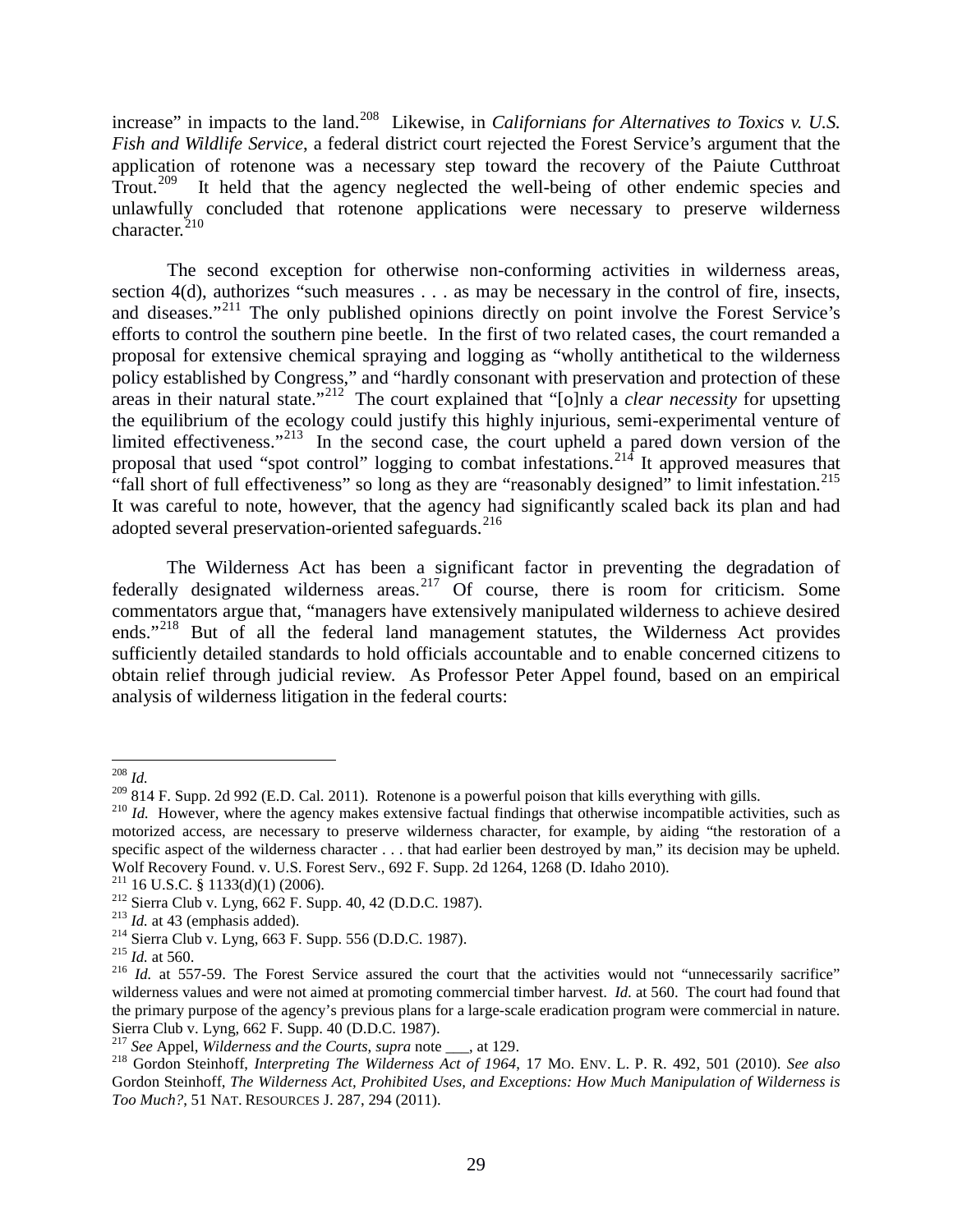When agencies defend decisions that arguably threaten wilderness protection against challenges by environmental organizations, the agencies win only about 44% of the time. When agencies defend decisions against challenges that they are protecting wilderness too stringently, they prevail in approximately 88% of their cases. This two-fold difference in success rates depending on the type of challenge indicates a significant difference in how courts approach wilderness decisions.<sup>[219](#page-30-0)</sup>

Appel described this phenomenon "as a one-way judicial ratchet in favor of wilderness protection."[220](#page-30-1) His study demonstrates that the courts are more willing to give heightened protection to wilderness areas than to other areas covered by federal law.

Although the Wilderness Act is not a complete analogue to the CWA, given its distinctive preservation-oriented edict for lands that are owned solely by the federal government, it can provide a few important lessons for improving the anti-degradation program. The statutory prohibition against impairment, coupled with the directive to preserve wilderness character and natural conditions, gives agencies, courts, and citizens substantial powers to prevent degradation. In addition, courts' willingness to require "a *clear* necessity," not just convenience, to invoke exceptions to the Act's preservation provisions could serve as a useful guidepost for implementation of the necessity determination for degradation of Tier II waters.<sup>[221](#page-30-2)</sup>

#### 2. The National Parks

One of the earliest expressions of an anti-degradation requirement in federal law is found in the National Park Service Organic Act of 1916. The Act requires the Park Service to manage the national parks "to conserve the scenery and the natural and historic objects and the wildlife therein and to provide for the enjoyment of the same in such manner . . . as will leave them unimpaired for the enjoyment of future generations."<sup>[222](#page-30-3)</sup>

Over the years, the system has been wildly popular with the American public, and it has grown to include 397 national parks located in forty-nine states and several U.S. territories.<sup>[223](#page-30-4)</sup> But the dual mandate of the Organic Act—to conserve park resources from impairment and also to provide for the enjoyment of them—poses a significant challenge for the Park Service, and it has not always prevented degradation of park resources. Professor Robert Keiter explains:

[T]he system has evolved over the years in a haphazard fashion, driven more by hardheaded political calculations and attractive scenic features than by a sweeping commitment to preserving diverse ecosystems or key biological specimens. In fact, even with their protective status, the existing national parks are not secure from outside

<span id="page-30-2"></span>

<span id="page-30-1"></span><span id="page-30-0"></span><sup>&</sup>lt;sup>219</sup> Appel, *Wilderness in the Courts*, *supra* note , at 66-67.<br><sup>221</sup> *See supra* notes \_\_-\_\_ (describing Wilderness Watch v. Mainella, 375 F.3d 1085 (11th Cir. 2004); Sierra Club v.<br>Lyng, 662 F. Supp. 40, 42 (D.D.C. 198

<span id="page-30-4"></span><span id="page-30-3"></span><sup>&</sup>lt;sup>223</sup> National Park Service: About Us, http://www.nps.gov/aboutus/index.htm (updated Nov. 2, 2011).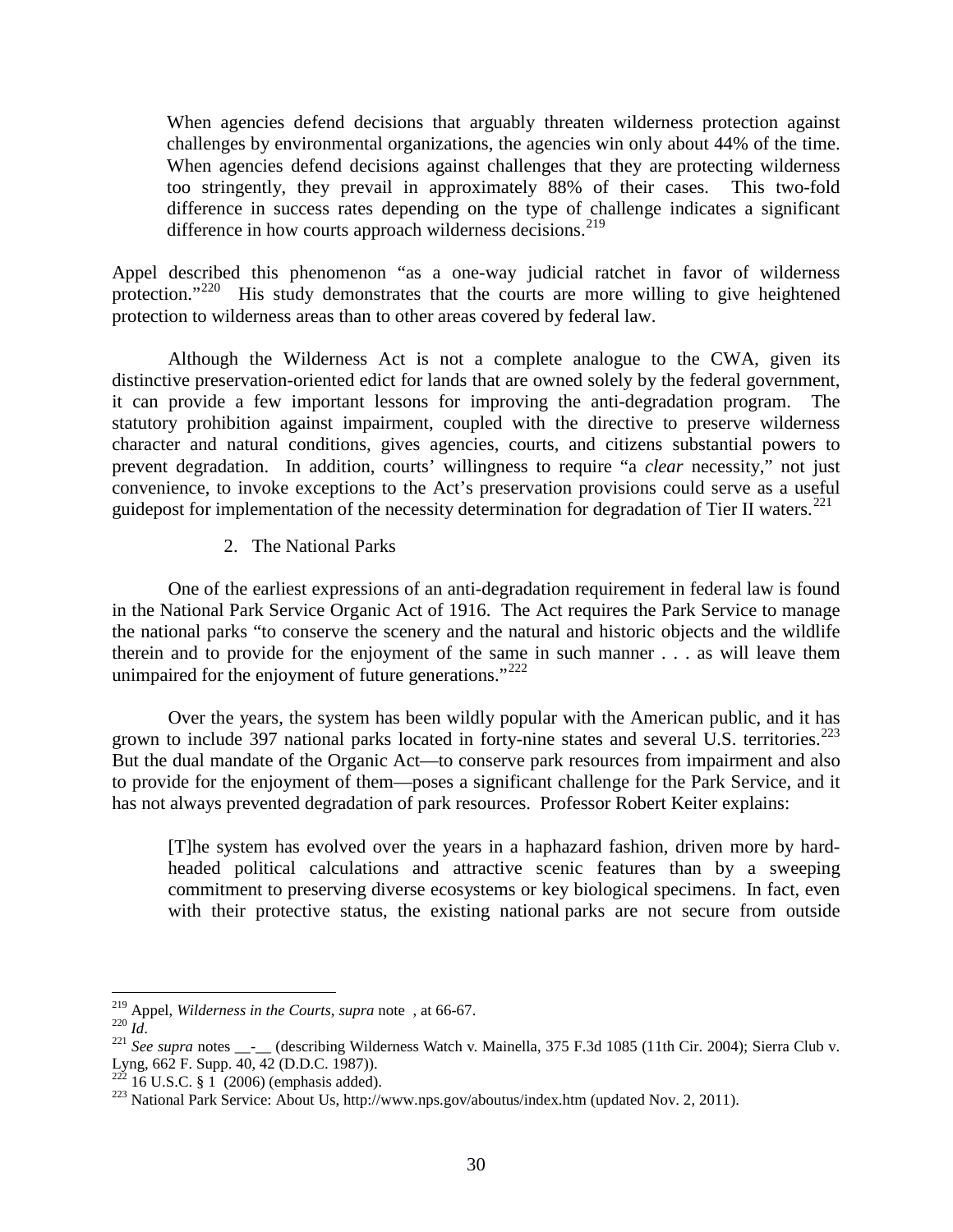development pressures, which have disrupted wildlife travel corridors, fouled park waters, polluted regional air sheds, and altered surrounding landscapes.  $224$ 

In 1978, Congress passed an amendment to the Organic Act, which specifies that "[t]he authorization of activities shall be construed and the protection, management, and administration of these areas shall be conducted in light of the high public value and integrity of the National [Park](http://web2.westlaw.com/result/result.aspx?cnt=DOC&cfid=1&referencepositiontype=T&eq=Welcome%2fLawSchool&rlti=1&vr=2.0&method=TNC&origin=Search&rltdb=CLID_DB2160804712271&db=ALLFEDS&referenceposition=SR%3b4690&utid=1&srch=TRUE&n=1&sri=69&fn=_top&fmqv=s&service=Search&query=PARK+ORGANIC+%2fP+DEROGATION+%2fS+IMPAIR!&sskey=CLID_SSSA4162304712271&sv=Split&scxt=WL&rlt=CLID_QRYRLT556114712271&rs=WLW12.01&ss=CNT&rp=%2fWelcome%2fLawSchool%2fdefault.wl&mt=LawSchool) System and shall not be exercised in derogation of the values and purposes for which these various areas have been established, except as may have been or shall be directly and specifically provided by Congress."<sup>[225](#page-31-1)</sup>

The Park Service construes the "no [derogation"](http://web2.westlaw.com/result/result.aspx?cnt=DOC&cfid=1&referencepositiontype=T&eq=Welcome%2fLawSchool&rlti=1&vr=2.0&method=TNC&origin=Search&rltdb=CLID_DB2160804712271&db=ALLFEDS&referenceposition=SR%3b4737&utid=1&srch=TRUE&n=1&sri=69&fn=_top&fmqv=s&service=Search&query=PARK+ORGANIC+%2fP+DEROGATION+%2fS+IMPAIR!&sskey=CLID_SSSA4162304712271&sv=Split&scxt=WL&rlt=CLID_QRYRLT556114712271&rs=WLW12.01&ss=CNT&rp=%2fWelcome%2fLawSchool%2fdefault.wl&mt=LawSchool) standard of the 1978 amendment as synonymous with the non[-impairment](http://web2.westlaw.com/result/result.aspx?cnt=DOC&cfid=1&referencepositiontype=T&eq=Welcome%2fLawSchool&rlti=1&vr=2.0&method=TNC&origin=Search&rltdb=CLID_DB2160804712271&db=ALLFEDS&referenceposition=SR%3b4750&utid=1&srch=TRUE&n=1&sri=69&fn=_top&fmqv=s&service=Search&query=PARK+ORGANIC+%2fP+DEROGATION+%2fS+IMPAIR!&sskey=CLID_SSSA4162304712271&sv=Split&scxt=WL&rlt=CLID_QRYRLT556114712271&rs=WLW12.01&ss=CNT&rp=%2fWelcome%2fLawSchool%2fdefault.wl&mt=LawSchool) standard of the 1916 [Organic](http://web2.westlaw.com/result/result.aspx?cnt=DOC&cfid=1&referencepositiontype=T&eq=Welcome%2fLawSchool&rlti=1&vr=2.0&method=TNC&origin=Search&rltdb=CLID_DB2160804712271&db=ALLFEDS&referenceposition=SR%3b4756&utid=1&srch=TRUE&n=1&sri=69&fn=_top&fmqv=s&service=Search&query=PARK+ORGANIC+%2fP+DEROGATION+%2fS+IMPAIR!&sskey=CLID_SSSA4162304712271&sv=Split&scxt=WL&rlt=CLID_QRYRLT556114712271&rs=WLW12.01&ss=CNT&rp=%2fWelcome%2fLawSchool%2fdefault.wl&mt=LawSchool) Act.<sup>[226](#page-31-2)</sup> The courts have concurred with this interpretation.<sup>[227](#page-31-3)</sup> Thus, in making decisions, the Park Service must "examine" the duration, severity, and magnitude of the impact; the resources and values affected; and direct, indirect, and cumulative effects of the action."<sup>[228](#page-31-4)</sup> If impairment would result, "the action may not be approved."<sup>[229](#page-31-5)</sup>

The non-impairment requirement goes hand in hand with the Act's broader conservation mandate.<sup>230</sup> The Park Service states that the conservation mandate "applies all the time, with respect to all park resources and values, even when there is no risk that any park resources or values may be impaired."<sup>[231](#page-31-7)</sup> The conservation mandate is further construed as requiring protection of "[t]he parks' scenery ... wildlife, and the processes and conditions that

<span id="page-31-1"></span><span id="page-31-0"></span><sup>&</sup>lt;sup>224</sup> Robert Keiter, *The National Park System: Visions For Tomorrow*, 50 NAT. RESOURCES J. 71, 72-73 (2010). <sup>225</sup> Pub. L. No. 95–250, § 101(b), 92 Stat. 166 (codified at 16 U.S.C. § 1a-1) (emphasis added). This amendment unified the various natural, historic, and recreational areas of the system so that they would "derive increased national dignity and recognition of their superb environmental quality through their inclusion jointly with each other in one national park system preserved and managed for the benefit and inspiration of all the people of the United States..." *Id.*<br><sup>226</sup> NPS Management Policies § 1.4.2 (2006); 66 Fed. Reg. 56848, 56850 (Nov. 13, 2001).<br><sup>227</sup> See, e.g., Sierra Club N. Star Chapter v. LaHood, 693 F. Supp. 2d 958, 965 (D. Minn. 2010); Southern Utah

<span id="page-31-2"></span>

<span id="page-31-3"></span>Wilderness Alliance v. National Park Serv., 387 F. Supp. 2d 1178, 1192 (D. Utah 2005); U.S. v. Garfield County, 122 F. Supp. 2d 1201, 1244, 1249 (D. Utah 2000). *See also* Sierra Club v. Mainella, 459 F. Supp. 2d 76, 102 (D.D.C. 2006) (holding that decisions granting applications for exemptions from directional drilling regulations were arbitrary and capricious because the Park Service failed to explain its conclusions that impacts from nearby surface drilling activities, such as air pollution, noise, light, water pollution, fire, or spills, would not impair park resources and values), *appeal dismissed,* 2007 WL 1125716 (D.C. Cir. Mar 30, 2007). <sup>228</sup> 66 Fed. Reg. 56848, 56850.

<span id="page-31-5"></span><span id="page-31-4"></span><sup>&</sup>lt;sup>229</sup> NPS Management Policies § 1.4.7 (2006). *See* Terbush v. U.S., 516 F.3d 1125, 1132 (9<sup>th</sup> Cir. 2008) ("Whether an individual action is or is not an 'impairment' is a management determination. In reaching it, the manager should consider such factors as the spatial and temporal extent of the impacts, the resources being impacted and their ability to adjust those impacts, the relation of the impacted resources to other park resources, and the cumulative as well as the individual effects.") (quoting NPS Management Policies). In *Terbush,* the court rejected a tort claim brought by the family of a deceased mountain climber under the Federal Tort Claims Act, 28 U.S.C. § 2680(a) (2006), which shields federal agencies from liability for discretionary activities. It concluded that the Park Service had considerable discretion, grounded in the Act's broad mandate to balance conservation with access and safety.<br><sup>230</sup> 16 U.S.C. § 1 (2006).<br><sup>231</sup> NPS Policies §1.4.3 (emphasis added). However, this provision goes on to say "t

<span id="page-31-7"></span><span id="page-31-6"></span>management discretion to allow impacts to park resources and values when necessary and appropriate to fulfill the purposes of a park, so long as the impact does not constitute impairment of the affected resources and values." *Id.*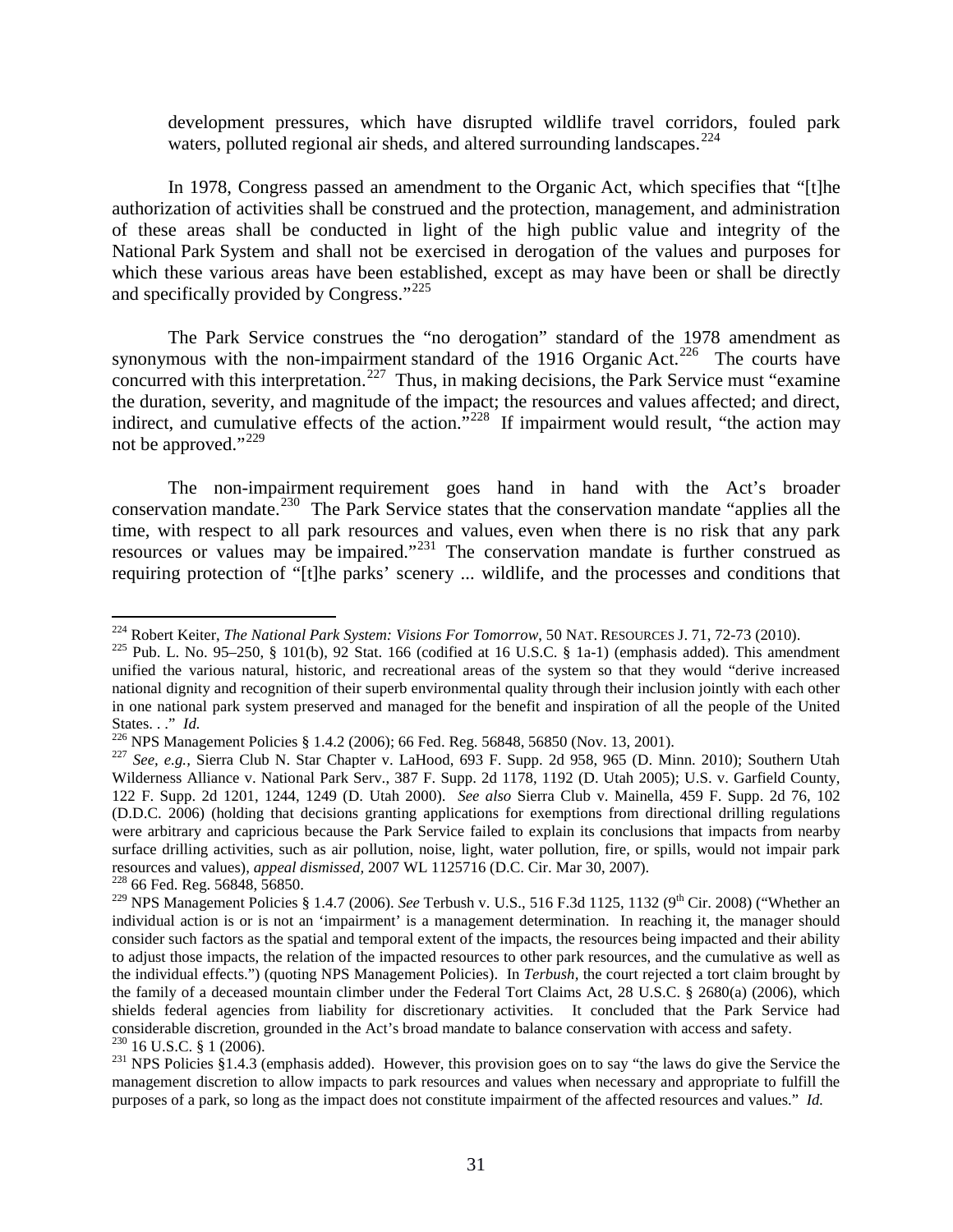sustain them ... including the ecological, biological, and physical processes that created the park ... natural visibility ... water and air resources ...and native plants and animals." $^{232}$  $^{232}$  $^{232}$ 

Where uncertainties arise, the conservation concept acts as a precautionary principle of sorts. The Park Service recognizes that the "threshold at which impairment occurs is not always readily apparent,"<sup>[233](#page-32-1)</sup> so it has committed itself "to applying a standard that offers greater assurance that impairment will not occur  $\ldots$  by avoiding impacts that it determines to be unacceptable."<sup>234</sup> It defines "unacceptable impacts" as those that would individually or It defines "unacceptable impacts" as those that would individually or cumulatively:

- · be inconsistent with a park's purposes or values, or
- · impede the attainment of a park's desired future conditions for natural and cultural resources as identified through the park's planning process, or
- · create an unsafe or unhealthful environment for visitors or employees, or
- · diminish opportunities for current or future generations to enjoy, learn about, or be inspired by park resources or values, or
- unreasonably interfere with  $\dots$  the atmosphere of peace and tranquility, or the natural soundscape maintained in wilderness and natural, historic, or commemorative locations within the park.  $\ldots$ <sup>[235](#page-32-3)</sup>

The courts have generally agreed that "when there is a conflict between conserving resources and values and providing for enjoyment of them, conservation is to be predominant."[236](#page-32-4) They tend to uphold the Park Service's decisions to restrict access and usage in order to ensure against impairment of resources and thereby promote conservation.<sup>[237](#page-32-5)</sup> In one case, a court even found an affirmative duty to assert federal reserved water rights for a unit of the National Park System—a canyon—that required instream flows to maintain its ecological integrity and natural soundscape. $^{238}$  $^{238}$  $^{238}$ 

<span id="page-32-2"></span>

<span id="page-32-4"></span><span id="page-32-3"></span>

<span id="page-32-1"></span><span id="page-32-0"></span><sup>&</sup>lt;sup>232</sup> *Id.* § 1.4.6.<br>
<sup>233</sup> *Id.* § 1.4.7.1 .<br>
<sup>234</sup> *Id.*<br>
<sup>236</sup> *See* Fund for Animals v. Norton, 294 F. Supp. 2d 92, 103 (D.D.C. 2003) (holding that NPS's adoption of final<br>
<sup>236</sup> *See* Fund for Animals v. Norton, 294 F rule allowing 950 snowmobiles to enter Yellowstone and Teton National Parks each day was arbitrary and capricious), *motion for relief from judgment granted*, 323 F. Supp. 2d 7 (D.D.C. 2004), *motion to amend denied*, 326 F. Supp. 2d 124 (D.D.C. 2004), *appeal dismissed*, 2005 WL 375622 (D.C. Cir. Feb 16, 2005). <sup>237</sup> *See* Bicycle Trails Council of Marin v. Babbitt, 82 F.3d 1445, 1454 (9th Cir. 1996); Michigan United

<span id="page-32-5"></span>Conservation Clubs v. Lujan, 949 F.2d 202 (6th Cir. 1991); Organized Fishermen of Florida v. Watt, 590 F. Supp. 805 (S.D. Fla. 1984), *aff'd*, 775 F.2d 1544 (11th Cir. 1985). *See also* Keiter, *supra* note \_\_\_, at 87 ("When confronted with challenges to these recreational limitations, federal courts have consistently endorsed the Park Service's 'resource protection-first' interpretation of its legal responsibilities.").<br><sup>238</sup> High Country Citizens' Alliance v. Norton, 448 F. Supp. 2d 1235, 1245-46 (D. Colo. 2006) (stating that the

<span id="page-32-6"></span>Organic Act and the Wilderness Act imposed a legal obligation on the Service to assert reserved water rights because "the canyon was entitled to a quantity of water necessary to conserve and maintain in an unimpaired condition the scenic, aesthetic, natural, and historic objects of the monument, as well as the wildlife in the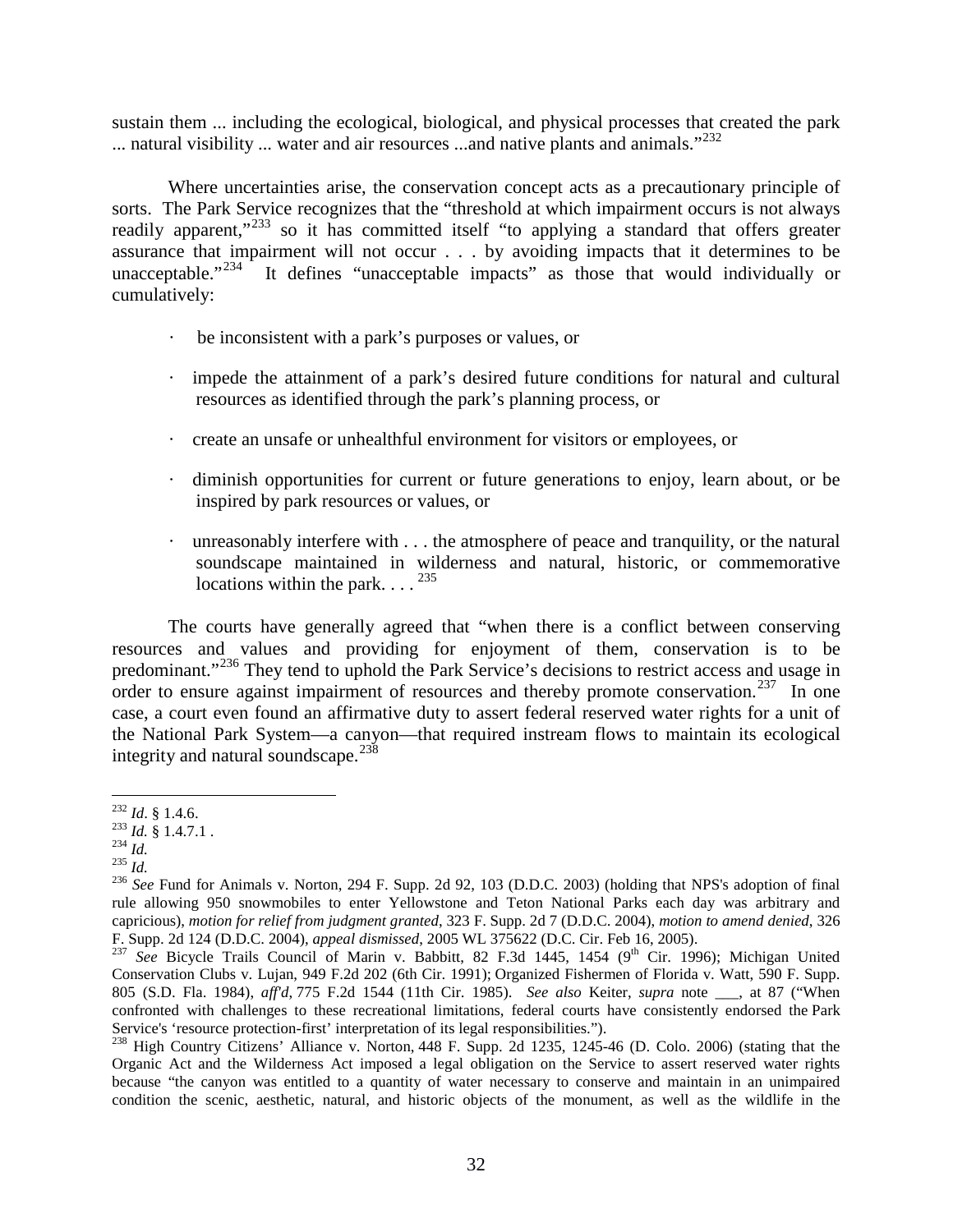However, the Organic Act's dual mandate—to conserve resources from impairment while allowing public enjoyment—leaves the Park Service with discretion to balance the need for public access against the need to prevent degradation of resources. As the Ninth Circuit observed:

[T]he so-called 'impairment review' . . . is explicitly recognized as involving a decision by the superintendent that calls for reconciling the 'inevitabl[e] ... tension between conservation of resources on the one hand and public enjoyment on the other.' This reconciliation calls for judgment on the part of the NPS.  $\ldots$ <sup>[239](#page-33-0)</sup>

The court explained that the discretionary language of the NPS's Management Policy "implicates the NPS's broader mandate to balance access with conservation."<sup>[240](#page-33-1)</sup> Some commentators have argued that this dualism results in a type of immunity when Park Service decisions are challenged in court, compelling courts to uphold the agency's decisions whether they tip in favor of recreation or conservation, even if the two conflict.<sup> $241$ </sup> Nonetheless, the Park Service's relatively stringent definitions of "impairment" and "unacceptable impacts" could serve as useful guideposts in defining "anti-degradation" in the CWA context.

3. Wild and Scenic Rivers

The Wild and Scenic Rivers Act (WSRA) of 1968 creates a nationwide system of wild, scenic, and recreational rivers.<sup>[242](#page-33-3)</sup> There are over 200 rivers, encompassing thousands of miles, in the Wild and Scenic Rivers System.<sup>[243](#page-33-4)</sup>

In the WSRA, Congress declared that "the established national policy of dam and other construction . . . needs to be complemented by a policy that would preserve other selected rivers or sections thereof in their free-flowing condition to protect the water quality of such rivers and to fulfill other vital national conservation purposes."<sup>[244](#page-33-5)</sup> Thus, designated rivers must be free-flowing and must also have "outstandingly remarkable" values (ORVs).<sup>[245](#page-33-6)</sup>

 $\overline{a}$ 

- <span id="page-33-5"></span><span id="page-33-4"></span><sup>243</sup> National Wild and Scenic Rivers, http://www.rivers.gov/.<br><sup>244</sup> 16 U.S.C. § 1271 (2006) (emphasis added).<br><sup>245</sup> *Id.* §§ 1273(b), 1276(d).
- 
- <span id="page-33-6"></span>

monument, in order that the monument might provide a source of recreation and enjoyment for all generations of citizens of the United States").<br> $^{239}$  Terbush v. U.S., 516 F.3d 1125, 1132 (9<sup>th</sup> Cir. 2008).

<span id="page-33-2"></span><span id="page-33-1"></span><span id="page-33-0"></span><sup>&</sup>lt;sup>240</sup> Terbush, 516 F.3d at 1132.<br><sup>241</sup> See Denise Antolini, *National Park Law in the U.S.: Conservation, Conflict, and Centennial Values, 33 WM. &* MARY ENVTL. L. & POL'Y REV. 851, 894-95 (2009) (citing Int'l Snowmobile Mfrs. Ass'n v. Norton, 340 F. Supp. 2d 1249 (D. Wyo. 2004), which remanded a decision to restrict snowmobiling; River Runners for Wilderness v. Martin, No. 06-894, 2007 WL 4200677 (D. Ariz. 2007), *aff'd*, 593 F.3d 1064 (9<sup>th</sup> Cir. 2010), which upheld a plan to provide extensive access to commercial boaters on the Colorado River in the Grand Canyon; and Davis v. Latschar, 202 F.3d 349 (D.C. Cir. 2000), upholding a decision to conduct a controlled deer hunt in Gettysburg National Military Park).

<span id="page-33-3"></span><sup>242</sup> 16 U.S.C. §§ 1271 *et seq*. (2006). *See* Brian E. Gray, *No Holier Temples: Protecting the National Parks Through*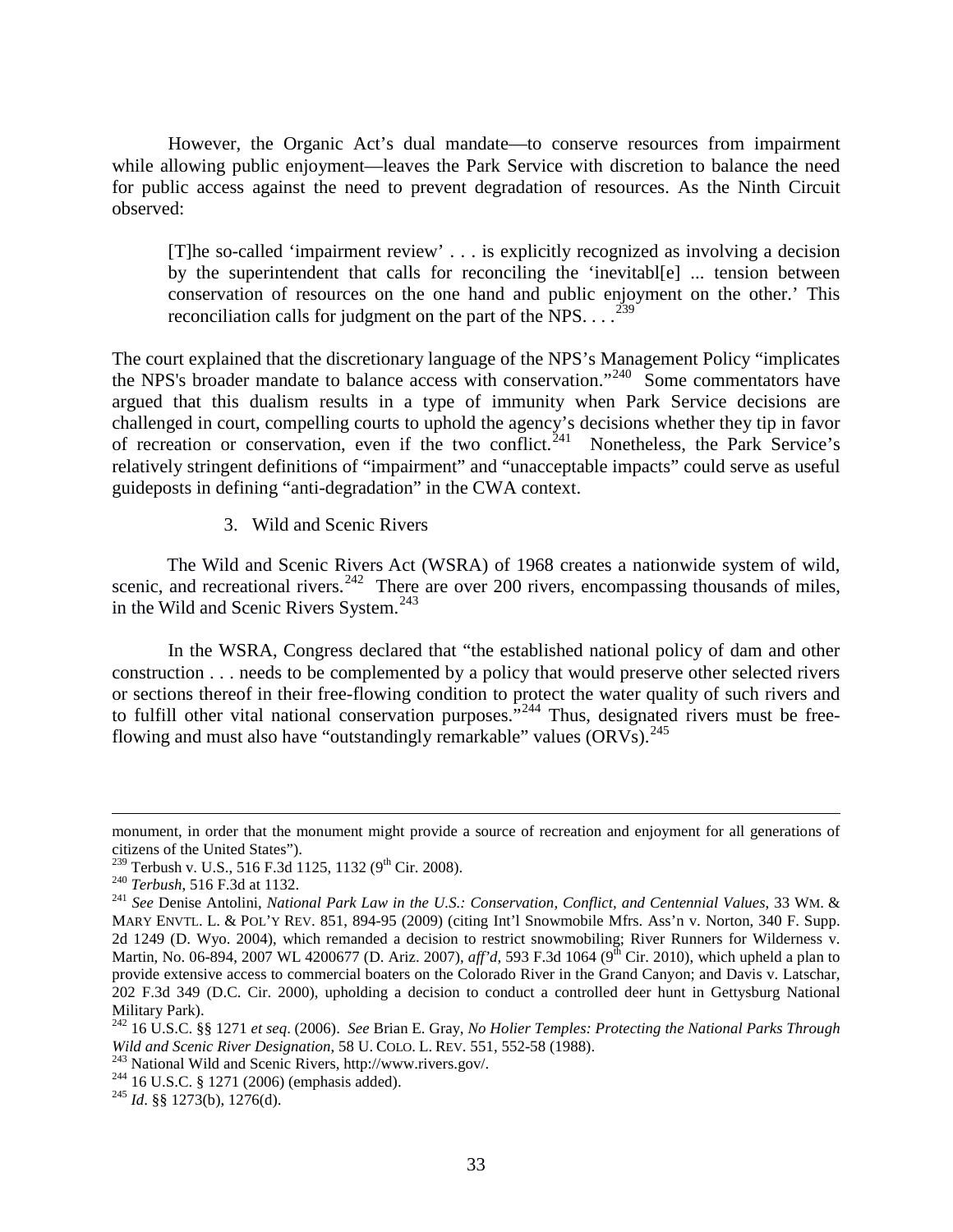Upon designation, rivers are classified as wild, scenic, or recreational. Wild rivers are "free of impoundments and generally inaccessible except by trail, with watersheds or shorelines essentially primitive and waters unpolluted."<sup>[246](#page-34-0)</sup> Scenic and recreational rivers are also generally free of impoundments, but they are more accessible by road and may have some development along their shorelines. $247$ 

Wild river segments, which like wilderness areas are "essentially primitive," are highly protected.<sup>[248](#page-34-2)</sup> Rivers classified as recreational or scenic are governed by more lenient management standards.<sup>[249](#page-34-3)</sup> Regardless of classification, dams are prohibited,<sup>[250](#page-34-4)</sup> and designated rivers must be administered in a manner to "protect and enhance" their ORVs.<sup>[251](#page-34-5)</sup> Moreover, no federal department or agency may undertake or assist in any "water resources project" that would have a "direct and adverse effect" on a river's ORVs,<sup>[252](#page-34-6)</sup> and deleterious projects may be enjoined.<sup>[253](#page-34-7)</sup> In a series of Oregon cases decided in the late 1990s, courts found that the BLM's management of grazing practices violated the WSRA. In *Oregon Natural Desert Association v. Green,* the court remanded the BLM's management plan for failure to consider whether grazing would "protect and enhance" vegetative  $ORVs$ .<sup>[254](#page-34-8)</sup> Grazing was subsequently enjoined when the BLM's plan showed the negative impacts of grazing on scenic and recreational values.<sup>[255](#page-34-9)</sup>

Although the Oregon cases indicate a willingness to engage in probing judicial review of activities with undeniably detrimental effects on ORVs, courts have been inconsistent in reviewing challenges to the Comprehensive Management Plans (CMPs) for designated river

<span id="page-34-1"></span><span id="page-34-0"></span><sup>&</sup>lt;sup>246</sup> *Id.* § 1273(b)(1). Like wilderness areas, wild rivers "represent vestiges of primitive America." *Id.*  $^{247}$  *Id.* § 1273(b)(2)-(b)(3). *See* Sierra Club v. Pena, 1 F. Supp. 2d 971 (D. Minn. 1998); Sierra Club N. v. LaHood, 693 F. Supp. 2d 958 (D. Minn. 2010). <sup>248</sup> 16 U.S.C. § 1273(b)(1) (2006). *See* Wilderness Watch v. U.S. Forest Serv., 143 F. Supp. 2d 1186 (D. Mont.

<span id="page-34-2"></span><sup>2000) (</sup>hunting and fishing lodges not allowed on wild river segments that should "represent vestiges of primitive America"); Oregon Natural Desert Ass'n v. Singleton, 75 F. Supp. 2d 1139 (D. Or. 1999) (grazing in wild river corridor permanently enjoined). *But see* Riverhawks v. Zepeda, 228 F. Supp. 2d 1173, 1183 (D. Or. 2002) (finding that recreational activities may interfere with aspects of a wild river, but deferring to the agency's balance of values that allowed motorboats continued access to the river).

<span id="page-34-3"></span><sup>&</sup>lt;sup>249</sup> 16 U.S.C. § 1273(b)(2)-(3) (2006). *See* Friends of Yosemite Valley v. Norton, 348 F.3d 789 (9<sup>th</sup> Cir. 2003) (remanding the management plan for the Merced River for failure to protect and enhance the river's geological, biological, and cultural ORVs and for failing to address impacts of visitor use); Sierra Club v. U.S., 23 F. Supp. 2d 1132, 1140 (N.D Cal. 1998) (refusing to enjoin the Park Service from re-building a lodge and re-routing a road near scenic and recreational segments of the Merced River, and finding that the project would not impinge on ORVs but instead would improve accessibility and environmental conditions by moving buildings further from the river).

<span id="page-34-4"></span><sup>250</sup> 16 U.S.C. § 1278(a) (2006). *See* Swanson Mining Corp. v. FERC, 790 F.2d 96, 102-05 (D.C. Cir. 1986) (WSRA prevents FERC from licensing hydroelectric projects on designated rivers even if FERC believes there would be no adverse effects to ORVs).<br> $^{251}$  16 U.S.C. § 1271(a) (2006).

<span id="page-34-6"></span><span id="page-34-5"></span><sup>&</sup>lt;sup>252</sup> *Id.* § 1278(b). Such projects include water diversions, transmission lines, bridges, piers, levees, and boat ramps.

*See* 36 C.F.R. § 297.3; Sierra Club v. Pena, 1 F. Supp. 2d 971, 980-91 (D. Minn. 1998) (a bridge that would result in

<span id="page-34-7"></span>changes to a river's free-flowing characteristics was a "water resources project").<br><sup>253</sup> Newton County Wildlife Ass'n v. Rogers, 141 F.3d 803 (9<sup>th</sup> Cir. 1998); Sierra Club v. Pena, 1 F. Supp. 2d at<br>980-91.

<span id="page-34-9"></span><span id="page-34-8"></span><sup>&</sup>lt;sup>254</sup> 953 F. Supp. 1133 (D. Or. 1997).<br><sup>255</sup> Oregon Natural Desert Ass'n v. Singleton, 75 F. Supp. 2d 1139 (D. Or. 1999); Oregon Natural Desert Ass'n v. Singleton, 47 F. Supp. 2d 1182 (D. Or. 1998). *But see* National Wildlife Fed'n v. Cosgriffe, 21 F. Supp. 2d 1211 (D. Or. 1998) (plaintiff failed to show facts that linked grazing directly to the degradation of ORVs).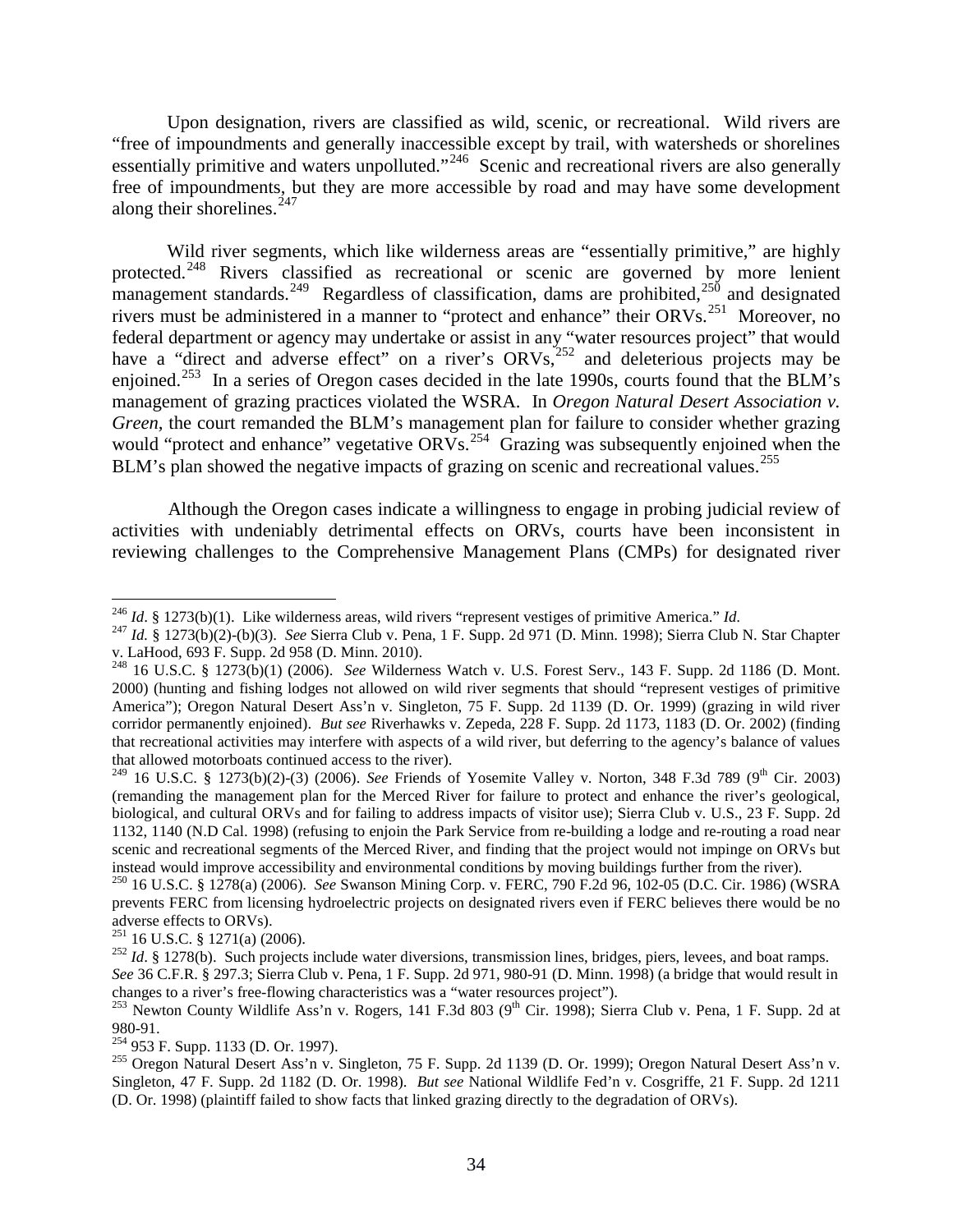segments. [256](#page-35-0) In *Friends of Yosemite Valley v. Kempthorne*, the court found that the lack of a comprehensive CMP warranted enjoining nine redevelopment projects in a designated river corridor. [257](#page-35-1) Conversely, in *Center for Biological Diversity v. Lueckel*, the court dismissed a complaint for lack of standing where the plaintiffs failed to show a causal link between the authorization of detrimental logging activities and the absence of a CMP.<sup>[258](#page-35-2)</sup> According to the court, there was "no evidence" that CMPs "typically provide for greater restrictions" than other types of federal land management plans.<sup>[259](#page-35-3)</sup>

Like the anti-degradation program, WSRA management restrictions seem to be underutilized tools.<sup>[260](#page-35-4)</sup> As litigants have found, broad-brush challenges to a management agency's discretion to balance competing uses typically fail, but challenges that identify discrete, harmful activities that violate specific obligations to protect specific ORVs in a particular river segment may gain more traction.<sup>[261](#page-35-5)</sup>

4. National Wildlife Refuges

The National Wildlife Refuge System Improvement Act of 1997 (NWRSIA) sets forth a clear conservation mission for the System and the 545 national wildlife refuges included within it:

The mission of the System is to administer a national network of lands and waters for the conservation, management, and where appropriate, restoration of the fish, wildlife, and plant resources and their habitats within the United States for the benefit of present and future generations of Americans.[262](#page-35-6)

<span id="page-35-1"></span><span id="page-35-0"></span><sup>&</sup>lt;sup>256</sup> See 16 U.S.C. § 1274(d) (2006) (requiring CMPs within three years of designation).<br><sup>257</sup> 520 F.3d 1024, 1037 (9<sup>th</sup> Cir. 2008). *See also* Sierra Club v. Babbitt, 69 F. Supp. 2d 1202, 1252 (E.D. Cal. 1999) ("[W]here . . . an agency has egregiously violated a procedural planning requirement which is closely linked to the ability of the agency to adequately assess the impacts of future plans and actions on the river's ORV's, that procedural violation lends great weight to assertions that the substantive requirement to preserve and enhance the values for which river was included in the wild and scenic river system has been violated.").

<span id="page-35-2"></span><sup>&</sup>lt;sup>258</sup> 417 F.3d 532 (6<sup>th</sup> Cir. 2005). *See also* In re Montana Wilderness Assn., 807 F. Supp. 2d 990, 1000 (D. Mont. 2011) (rejecting argument that a plan's purported failure to address motorized uses and user capacities violated the WSRA when the BLM had balanced competing values of solitude and recreation by imposing road closures and seasonal restrictions while reaffirming long-standing uses).

<span id="page-35-3"></span><sup>&</sup>lt;sup>259</sup> 471 F.3d at 540. The court found no evidence that a CRP would provide greater protection than the existing forest plan, which stated that designated river corridors "will be managed to protect and enhance the values for which the river was designated." *Id.* at 540. Indeed, the WSRA provides that, in cases of conflict between the WSRA and other land management statutes, "the more restrictive provisions shall apply." 16 U.S.C. §

<span id="page-35-4"></span><sup>1281(</sup>b) & (c) (2006). <sup>260</sup> *See* Murray Feldman, William McLaughlin, & Jennifer Hill, *Learning to Manage our Wild and Scenic River System*, 20-Fall NAT. RES. & ENV'T 10, 70 (2005). (although the WSRA "provides a unique blend of conservation, development, and use for its river segment components . . . the managing agencies . . . are finding it difficult to give priority to wild and scenic rivers in these times of reduced budgets for resource management activities").<br><sup>261</sup> Feldman, *supra* note, at 70.

<span id="page-35-6"></span><span id="page-35-5"></span><sup>&</sup>lt;sup>262</sup> Id. § 668dd(a) (emphasis added). *See* Robert L. Fischman, *From Words To Action: The Impact and Legal Status of the 2006 National Wildlife Refuge System Management Policies*, 26 STAN. ENVTL. L.J. 77, 78 (2007) (describing the "ninety-six million acre network of reserves and easements dedicated to nature protection" within the System as "the nation's most valuable asset for ecological conservation").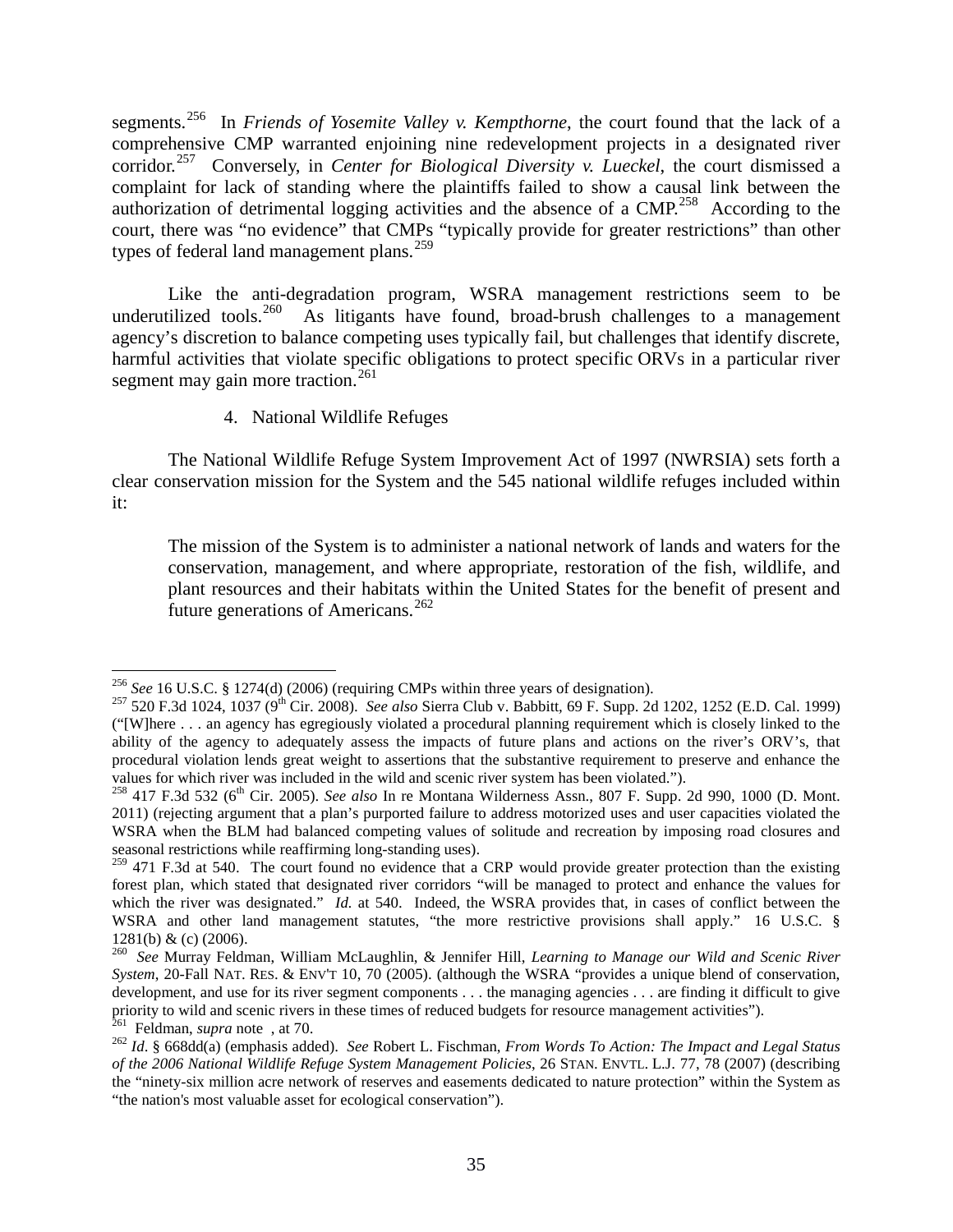Thus, conservation is the first priority for wildlife refuges.<sup>263</sup> The Act defines conservation as "to *sustain* and, where appropriate, *restore and enhance*, healthy populations of fish, wildlife, and plants."<sup>[264](#page-36-1)</sup> In addition, it directs the Fish and Wildlife Service (FWS) to administer the System to:

(A) provide for the conservation of fish, wildlife, and plants, and their habitats within the System; [and]

(B) ensure that the biological integrity, diversity, and environmental health of the System are maintained for the benefit of present and future generations of Americans.  $\dots$ <sup>[265](#page-36-2)</sup>

According to Professor Robert Fischman, "One of the most noteworthy aspects of the 1997 law is the relatively rich detail of the substantive management criteria, compared to previous federal organic statutes."<sup>[266](#page-36-3)</sup> To achieve the conservation goals of the System, the Act allows only "compatible uses" that "will not materially interfere with or detract from the fulfillment of the mission of the System or the purposes of the refuge."<sup>267</sup> FWS regulations specify that the FWS "will not initiate or permit a new use of a national wildlife refuge or expand, renew, or extend an existing use of a national wildlife refuge, unless the Refuge Manager has determined that the use is a compatible use."<sup>[268](#page-36-5)</sup> When any existing use is deemed incompatible, the FWS "will expeditiously terminate or modify the use to make it compatible."<sup>[269](#page-36-6)</sup>

Economic uses of refuge resources—livestock grazing, mineral development, and other uses conducted for a profit—must satisfy an additional requirement.<sup>[270](#page-36-7)</sup> The FWS "may only

<span id="page-36-0"></span><sup>&</sup>lt;sup>263</sup> 3 GEORGE CAMERON COGGINS & ROBERT L. GLICKSMAN, PUBLIC NATURAL RESOURCES LAW § 24:5 (2d ed. 2007) (citing 16 U.S.C.A. § 668dd(a)(2)). *See* 603 Fish and Wildlife Manual (FWM) 1.4(a), available at <http://www.fws.gov/policy/manuals/> ("Refuges are first and foremost national treasures for the conservation of wildlife." Conservation will be achieved "[t]hrough careful planning, consistent Refuge Systemwide application of regulations and policies, diligent monitoring of the impacts of uses on wildlife resources, and preventing or eliminating uses not appropriate to the Refuge System. . .").<br> $^{264}$  16 U.S.C.A. § 668ee(4) (2006) (emphasis added).

<span id="page-36-2"></span><span id="page-36-1"></span><sup>&</sup>lt;sup>265</sup> *Id.* § 668dd(a). An executive order issued by President Clinton characterizes the conservation duty as a "trustee" and stewardship" responsibility: "Fish and wildlife will not prosper without high-quality habitat, and without fish and wildlife, traditional uses of refuges cannot be sustained. The Refuge System will continue to *conserve and enhance the quality and diversity* of fish and wildlife habitat within refuges." Exec. Order No. 12996, §§ (2)(b), (3)(e), 61 Fed. Reg. 13647 (1996) (emphasis added). <sup>266</sup> Fischman, *From Words To Action, supra* note , at 111. *See also* Robert L. Fischman, *Beyond Trust Species: The* 

<span id="page-36-3"></span>*Conservation Potential Of The National Wildlife Refuge System In The Wake Of Climate Change*, 51 NAT. RESOURCES J. 1 (2011); Robert L. Fischman, *The Significance of National Wildlife Refuges in the Development of U.S. Conservation Policy*, 21 J. LAND USE & ENVTL. L. 1 (2005); Robert L. Fischman, *The National Wildlife Refuge System and the Hallmarks of Modern Organic Legislation*, 29 ECOLOGY L.Q. 457 (2002).<br><sup>267</sup> 16 U.S.C.A. § 668ee(1) (2006).<br><sup>268</sup> 50 C.F.R. § 26.41.<br><sup>269</sup> 50 C.F.R. § 26.41(d).

<span id="page-36-4"></span>

<span id="page-36-5"></span>

<span id="page-36-7"></span><span id="page-36-6"></span><sup>&</sup>lt;sup>270</sup> 50 C.F.R. § 29.1. The FWS's manual for wildlife refuges defines economic use as "[a]ny activity involving the use of a refuge or its resources for a profit." 5 FWM  $\S$  17.6(D). In a separate FWS policy, the term "refuge management economic activity" is defined as "[a] refuge management activity on a national wildlife refuge that results in generation of a commodity which is or can be sold for income or revenue or traded for goods or services." 603 FWM § 2 .6(N). *See* Delaware Audubon Soc'y, Inc. v. Salazar, 2011 WL 4368512, \*12 (D. Del. 2011) (finding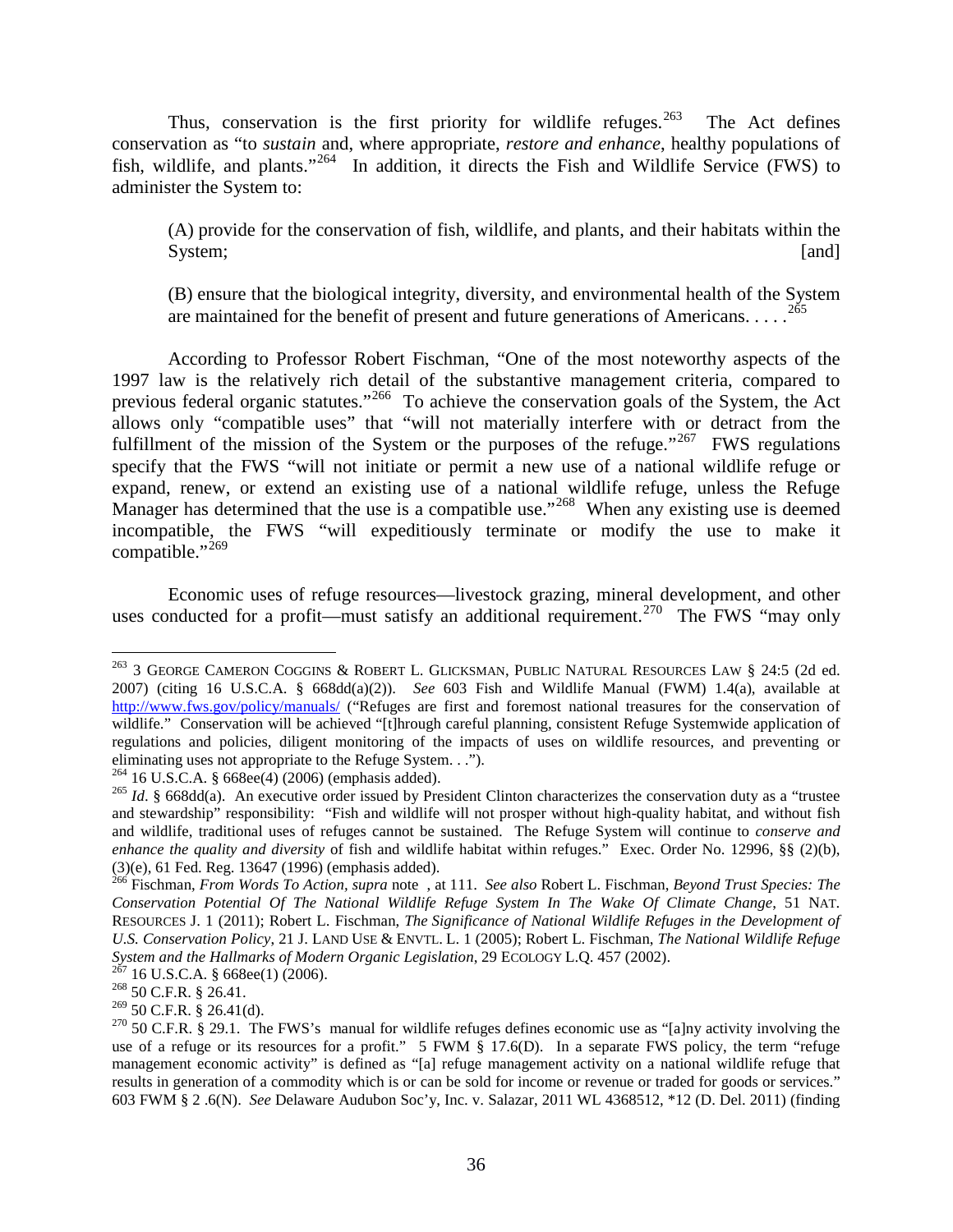authorize public or private economic use of the natural resources of any national wildlife refuge . . . where the use contributes to the achievement of the national wildlife refuge purposes or the National Wildlife Refuge System mission."[271](#page-37-0)

Under the FWS regulations, compatibility determinations are typically made as part of the comprehensive conservation plan (CCP) for each refuge, [272](#page-37-1) but "a refuge manager always may re-evaluate the compatibility of a use at any time," $273^{\circ}$  $273^{\circ}$  particularly "when conditions under which the use is permitted change significantly, or if there is significant new information regarding the effects of the use.  $\ldots$  ."<sup>[274](#page-37-3)</sup> The FWS Manual emphasizes that the first goal of a CCP is "[t]o ensure that wildlife comes first in the National Wildlife Refuge System."<sup>[275](#page-37-4)</sup>

Although recreational impacts could undercut the conservation mission, the statute identifies wildlife-dependent recreation as a preferred (compatible) use of the Refuge System.<sup>[276](#page-37-5)</sup> As a result, in the past, "excessive weight [was] given to hunting and fishing."<sup>277</sup> However, according to Professor Fischman:

[T]he text [of the new FWS Policy]  $\ldots$  explicitly include [s] two of the substantive management criteria (compatibility; and biological integrity, diversity, and environmental health) as evaluative criteria for deciding whether to allow wildlife-dependent recreation programs. . . . In the end, the Policy manages to make advancing the system mission of conservation, supported by the integrity-diversity-health mandate, . . . a higher priority

 $\overline{a}$ 

that a dune restoration project was not an economic use, where sand would not be sold but would be used to restore beaches and dunes).

<span id="page-37-0"></span><sup>271</sup> 50 C.F.R. § 29.1. *See* Delaware Audubon Soc., Inc. v. Secretary, 612 F. Supp. 2d 442 (D. Del. 2009) (enjoining decision to allow cooperative farming and farming with genetically modified crops in a refuge without first preparing a written compatibility determination); Stevens County v. U.S. Dep't of Interior, 507 F. Supp. 2d 1127, 1133-35 (E.D. Wash. 2007) (FWS's determination that livestock grazing was not a compatible use was entitled to deference; although some studies showed the grazing could have a positive impact on habitat, other studies demonstrated the negative effects of grazing on migratory bird populations and riparian habitats, and site-specific studies demonstrated that grazing materially interfered with wildlife management on the refuge). *See also*  Wilderness Soc'y v. Babbitt, 5 F.3d 383 ( $9<sup>th</sup>$  Cir. 1993) (remanding FWS's decision to renew grazing permits where the FWS failed to consider the incompatibility of grazing with refuge purposes, even in the face of report of the refuge manager that current grazing practices were harming fish and wildlife habitats). <sup>272</sup> *See* 50 C.F.R. § 26.41 ("We will usually complete compatibility determinations as part of

<span id="page-37-1"></span>the comprehensive conservation plan or step-down management plan process for individual uses, specific use programs, or groups of related uses described in the plan").<br><sup>273</sup> *Id.* § 25.21(f). *See id.* § 25.21(b) ("We may open a national wildlife refuge for any refuge use, or expand,

<span id="page-37-2"></span>renew, or extend an existing refuge use only after the Refuge Manager determines that it is a compatible use and not

<span id="page-37-4"></span>

<span id="page-37-3"></span>inconsistent with any applicable law").<br><sup>274</sup> 50 C.F.R. § 25.21(f).<br><sup>275</sup> 602 FWM 3.3.A (2000), at http://www.fws.gov/policy/602fw3.html. CCPs are required by 16 U.S.C.<br>668dd(e)(E)(2) (2006) and 50 C.F.R. § 25.12..

<span id="page-37-5"></span><sup>&</sup>lt;sup>276</sup> See 16 U.S.C. § 668dd(3)(a)(iii) (2006) ("Wildlife-dependent recreational uses may be authorized on a refuge when they are compatible and not inconsistent with public safety. Except for consideration of consistency with State laws and regulations as provided for in subsection (m) of this section, no other determinations or findings are required ... for wildlife-dependent recreation to occur."). Wildlife-dependent uses include hunting, fishing, wildlife observation and photography, and environmental education and interpretation. *Id.*  $\S 668ee(1)$ .

<span id="page-37-6"></span><sup>&</sup>lt;sup>277</sup> Fischman, *From Words To Action, supra* note , at 107-108. *See* 16 U.S.C. § 668dd(a)(4)(D) (2006).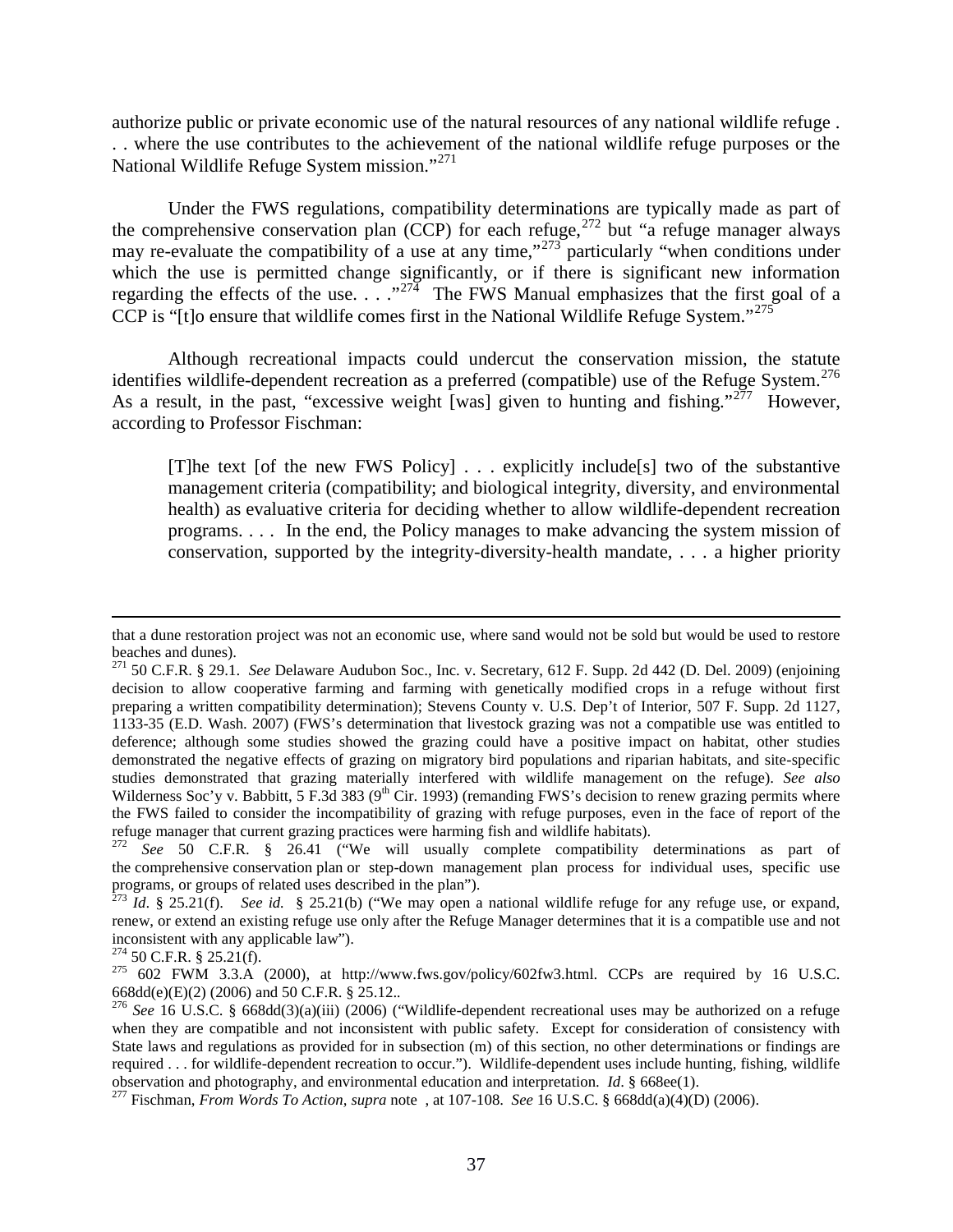than promoting wildlife-dependent recreation. Anything short of that would have run afoul of the legislation.  $278$ 

A potential deficiency in the statutory scheme is the failure to apply the compatibility requirement to the FWS's own management actions. In *Fund for Animals v. Clark*<sup>[279](#page-38-1)</sup> the district court held that the FWS had no statutory duty to conduct a compatibility analysis of its feeding programs for bison and elk in the National Elk Refuge, because activities conducted by refuge managers were not refuge "uses" within the meaning of the Act.<sup>[280](#page-38-2)</sup> The court acknowledged that the statutory list of "uses" to be governed by the compatibility requirement (recreation, public access, easements, roads, and the like) "are not meant to be all inclusive,"<sup>[281](#page-38-3)</sup> but those uses "encompass a common ingredient . . . they are all 'uses' meant to be performed by third parties or the public."<sup>[282](#page-38-4)</sup> It bolstered this conclusion by reference to  $\S$  668dd(c), which it construed as "specifically exempt[ing] from the compatibility requirement actions taken by 'persons authorized to manage' the refuge area." $283$ <sup>\*</sup> The FWS has since adopted a regulation defining "refuse use" as use "by the public or other non-National Wildlife Refuge System entity."<sup>[284](#page-38-6)</sup>

Fischman concludes that the stewardship responsibilities embedded in the statutory conservation mandate should guide decisionmakers to prevent impairment of Refuge resources.[285](#page-38-7) Courts have been willing to uphold FWS decisions to limit access to protect refuge resources,  $^{286}$  $^{286}$  $^{286}$  but they have been equally inclined to uphold FWS decisions to allow use.<sup>[287](#page-38-9)</sup> Thus, discretion can cut both ways. Yet the NWRSIA's directive to "ensure that the biological integrity, diversity, and environmental health of the System are maintained for the benefit of

<span id="page-38-0"></span> <sup>278</sup> Fischman, *From Words To Action, supra* note , at 111-12 (citing FWM, *supra* note \_\_\_, pt. 605 § 1.13(B), § 1.8(B), (D)(3)). *See* FWS, Final Appropriate Refuge Uses Policy, available at http://policy.fws.gov/ser600.html [PAREN].<br><sup>279</sup> Fund For Animals v. Clark, 27 F. Supp. 2d 8 (D.D.C. 1998).

<span id="page-38-4"></span><span id="page-38-3"></span>

<span id="page-38-2"></span><span id="page-38-1"></span><sup>&</sup>lt;sup>280</sup> *Id.* at 12.<br><sup>281</sup> *Id.*  $\frac{1}{281}$  *Id.* at 11 (citing 16 U.S.C. § 6688dd(1)(A)-(B)). A district court in Delaware found that a FWS dune restoration project was within the agency's "sound professional judgment" and upheld the FWS's compatibility determination, without analyzing whether the FWS was statutorily required to meet the compatibility requirement. Delaware Audubon Soc'y v. Salazar, 2011 WL 4368512, \*11-13 (D. Del. 2011).

<span id="page-38-5"></span><sup>&</sup>lt;sup>283</sup> Fund for Animals v. Clark, 27 F. Supp. 2d at 11 (citing 16 U.S.C. § 6688dd(c)). Subsection 668dd(c) sets forth the general prohibitions against any persons disturbing or possessing "any real or personal property of the United States, including natural growth, in any area of the System," or taking or possessing any wild animals within refuges, "unless such activities are performed by persons authorized to manage such area, *or* unless such activities are permitted . . . [as compatible uses] under subsection (d). . . ."<br><sup>284</sup> See 50 C.F.R. § 25.12(a).

<span id="page-38-8"></span><span id="page-38-7"></span><span id="page-38-6"></span><sup>&</sup>lt;sup>285</sup> Fischman, *From Words To Action*, *supra* note, at 111.<br><sup>286</sup> See Niobrara River Ranch, L.L.C. v. Huber, 277 F. Supp. 2d 1020 (D. Neb. 2003), *aff'd*, 373 F.3d 881 (8<sup>th</sup> Cir.<br>2004) (affirming FWS's decision to limi

<span id="page-38-9"></span> $287$  See Wilderness Soc'y v. U.S. Fish & Wildlife Serv., 316 F.3d 913 (9th Cir. 2003) (upholding a decision that a salmon aquaculture project within a refuge in Alaska was compatible with refuge purposes), *reh'g en banc granted*, *opinion vacated*, 340 F.3d 768 (9th Cir. 2003), *amended on reh'g en banc*, 360 F.3d 1374 (9th Cir. 2004) (finding that aquaculture project violated the Wilderness Act without resolving whether the project also violated the NWRSIA). In Fund for Animals v. Hall, 448 F. Supp. 2d 127 (D.D.C. 2006), the court found that the FWS violated NEPA (but not the NWRSIA) by failing to consider the cumulative impacts of recreational hunting in sixty refuges, but on remand, the FWS cured this defect by considering cumulative impacts in its revised refuge-level assessments. Fund for Animals v. Hall, 777 F. Supp. 2d 92 (D.D.C. 2011).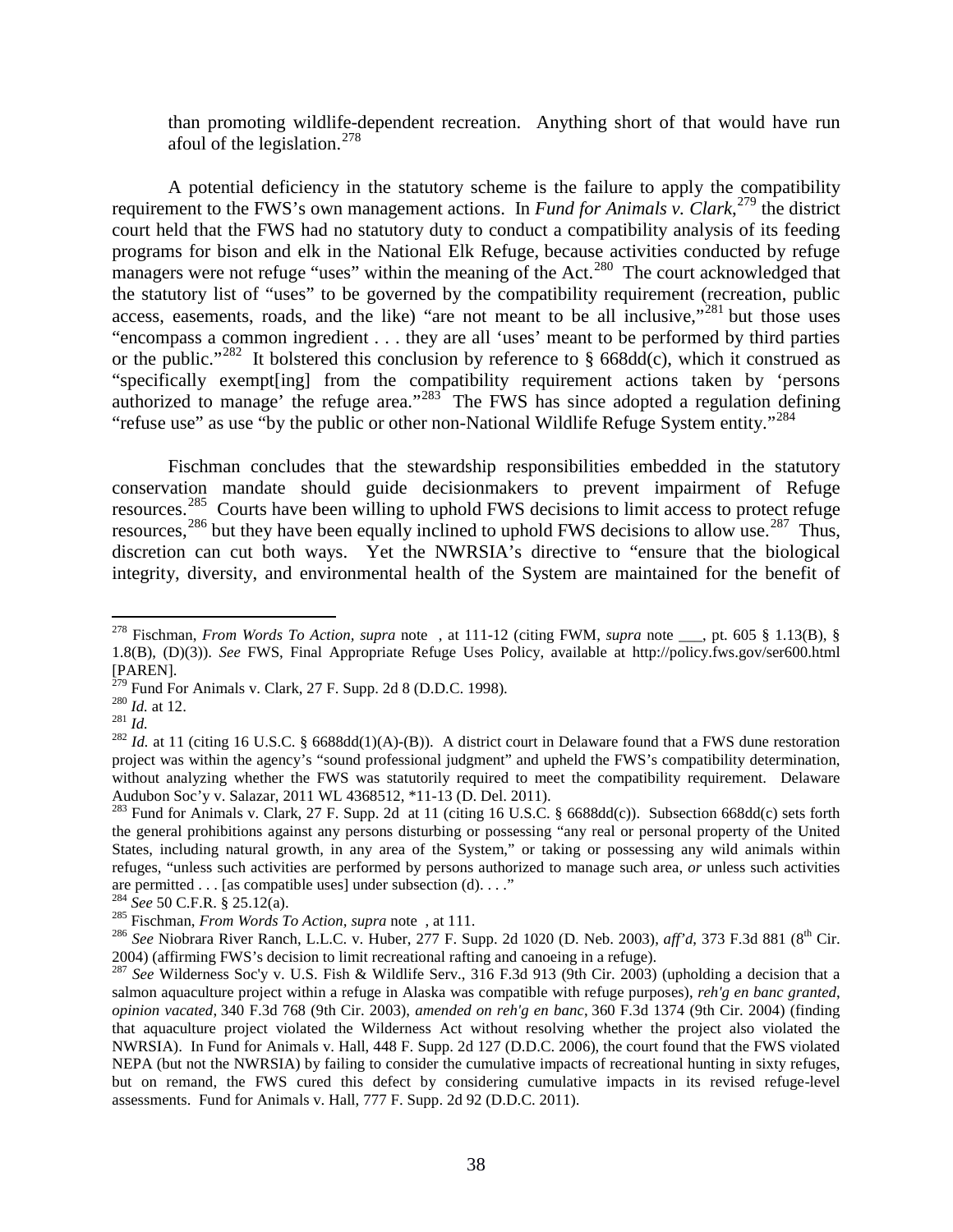present and future generations,"[288](#page-39-0) coupled with its compatibility requirement, could be useful in the effort to supply a meaningful definition of degradation under the CWA.

5. Multiple Use Lands

The Bureau of Land Management (BLM) and the Forest Service both manage the lands under their jurisdiction under a multiple use, sustained yield mandate that is less preservationoriented than the management regimes discussed above. The organic statutes for these two agencies nevertheless provide some protection against degradation of certain resources, and therefore may be relevant to achieving the goals of the anti-degradation policy.

#### a. BLM Management of the Public Lands

The Federal Land Policy and Management Act (FLPMA), the BLM's organic act, requires that the BLM manage the public lands under principles of multiple use and sustained yield in accordance with land use plans (called resource management plans) developed by the agency.<sup>289</sup> In addition, FLPMA requires that in managing the public lands the BLM "shall, by regulation or otherwise, take any action necessary to prevent unnecessary or undue degradation of the lands."<sup>[290](#page-39-2)</sup> The statute defines neither unnecessary nor undue degradation.<sup>[291](#page-39-3)</sup>

The BLM has defined those terms, but its interpretations have shifted over the years. In 1980, the agency adopted what became known as the "prudent operator standard" in its regulations governing hardrock mining on public lands. That definition focused on what activities were necessary to mine rather than on the impact of mining on the environment.<sup>[292](#page-39-4)</sup> The agency took the position that it lacked the authority to prohibit mining if the mine operator had complied with applicable requirements under statutes such as pollution control laws and acted prudently, even if operations resulted in environmental damage.<sup>[293](#page-39-5)</sup>

<span id="page-39-5"></span> $293$  One source described the prudent operator standard as follows:

<span id="page-39-1"></span><span id="page-39-0"></span><sup>288</sup> 16 U.S.C. § 668dd(a) (2006). 289 43 U.S.C. § 1732(a) (2006). <sup>290</sup> *Id*. § 1732(b).

<span id="page-39-3"></span><span id="page-39-2"></span><sup>291</sup> *See* Gregory M. Adams, *Bringing Green Power to Public Lands: The Bureau of Land Management's Authority and Discretion to Regulate Wind-Energy Developments*, 21 J. ENVTL. L. & LITIG. 445, 470 (2007) ("[T]he vague UUD standard itself, undefined in FLPMA, hardly indicates how much degradation is 'undue' or 'unnecessary.'"). *Cf*. Roger Flynn & Jeffrey Parsons, *The Right to Say No: Federal Authority over Hardrock Mining on Public Lands*, 16 J. ENVTL. L. & LITIG. 249, 281 (2001) ("The BLM's duty to prevent unnecessary or undue degradation under FLPMA § 302 has not received close scrutiny or much clarification by the courts and has rarely been litigated.").

<span id="page-39-4"></span> $292$  The 1980 definition provided in part that "[u]nnecessary or undue degradation means surface disturbance greater than what would normally result when an activity is being accomplished by a prudent operator in usual, customary, and proficient operations of similar character . . . ." 43 C.F.R. § 3809.0-5(k) (1981). The regulations specified that failure to initiate and complete reasonable mitigation measures might constitute unnecessary or undue degradation, and that failure to comply with applicable environmental protection laws would do so.

Stated differently, the "prudent operator" standard acknowledged that some environmental degradation was inherent in hardrock mining and that BLM would prevent only disturbance "greater than would normally result" from an operation conducted with due care....

John F. Seymour, *Hardrock Mining and the Environment: Issues of Enforcement and Liability*, 31 ECOLOGY L.Q. 795, 844 (2004).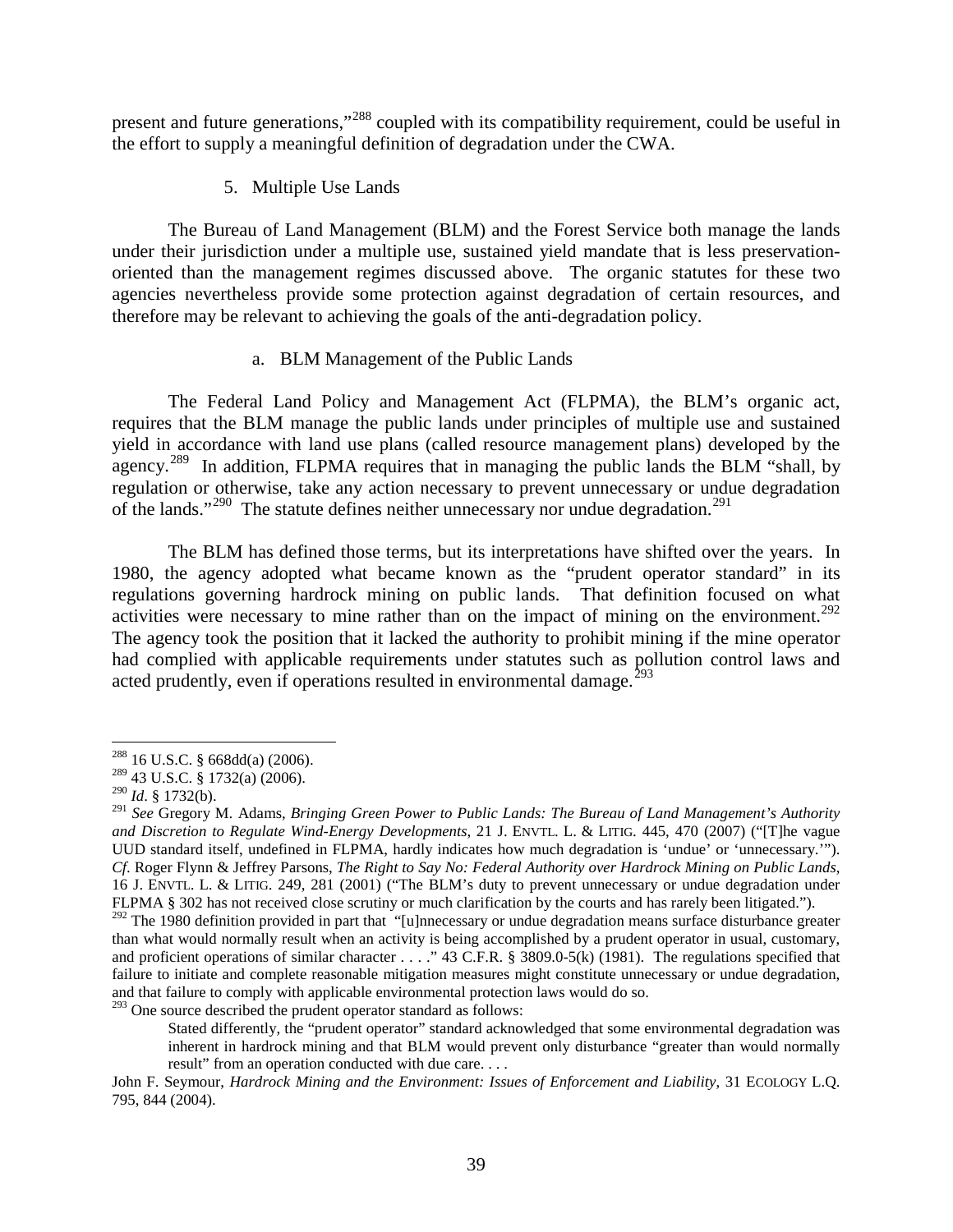In 2000, the BLM amended its mining regulations by redefining "unnecessary and undue degradation" to halt "conditions, activities, or practices that . . . result in substantial irreparable harm to significant scientific, cultural, or environmental resource values of the public lands that cannot be effectively mitigated."<sup>[294](#page-40-0)</sup> The very next year, however, the BLM changed the definition again, concluding that the terms unnecessary and undue were equivalent to one another and represented a single standard, rather than two distinct statutory standards. The agency took the position that as long as a mining activity was "necessary to mining," FLPMA provided no authority for the BLM to restrict it.<sup>295</sup> Some observers regard the 2001 definition, which remains in effect,  $296$  as even weaker than the prudent operator standard.  $297$ 

Environmental groups challenged the 2001 regulatory definition, taking issue with the agency's view that the reference to undue degradation added nothing to the prohibition on unnecessary degradation.[298](#page-40-4) The district court in *Mineral Policy Center v. Norton* agreed with the plaintiffs that FLPMA requires the BLM to disapprove of an otherwise permissible mining operation which, while necessary for mining, would unduly harm or degrade the public land.[299](#page-40-5) Congress sought to prevent not only unnecessary degradation, but also degradation that is necessary to mining but also undue or excessive.<sup>[300](#page-40-6)</sup> The court nevertheless upheld the 2001 regulation as a result of the BLM's commitment to exercise its discretionary authority to protect the public lands from unnecessary or undue degradation on a case-by-case basis in approving or rejecting individual mining plans of operations.<sup>301</sup> Although the court characterized the question as "extremely close," it upheld the regulation.<sup>[302](#page-40-8)</sup>

The courts have also addressed claims that the BLM violated its mandate to prevent unnecessary or undue degradation in approving particular projects or activities. They have almost uniformly rejected those challenges, deferring to the BLM's conclusions that activities such as off-road vehicle use  $303$  and a major gold mining project  $304$  would not result in

<span id="page-40-0"></span><sup>&</sup>lt;sup>294</sup> Flynn & Parsons, *supra* note <sub>\_\_\_</sub>, at 474.

<span id="page-40-1"></span>

<span id="page-40-2"></span><sup>&</sup>lt;sup>296</sup> The current definition of "unnecessary or undue degradation" under the BLM's hardrock mining regulations provides:

Unnecessary or undue degradation means conditions, activities, or practices that: (1) Fail to comply with one or more of the following: the performance standards in § 3809.420, the terms and conditions of an approved plan of operations, operations described in a complete notice, and other Federal and state laws related to environmental protection and protection of cultural resources; (2) Are not "reasonably incident" to prospecting, mining, or processing operations . . . ; or (3) Fail to attain a stated level of protection or reclamation required by specific laws in areas such as [Wild and Scenic Rivers or BLM-administered portions of the National Wilderness System,].

<sup>43</sup> C.F.R. § 3809.5.

<sup>297</sup> Flynn & Parsons, *supra* note \_\_\_, at 475.

<span id="page-40-4"></span><span id="page-40-3"></span><sup>&</sup>lt;sup>298</sup> Mineral Pol'y Ctr. v. Norton, 292 F. Supp. 2d 30, 40 (D.D.C. 2003).<br><sup>299</sup> Id. at 42.

<span id="page-40-9"></span><span id="page-40-8"></span>

<span id="page-40-7"></span><span id="page-40-6"></span><span id="page-40-5"></span><sup>&</sup>lt;sup>300</sup> *Id.* at 43.<br><sup>301</sup> *Id.* at 44.<br><sup>302</sup> *Id.* at 45.<br><sup>303</sup> Sierra Club v. Clark, 774 F.2d 1406 (9<sup>th</sup> Cir. 1985); Sierra Club v. Clark, 756 F.2d 686 (9<sup>th</sup> Cir. 1985). The court in *Clark* admitted that the damage caused by off-road vehicle use in one area would be "severe." *Id.* at 691. *See also* Gardner v. U.S. Bureau of Land Mgmt., 638 F.3d 1217 (9<sup>th</sup> Cir. 2011).

<span id="page-40-10"></span><sup>&</sup>lt;sup>304</sup> South Fork Band Council of W. Shoshone of Nev. v. U.S. Dep't of Interior, 588 F.3d 718 (9<sup>th</sup> Cir. 2009).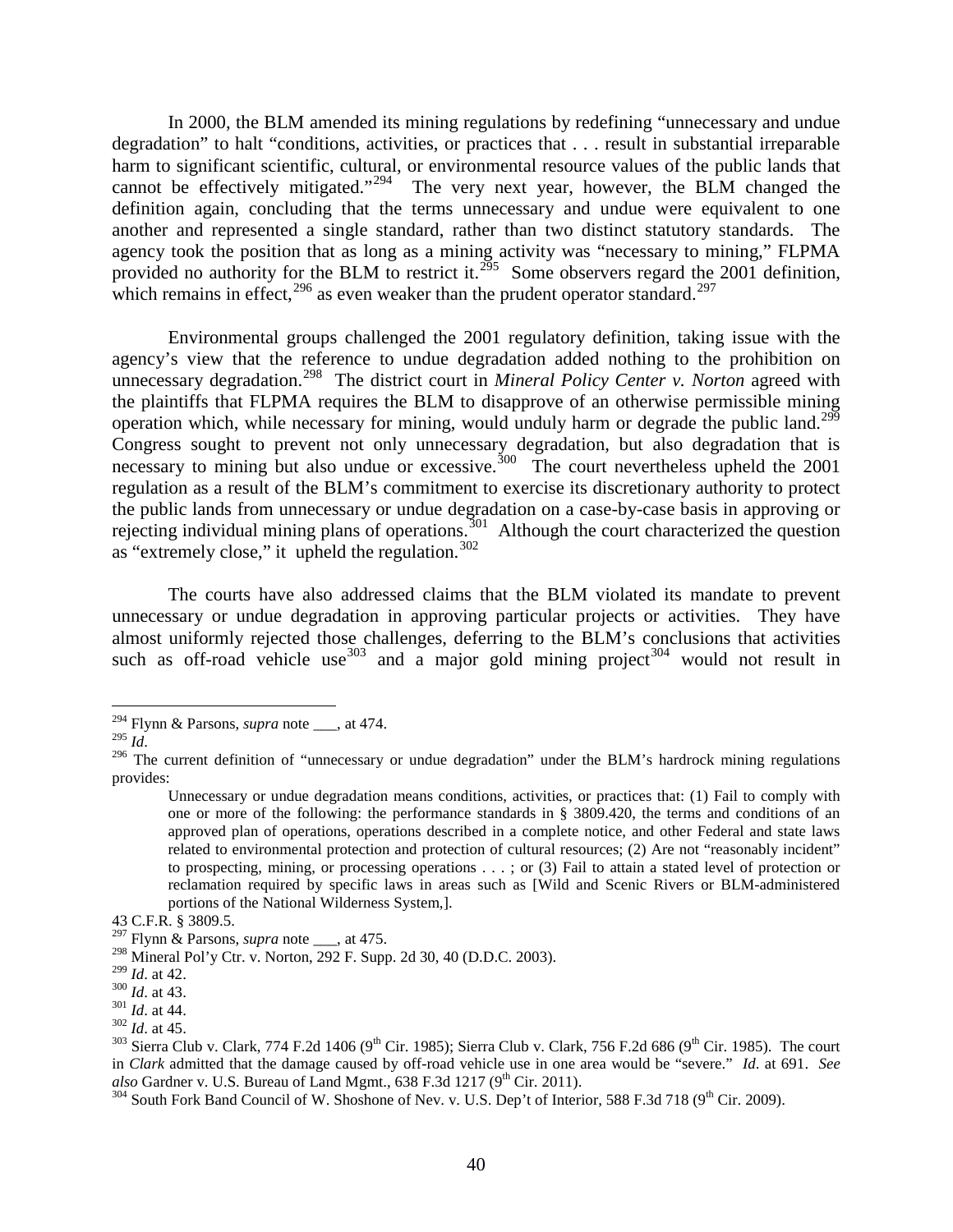impermissible degradation.<sup>305</sup> One court rejected the claim that the BLM's renewal of a grazing permit violated FLPMA, relying on the BLM's representation that it would monitor the potential impacts under adaptive management to prevent degradation.<sup>306</sup> Noticeably absent was any requirement that the BLM actually commit to doing anything in the event that its monitoring efforts revealed that unnecessary or undue degradation was occurring.

The culmination of efforts to water down the unnecessary or undue degradation requirement may have come in the Ninth Circuit's 2011 decision in *Theodore Roosevelt Conservation Partnership v. Salazar*. [307](#page-41-2) The issue was whether the record supported the BLM's determination that conditions on the approval of expanded natural gas development would prevent unnecessary or undue degradation.<sup>[308](#page-41-3)</sup> The court reasoned that it had to view the nondegradation "standard in light of [FLPMA's] overarching mandate" that the BLM manage the public lands using multiple use, sustained yield principles.<sup>309</sup> It added that:

While these obligations are distinct, they are interrelated and highly correlated. . . . Thus, by following FLPMA's multiple-use and sustained-yield mandates, the Bureau will often, if not always, fulfill FLPMA's requirement that it prevent environmental degradation because the former principles already require the Bureau to balance potentially degrading uses—e.g., mineral extraction, grazing, or timber harvesting—with conservation of the natural environment. If the Bureau appropriately balances those uses and follows principles of sustained yield, then generally it will have taken the steps necessary to prevent unnecessary or undue degradation.<sup>[310](#page-41-5)</sup>

The court essentially wrote the unnecessary or undue degradation standard out of the statute by concluding that management decisions that conform to multiple use, sustained yield principles will necessarily comply with the nondegradation mandate, too.<sup>311</sup> In other contexts, the courts have refused to endorse interpretations of FLPMA that have the effect of sapping statutory language of all force. $312$ 

<span id="page-41-0"></span><sup>&</sup>lt;sup>305</sup> In one case in which the court found a violation of the unnecessary or undue degradation mandate, the court remanded a land use plan amendment that abandoned a proposal to acquire private land to protect wildlife as a means of offsetting recent land sales. Because the court appeared to regard the violation as akin to a violation of the National Environmental Policy Act, it is not clear how much substantive content the court read into the unnecessary or undue degradation standard. Soda Mountain Wilderness Council v. Norton, 424 F. Supp. 2d 1241 (E.D. Cal. 2006).

<span id="page-41-1"></span><sup>&</sup>lt;sup>306</sup> In re Montana Wilderness Ass'n, 807 F. Supp. 2d 990, 996 (D. Mont. 2011).<br><sup>307</sup> 661 F.3d 66 (D.C. Cir. 2011).<br><sup>308</sup> *Id.* at 76.<br>*Id.* <sup>309</sup> *Id.* 

<span id="page-41-2"></span>

<span id="page-41-6"></span><span id="page-41-5"></span><span id="page-41-4"></span><span id="page-41-3"></span><sup>&</sup>lt;sup>310</sup> *Id*.<br><sup>310</sup> *Id*. <br><sup>311</sup> The court qualified its holding somewhat, stating that conformity to multiple use, sustained yield principles "will often, if not always" comply with the prohibition on unnecessary or undue degradation, and that such conformity "generally" will satisfy the nondegradation mandate. *Id*. It provided no hint, however, what management decisions would comply with multiple use, sustained yield principles but still violate the prohibition on unnecessary or undue degradation.

<span id="page-41-7"></span><sup>312</sup> *See, e.g.*, Utah v. Andrus, 486 F. Supp. 995, 1005 (D. Utah 1979) (stating that "if Congress had not intended to mandate two standards, it would merely have indicated that the Secretary was to continue to manage all lands so as to prevent unnecessary degradation. If one takes the position that this is what Congress intended, then the language of impairment must be mere surplusage. Statutory rules of construction are against such a finding.").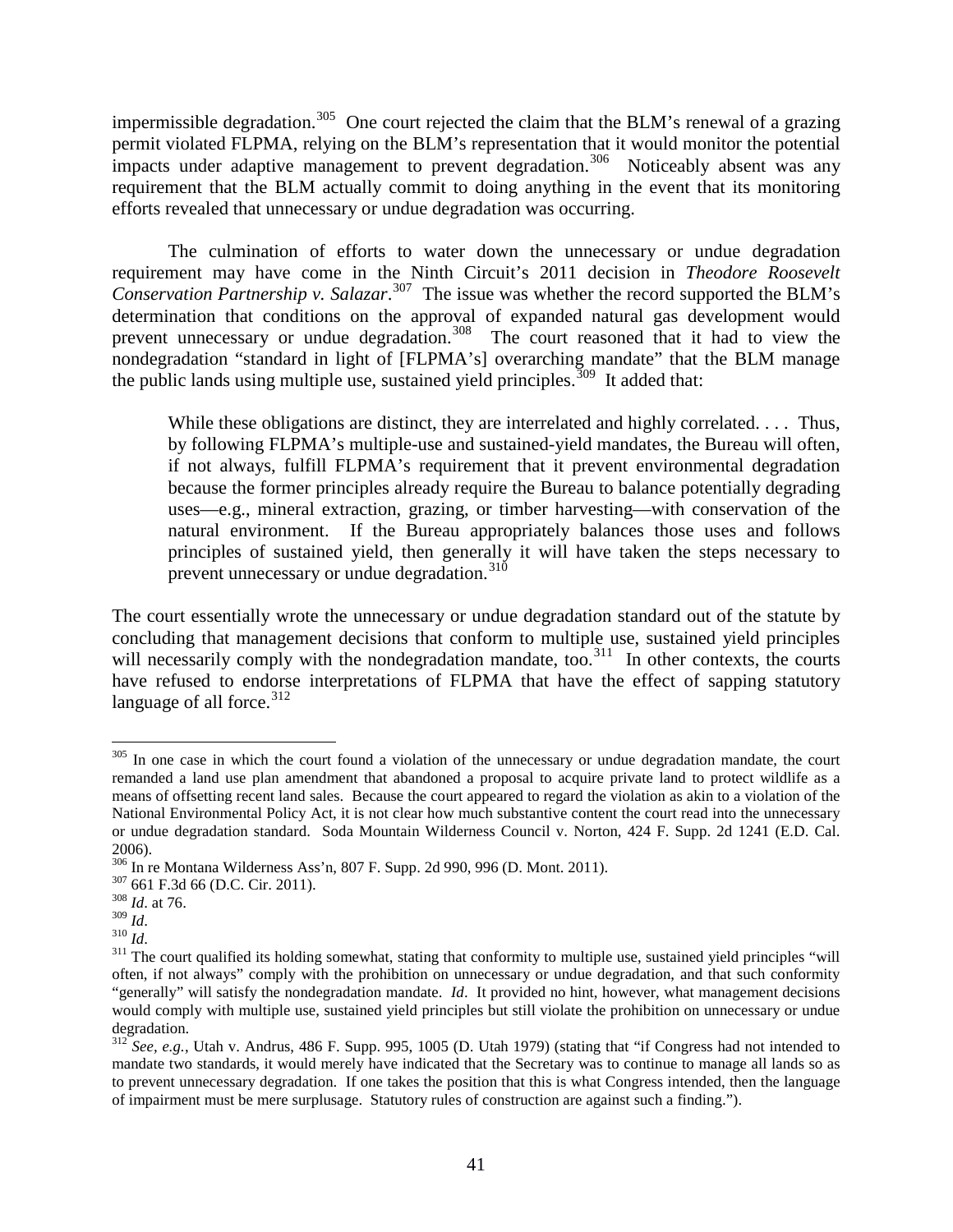FLPMA includes a second provision that limits activities with the potential to degrade public lands and resources, but it applies to a narrower range of circumstances than § 302(b)'s unnecessary or undue degradation prohibition. Section 603(c) requires the BLM to manage wilderness study areas (WSAs) on BLM lands "in a manner so as not to impair the suitability of such areas for preservation of wilderness," subject to mining, grazing, and mineral leasing uses, provided that the agency shall "take any action required to prevent unnecessary or undue degradation of the lands and their resources or to afford environmental protection."<sup>[313](#page-42-0)</sup> WSAs are areas identified in BLM inventories as having wilderness characteristics and which the President has recommended for official wilderness designation.<sup>[314](#page-42-1)</sup>

The scope of  $\S$  603(c) is limited—it operates as a mechanism for ensuring that the BLM's management of WSAs maintains the status quo while Congress considers whether to include those areas in the national wilderness system or release them for multiple use management under FLPMA. During this interim period, the area must be managed (1) so as not to impair its suitability for preservation as wilderness, and (2) to prevent unnecessary or undue degradation or to afford environmental protection.<sup>[315](#page-42-2)</sup>

The BLM has defined impairment of suitability in its hardrock mining regulations as "actions that cause impacts, that cannot be reclaimed to the point of being substantially unnoticeable" by the time the Interior Secretary makes a wilderness recommendation, or that "have degraded wilderness values so far . . . as to significantly constrain the Secretary's recommendation with respect to the area's suitability for preservation as wilderness."<sup>316</sup> BLM's management guidelines for lands undergoing wilderness review provide that "[a]ctivities that protect or enhance the land's wilderness values or provide the minimum necessary facilities for public enjoyment of wilderness values are considered nonimpairing."<sup>[317](#page-42-4)</sup> According to the BLM, the nonimpairment mandate focuses on the impact an activity has on an area's potential for wilderness designation. $318$ 

The agency has also taken the position that the existing uses exempted from the nonimpairment mandate are nevertheless subject to the prohibition on unnecessary or undue

<span id="page-42-1"></span>

<span id="page-42-3"></span><span id="page-42-2"></span>

<span id="page-42-0"></span><sup>&</sup>lt;sup>313</sup> 43 U.S.C. § 1782(c) (2006).<br><sup>314</sup> *Id.* § 1782(b); 3 COGGINS & GLICKSMAN, *supra* note <sub>\_\_\_</sub>, at § 25:12.<br><sup>315</sup> *See* Sierra Club v. Hodel, 848 F.2d 1068, 1078 (10<sup>th</sup> Cir. 1988).<br><sup>316</sup> 43 C.F.R. § 3802.0-5. *See al* [http://www.blm.gov/wo/st/en/prog/blm\\_special\\_areas/NLCS/wilderness\\_study\\_areas/Wilderness\\_Study\\_Areas.html](http://www.blm.gov/wo/st/en/prog/blm_special_areas/NLCS/wilderness_study_areas/Wilderness_Study_Areas.html)

<span id="page-42-4"></span><sup>.</sup>  $317$  BLM, Interim Management Policy and Guidelines for Lands Under Wilderness Review (7/5/95) ¶ 8550.06.F, [http://www.blm.gov/ca/pa/wilderness/wilderness\\_pdfs/wsa/ManualTransmittalShe.pdf](http://www.blm.gov/ca/pa/wilderness/wilderness_pdfs/wsa/ManualTransmittalShe.pdf) [hereinafter Interim Management Policy]. Other activities will be regarded as nonimpairing if they are temporary uses (such as certain right-of-way grants) that do not create surface disturbance or involve permanent placement of facilities, provided they can be easily and immediately be terminated upon wilderness designation. *See, e.g.,* Colorado Envtl. Coal. v.

<span id="page-42-5"></span><sup>&</sup>lt;sup>318</sup> BLM, Wilderness Inventory Handbook: Policy, Direction, Procedures, and Guidance for Conducting Wilderness Inventory on the Public Lands (Sept. 27, 1978), [http://www.blm.gov/ca/pa/wilderness/wilderness\\_pdfs/wsa/Wilderness\\_Inventory.pdf.](http://www.blm.gov/ca/pa/wilderness/wilderness_pdfs/wsa/Wilderness_Inventory.pdf) For an example of a case finding a violation of the nonimpairment mandate in connection with issuance of a grazing permit, see W. Watersheds Project v. Rosenkrance, 736 F. Supp. 2d 1276 (D. Idaho 2010).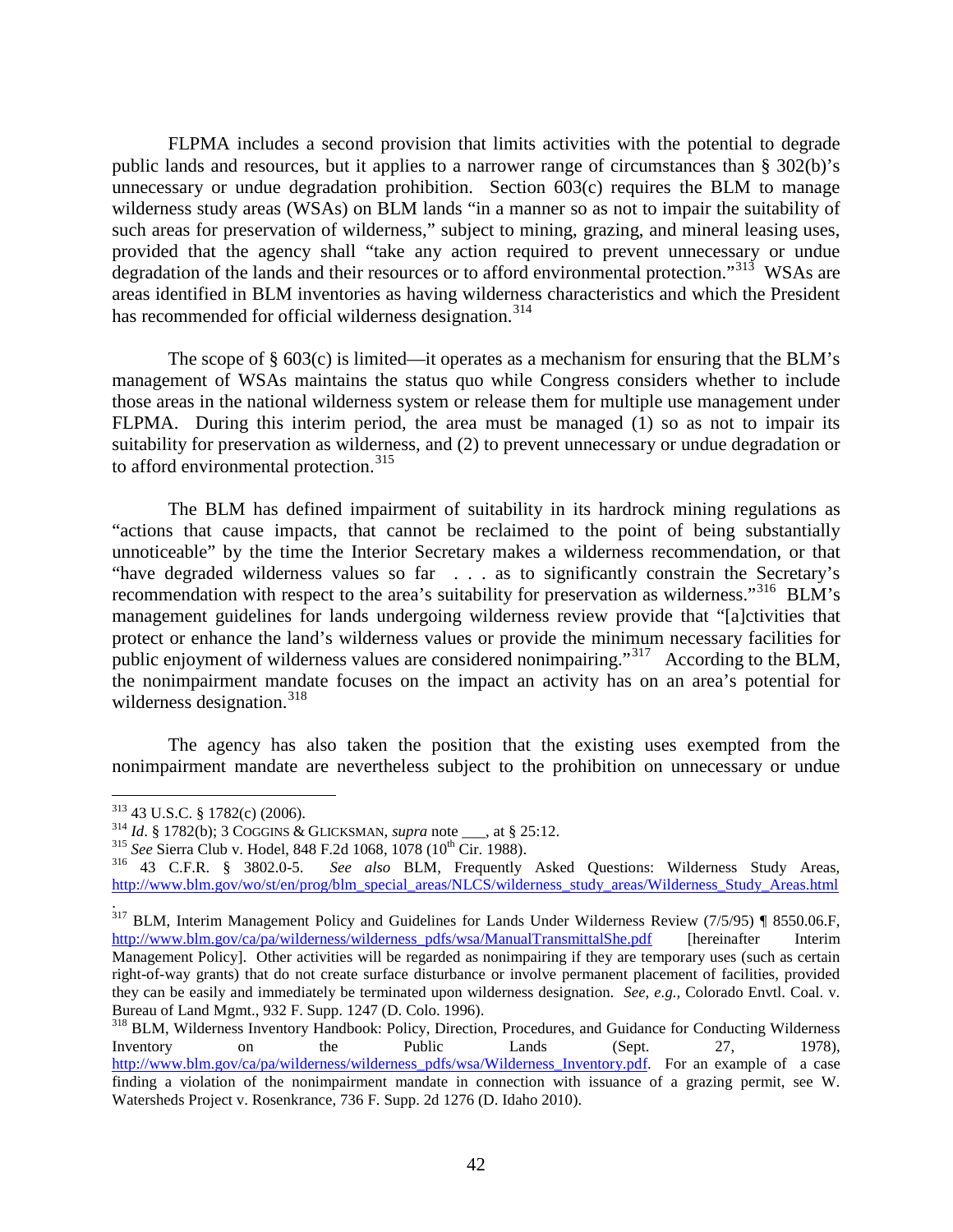degradation.<sup>[319](#page-43-0)</sup> . The courts have endorsed this position.<sup>[320](#page-43-1)</sup> The Interim Management Policy defines undue or unnecessary degradation in the WSA context to mean "impacts greater than those that would normally be expected from an activity" being conducted using best management practices or the best reasonably available technology.<sup>[321](#page-43-2)</sup> Failure to initiate and complete reasonable mitigation measures may constitute unnecessary or undue degradation, while failure to comply with applicable environmental protection statutes will necessarily do so.<sup>[322](#page-43-3)</sup> One court endorsed the position that "unnecessary" degradation is that which could have been avoided, while "undue" degradation is "that which is excessive, improper, immoderate or unwarranted."<sup>[323](#page-43-4)</sup>

FLPMA's unnecessary and undue degradation provisions are of questionable utility as a model for strengthening the CWA's anti-degradation policy in light of judicial decisions that weaken its force, if not completely obliterate it as a constraint on management discretion. Section 603(c)'s nonimpairment mandate is clearly more restrictive. As one federal district court noted, "[t]he word 'impair' would prevent many activities that would not be prevented by the language of 'unnecessary or undue degradation."<sup>324</sup> For example, carefully conducted commercial timber harvesting would not result in unnecessary or undue degradation, but might impair wilderness characteristics. Although FLPMA's nonimpairment mandate represents a temporary protection pending congressional action on wilderness recommendations, there is nothing in the standard that is inherently inconsistent with a more permanent application in other contexts. If the mandate were incorporated into the CWA anti-degradation policy, it might be phrased to prohibit discharges that (1) degrade water quality to a degree that precludes reclamation to the point of being substantially unnoticeable, or (2) render a water body unsuitability for fishable/swimmable and higher uses. It is not clear whether the first constraint would eliminate the problems that the current policy poses in failing to define what amounts to "significant" degradation. In addition, it would fail to require restoration of impaired high quality waters.<sup>[325](#page-43-6)</sup> The second constraint appears to restate the prohibitions on impairment reflected in the existing anti-degradation policy. Thus, FLPMA is not an ideal model for strengthening the anti-degradation policy.

#### b. Management of the National Forests

The National Forest Management Act of 1976 (NFMA) includes management and planning provisions to guide the Forest Service in seeking an appropriate mix of uses in the

<span id="page-43-0"></span><sup>&</sup>lt;sup>319</sup> 43 C.F.R. § 3802.0-6. *See also* Rocky Mountain Oil and Gas Ass'n v. Watt, 696 F.2d 734, 739 (10<sup>th</sup> Cir. 1982); Memorandum to Secretary from Solicitor, BLM Wilderness Review – Section 603, Federal Land Policy and Management Act, at 34-35 (Sept. 5, 1978).

<span id="page-43-1"></span> $320$  The point is moot if this version of the unnecessary and undue degradation mandate, like the more generally applicable version in § 1732(b), is subsumed by the multiple use, sustained yield management standard. *Compare* Utah v. Andrus, 486 F. Supp. 2d 995, 1005 (D. Utah 1979) (holding that the BLM may regulate lands under § 603(c) subject to an existing use "so as to prevent unnecessary or undue degradation of the environment"), *with Theodore*<br>Roosevelt Conservation Partnership (discussed at *supra* note and accompanying text).

<span id="page-43-4"></span>

<span id="page-43-6"></span><span id="page-43-5"></span>

<span id="page-43-3"></span><span id="page-43-2"></span><sup>&</sup>lt;sup>321</sup> Interim Management Policy, *supra* note \_\_\_\_, at  $\P$  8550.06.G.<br><sup>322</sup> Id.<br><sup>323</sup> Utah v. Andrus, 486 F. Supp. 995, 1005 n.13 (D. Utah 1979).<br><sup>324</sup> Id. at 1005.<br><sup>325</sup> For discussion of how the anti-degradation policy \_\_\_ and accompanying text.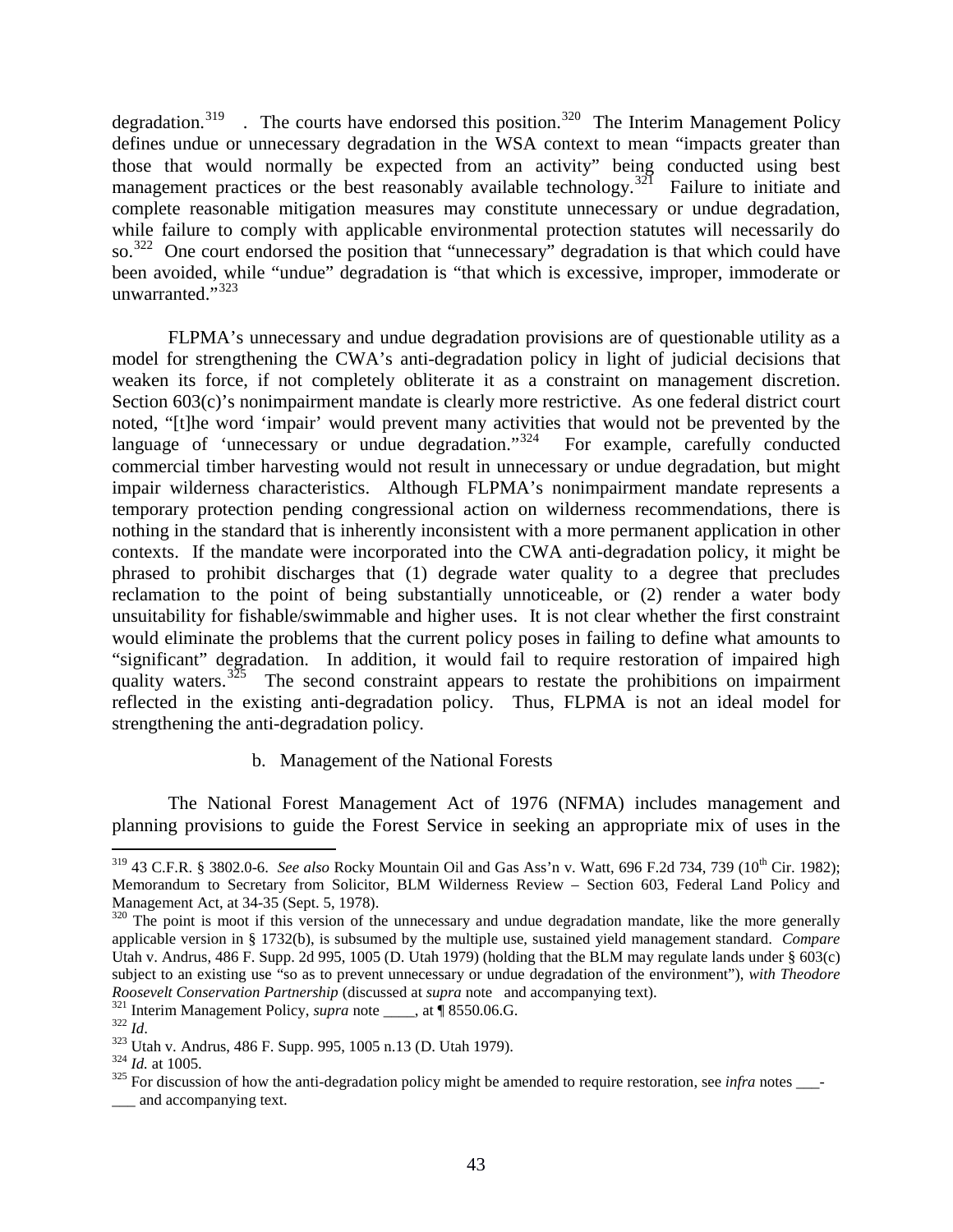National Forest System.<sup>326</sup> Like FLPMA, the statute embraces multiple use, sustained yield principles, and explicitly recognizes "outdoor recreation, range, timber, watershed, wildlife and fish, and wilderness" as appropriate forest uses.<sup>[327](#page-44-1)</sup>

NFMA's provisions include few parallels to the anti-degradation policy. The statute requires forest plans to "ensure research and evaluation of effects of each management system to assure no substantial and permanent impairment of land productivity."[328](#page-44-2) In addition, forest plans must prevent irreversible damage to soil, slope, or other watershed conditions and protect streams and other bodies of water from detrimental changes if harvests are likely to seriously and adversely affect water conditions or fish habitat."<sup>[329](#page-44-3)</sup> According to the courts, the need to balance these protections while providing for multiple uses of the forests "is just the type of policyoriented decision Congress wisely left to the discretion of the experts—here, the Forest Service."<sup>[330](#page-44-4)</sup> As a result, the courts have been loath to upset the multiple-use sustained-yield agenda. $331$ 

NFMA also requires that forest plans "provide for diversity of plant and animal communities."[332](#page-44-6) This vague provision imposes weak constraints on Forest Service discretion.<sup>[333](#page-44-7)</sup> With a few notable exceptions,<sup>[334](#page-44-8)</sup> the courts have generally refused to require any precise level of diversity. As one court put it, "[t]he agency's judgment in assessing issues requiring a high level of technical expertise, such as diversity, must ... be accorded the considerable respect that matters within the agency's expertise deserve."[335](#page-44-9) The Forest Service has amended the regulations that implement the diversity requirement more than once, with some versions containing more specific constraints on forest management than others.<sup>[336](#page-44-10)</sup> Although the

<span id="page-44-2"></span>

<span id="page-44-3"></span>

<span id="page-44-5"></span><span id="page-44-4"></span>

<span id="page-44-1"></span><span id="page-44-0"></span><sup>&</sup>lt;sup>326</sup> See 16 U.S.C. §§ 1600 et seq. (2006).<br><sup>327</sup> 16 U.S.C. §1604(e)(1) (2006). Mineral resources are recognized as appropriate uses in *id*. §§ 528 and § 478.<br><sup>328</sup> *Id.* § 1604(g)(3)(C) (emphasis added).<br><sup>329</sup> *Id.* § 1

<span id="page-44-8"></span>

<span id="page-44-7"></span><span id="page-44-6"></span><sup>&</sup>lt;sup>332</sup> 16 U.S.C. § 1604(g)(3)(B) (2006).<br><sup>333</sup> 3 COGGINS & GLICKSMAN, *supra* note, at § 34:15.<br><sup>334</sup> E.g., Seattle Audubon Soc'y v. Moseley, 798 F. Supp. 1473 (W.D. Wash. 1992), *aff'd*, 998 F.2d 699 (9th Cir. 1993) (enjoining timber sales on grounds that the diversity duty requires planning for the entire biological community, such that a management plan that would preserve a management indicator species such as the owl, only to exterminate other species, would conflict with the duty); Seattle Audubon Soc'y v. Moseley, 798 F. Supp. 1484 (W.D. Wash. 1992) (similar).

<span id="page-44-9"></span><sup>335</sup> Sierra Club v. Robertson, 810 F. Supp. 1021, 1028 (W.D. Ark. 1992), *aff'd in part, vacated in part on other grounds,* 28 F.3d 753 (8th Cir. 1994). *See also* Sierra Club v. Espy, 38 F.3d 792, 800 (5th Cir. 1994) (concluding that the protection of diversity "means something less than preservation of the status quo but something more than eradication of species").<br><sup>336</sup> From 1982 to 2005, the Forest Service's regulations implementing NFMA's diversity provision required

<span id="page-44-10"></span>sufficient habitat to support "a minimum number of reproductive individuals . . . well distributed so that those individuals can interact with others in the planning area." 36 C.F.R. § 219.19 (1982). In 2005, the regulation was replaced with much more general provisions on ecological, social, and economic sustainability. 36 C.F.R. §§ 219.10, 219.19-.21 (2011). In 2012, the agency amended its planning regulations again. The new version adopts "a complementary ecosystem and species-specific approach to maintaining the diversity of plant and animal communities and the persistence of native species in the plan area." Final Rule, 77 Fed. Reg. 21162, 21212 (Apr. 9, 2012) (to be codified at 36 C.F.R. § 219.9(a)). Among other things, the regulations require each forest plan to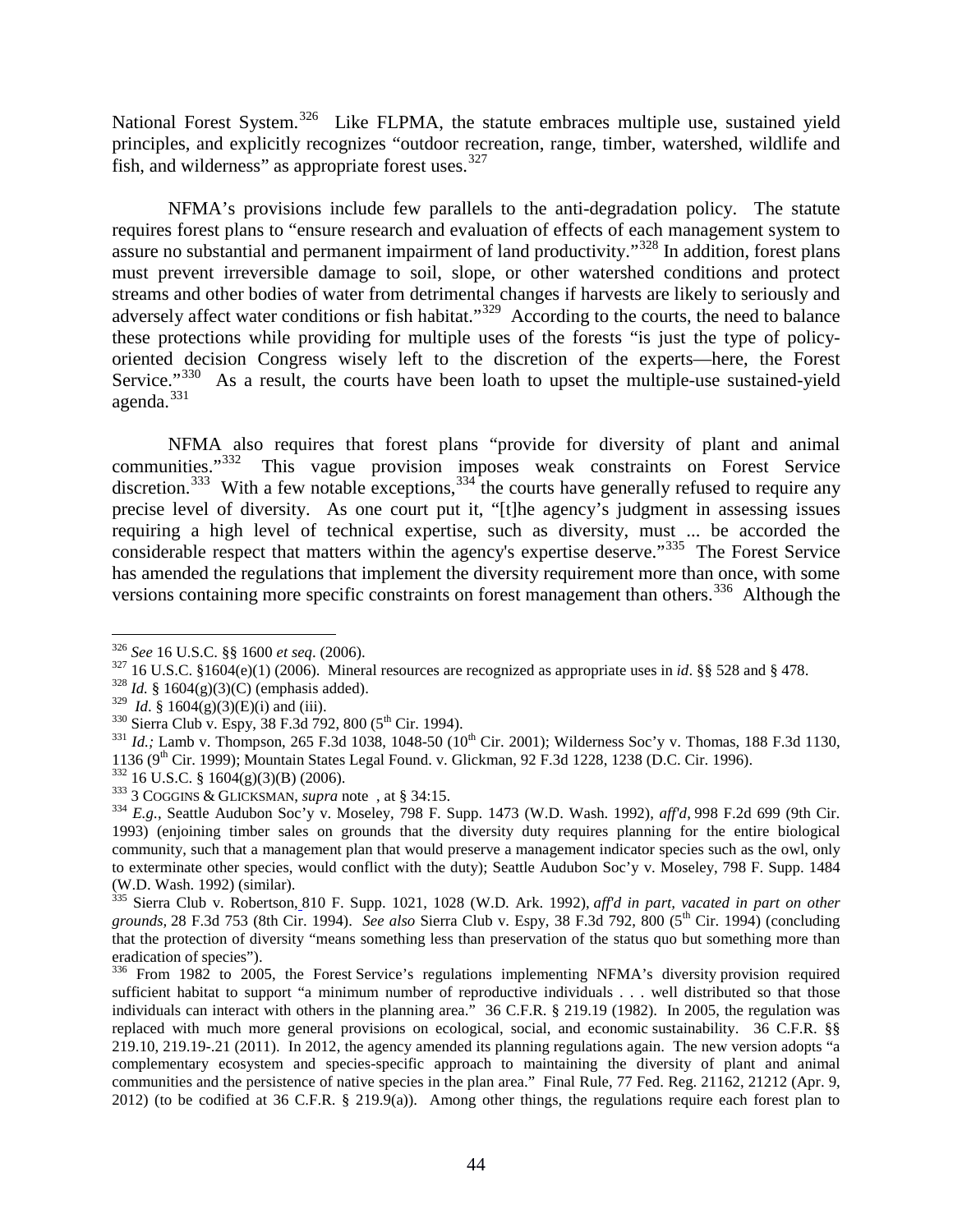courts have been more willing to enjoin timber harvests and other projects that would diminish viable populations under the more detailed versions, by and large they have deferred to the agency's discretionary decisions in applying the regulations.<sup>[337](#page-45-0)</sup>

Some WSAs within the National Forest System are subject to a requirement somewhat similar to that found in FLPMA, depending on the specific language of the statewide wilderness act. For example, Montana's Wilderness Act requires the Forest Service "to maintain" the wilderness character as it existed on the date of enactment [1977]."<sup>338</sup> In *Russell Country Sportsmen*, the Ninth Circuit held that this mandate gave the agency the authority not only to maintain but also to enhance the wild, natural characteristics by closing off pre-existing routes to motor vehicles.<sup>[339](#page-45-2)</sup>

NFMA and its implementing regulations impose some constraints on management decisions that threaten to degrade sensitive wildlife, plants, and water quality. The general nature of these constraints, and the judicial reluctance in many cases to rely on them to halt timber, grazing, and other projects detrimental to resource integrity, make them poor models for strengthening the CWA's anti-degradation policy. And the more stringent constraints on approval of activities that would adversely affect WSAs derive from state-specific wilderness legislation rather than from NFMA. Yet by focusing on ecosystem characteristics and biological communities, NFMA's diversity regulations can provide useful guidance for defining degradation and for identifying, restoring, and maintaining the integrity of important aquatic ecosystems, especially those with "exceptional ecological significance," through antidegradation requirements.

#### **B. The Lessons of Federal Lands for Protecting Water Resources Against Degradation**

Among the federal land management statutes discussed in the previous section, the Park Service Organic Act and the NWRSIA seem to provide the most appropriate guidance for strengthening the CWA's anti-degradation requirements. Although the Wild and Scenic Rivers Act can supply some lessons for the CWA, its aspirations for maintaining free-flowing rivers are

 $\overline{a}$ 

include standards or guidelines "to maintain or restore the diversity of ecosystems and habitat types throughout the plan area," including components to maintain or restore "(i) Key characteristics associated with terrestrial and aquatic ecosystem types; (ii) Rare aquatic and terrestrial plant and animal communities; and (iii) The diversity of native tree species similar to that existing in the plan area." *Id*. at 21213 (to be codified at 36 C.F.R. § 219.9(a)(2)). It remains to be seen whether the 2012 regulations meaningfully constrain agency discretion.

<span id="page-45-0"></span> $337$  *See, e.g., Forest Guardians v. U.S. Forest Serv., 641 F.3d 423, 440-43 (10<sup>th</sup> Cir. 2011) (upholding the agency's* approval of a timber sale even though population levels for a management indicator species were below the minimum viable population threshold and were declining, and the project called for destruction of additional habitat).<br><sup>338</sup> Montana Wilderness Study Act, Pub. L. No. 95–150, § 3(a), 91 Stat. 1243 (1977).

<span id="page-45-2"></span><span id="page-45-1"></span> $339$  Russell Country Sportsmen v. U.S. Forest Serv., 668 F.3d 1037, 1042-44 (9<sup>th</sup> Cir. 2011). Although the court reasoned that "[t]he Act simply requires the Service to preserve a study area's wilderness character against *decline,*" it found that "[e]nhancement of wilderness character is fully consistent with the Study Act's mandate, although the Study Act does not require it." *Id.* (emphasis in original). *Id.* at 1042. The Idaho district court reached a similar conclusion under the Wyoming Wilderness Act in Greater Yellowstone Coal. v. Timchak, 2006 WL 3386731, \*3-6 (D. Idaho 2006), overturning a decision to permit increased heli-skiing in a WSA because the Service failed to show that available opportunities for solitude would be maintained despite the increased use.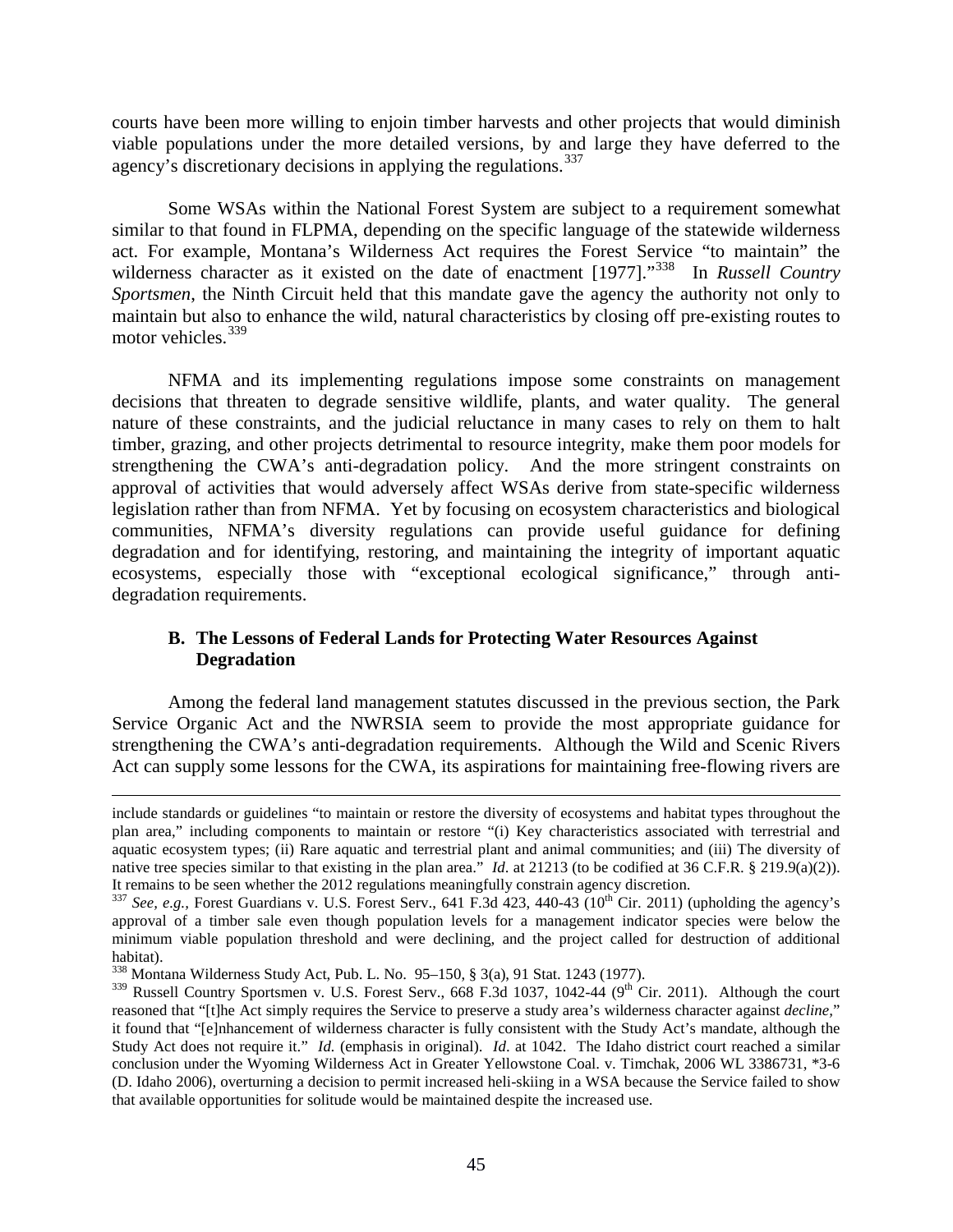not as specific with respect to anything but dams as the nonimpairment provisions of those other two laws, nor are its provisions as closely related to protecting the biological, chemical, or physical integrity of the system. As a result it remains an underutilized tool and, arguably, a less optimal analogue. The Wilderness Act already protects the components of high quality waters that run through federally designated wilderness areas by prohibiting, with limited exceptions, activities that would detract from wilderness values, including commercial activities that might otherwise threaten water quality. The Act provides a less than ideal model for protecting high quality waters outside the boundaries of wilderness areas, however, because a ban on all discharges from industrial and commercial activities would impose unrealistic constraints that upset the balance between environmental protection and economic growth that Congress endorsed in 1987 by codifying EPA's existing anti-degradation policy. As for the multiple-use statutes, FLPMA and NFMA, with a few caveats, they are not particularly helpful to efforts to strengthen the anti-degradation policy for reasons described above.<sup>[340](#page-46-0)</sup>

The Park Service Organic Act's goals and mandates could be tailored to provide appropriately enhanced protection for the nation's high quality waters. The Act aims "to conserve the scenery and the natural and historic objects and the wildlife therein and to provide for the enjoyment of the same in such manner . . . as will leave them unimpaired for the enjoyment of future generations."[341](#page-46-1) NPS Policies recognize that conservation of plants and animals presently and on into the future entails protecting not just individual species but maintaining them "as parts of the natural ecosystems of parks."<sup>342</sup> The Service also sees the conservation of "evolving genetic diversity" as part of its mission.<sup>[343](#page-46-3)</sup> The anti-degradation policy could be amended to define "degradation" as impairment of water quality in a covered water body that either results in loss or threatened loss of an existing use – especially fishing, swimming, or higher uses – or adversely affects the ecological resilience of the water body, such that its capacity to continue to provide important ecosystem services is reduced. Such a dual standard would measure degradation by two yardsticks, one that focuses on suitability for particular human uses and another that focuses on the role of the affected water body in the ecosystem of which it is a part.

Yet the Organic Act is not perfect, and impairment of species within the National Park System has occurred. Like the rest of North America, the System has experienced sharp declines in the diversity and abundance of animal and plant species.<sup>[344](#page-46-4)</sup> The culprits are found, for the

<span id="page-46-2"></span>

<span id="page-46-1"></span><span id="page-46-0"></span><sup>&</sup>lt;sup>340</sup> See supra notes \_\_\_\_\_\_ and \_\_\_\_\_\_ and accompanying text.<br><sup>341</sup> 16 U.S.C. § 1 (2006).<br><sup>342</sup> Management Policies, *supra* note , at § 4.4.1. *See id.* § 1.4.7.2 ("The Service will also strive to ensure that park resources and values are passed on to future generations in a condition that is as good as, or better than, the conditions that exist today.").<br><sup>343</sup> *Id.* §4.4.1.2. "The Service will strive to protect the full range of genetic types (genotypes) of native plant and

<span id="page-46-3"></span>animal populations in the parks by perpetuating natural evolutionary processes and minimizing human interference with evolving genetic diversity." *Id. Compare* NWRSIA, 16 U.S.C. § 668dd (2006) (explicitly recognizing "restoration of the fish, wildlife, and [plant](http://web2.westlaw.com/result/result.aspx?cnt=DOC&cfid=1&referencepositiontype=T&eq=Welcome%2fLawSchool&rlti=1&rp=%2fWelcome%2fLawSchool%2fdefault.wl&method=TNC&origin=Search&rltdb=CLID_DB79201415716271&db=JLR&referenceposition=SR%3b26491&utid=1&n=6&sri=98&fn=_top&fmqv=s&service=Search&query=PARK+%2fS+NATIONAL+SERVICE+%2fS+CONSERV!+NONIMPAIR!+IMPAIR!+%2fS+RESTOR!+%2fS+RESOURCES+PLANT+SPECIES+ANIMAL+ECOSYSTEM&sskey=CLID_SSSA95201415716271&sv=Split&scxt=WL&rlt=CLID_QRYRLT67716415716271&rs=WLW12.01&ss=CNT&vr=2.0&mt=LawSchool) [resources](http://web2.westlaw.com/result/result.aspx?cnt=DOC&cfid=1&referencepositiontype=T&eq=Welcome%2fLawSchool&rlti=1&rp=%2fWelcome%2fLawSchool%2fdefault.wl&method=TNC&origin=Search&rltdb=CLID_DB79201415716271&db=JLR&referenceposition=SR%3b26492&utid=1&n=6&sri=98&fn=_top&fmqv=s&service=Search&query=PARK+%2fS+NATIONAL+SERVICE+%2fS+CONSERV!+NONIMPAIR!+IMPAIR!+%2fS+RESTOR!+%2fS+RESOURCES+PLANT+SPECIES+ANIMAL+ECOSYSTEM&sskey=CLID_SSSA95201415716271&sv=Split&scxt=WL&rlt=CLID_QRYRLT67716415716271&rs=WLW12.01&ss=CNT&vr=2.0&mt=LawSchool) and their habitats" as a mission of the National Wildlife Refuge System "where appropriate").<br> $344 \text{ So} N$ 

<span id="page-46-4"></span><sup>344</sup> *See* National Park Service Science in the 21st Century: A National Parks Science Committee Report to the National Park System Advisory Board D-1589A at 1 (2d ed. 2009) (observing that "national parks with decreased biological diversity and diminished natural systems can in no way be considered unimpaired," and arguing that establishing a "fully constituted science program" is essential to the nonimpairment mandate). *See also* Debra L.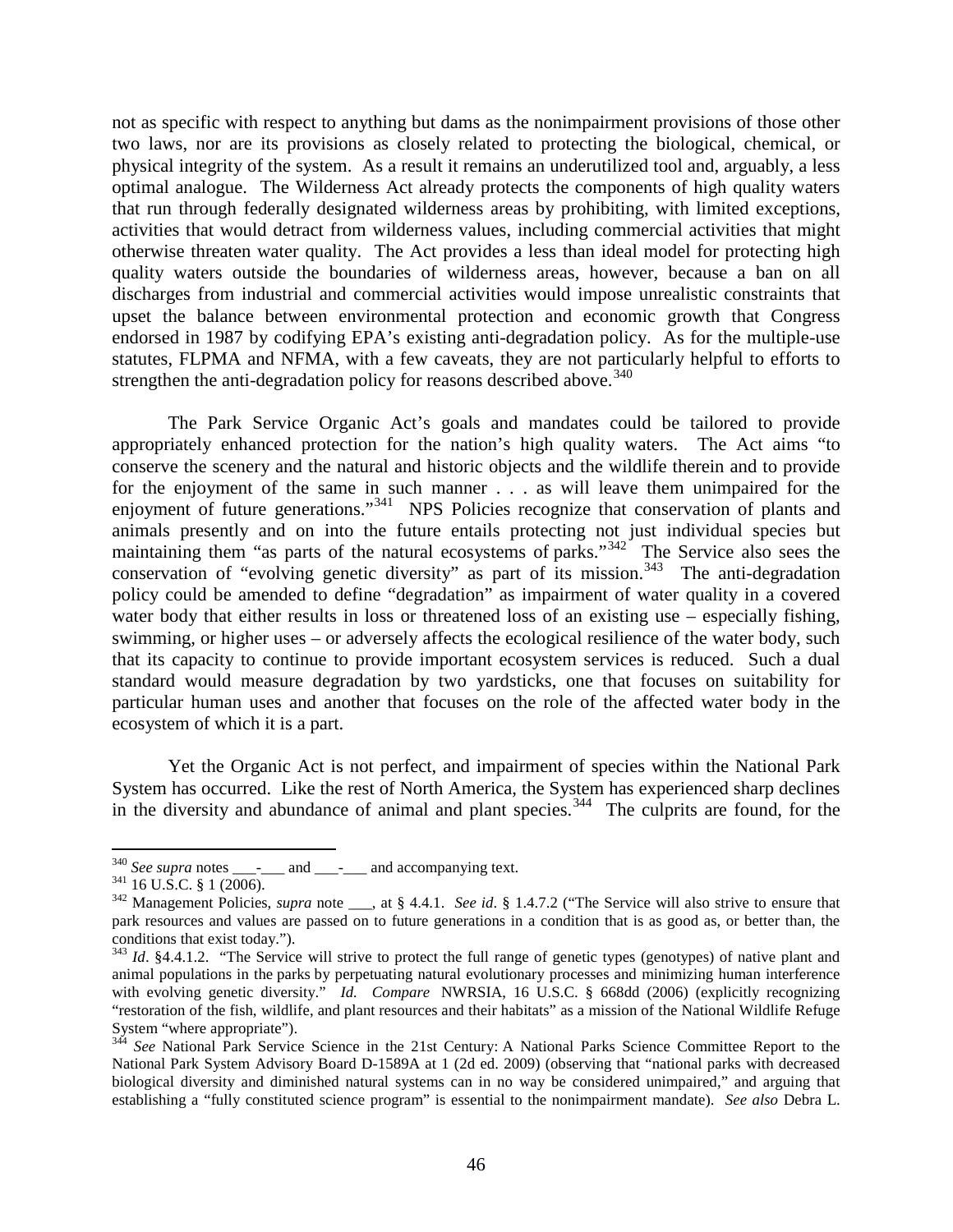most part, outside of park boundaries on adjacent federal, state, and private lands. Such "external threats . . . could destabilize park wildlife populations and critical ecosystem services, such as clean water and flood control."<sup>345</sup> In particular, a 2009 National Parks Science Committee Report observed that "the Park Service should provide far greater protection for freshwater and marine systems" if it is to remain a "haven . . . for once-widespread species and ecosystems."<sup>346</sup> The "external threats" problem is relevant to the anti-degradation policy because a Tier 3 river that runs through a wilderness area, for example, may have segments that are not given Tier 3 protections, and thus can be degraded in ways that adversely affect the Tier 3 segment. $347$ 

Still, water quality within the boundaries of the National Park System seems to be at least somewhat better than outside of the System. In 1993, the Park Service established a nationwide goal that by 2008 more than 99 percent of streams and rivers managed by the Service would meet state and federal water quality standards adopted under the CWA.<sup>348</sup> To achieve this goal, the Service, in partnership with the U.S. Geological Survey, has devoted attention to preparing inventories of water quality in Park units. Not surprisingly, water quality within and among park units varies significantly, making generalizations difficult. For example, water bodies within Yellowstone National Park "continue to be of high quality."<sup>[349](#page-47-4)</sup> In the more populous Mid-Atlantic Region, which includes ten units in Pennsylvania and Virginia, 21 percent of the ONRWs were impaired, and none had attained all of their designated uses.<sup>[350](#page-47-5)</sup> System-wide, the Park Service has fallen short of its 99 percent water quality compliance goal, but it appears to be taking steps in the right direction under the Organic Act and, where applicable, the ONRW provisions of the anti-degradation policy.<sup>[351](#page-47-6)</sup> The existence of significant noncompliance even in ONRWs, however, highlights the need for the imposition of restoration responsibilities on states whose high quality waters violate water quality standards or other aspects of the anti-degradation policy.

The NWRSIA can serve as another appropriate guidepost for improving the CWA's antidegradation program. In one sense, at least, it may be even more useful than the Park Service Organic Act. Economic uses of wildlife refuges may be allowed, but the stewardship responsibilities embedded in the Refuge Act's conservation mandate require decisionmakers to

 $\overline{a}$ 

Donahue, *Trampling the Public Trust*, 37 B.C. ENVTL. AFF. L. REV. 257, 264-65 (2010) (describing how the loss of a top predator has had devastating ripple effects in Yellowstone, Yosemite, Wind Cave, Zion, and Olympic National Parks and in Jasper National Park in Canada).<br>
<sup>345</sup> Keiter, *supra* note <sub>\_\_\_</sub>, at 91.<br>
<sup>346</sup> National Parks Science Committee Report, *supra* note , at 3.<br>
<sup>347</sup> See, e.g., Arkansas v. Oklahoma, 503 U.S. 91 (1992) (appro

<span id="page-47-0"></span>

<span id="page-47-1"></span>

<span id="page-47-2"></span>portion of the Illinois River in Arkansas that is upstream from a segment within Oklahoma that had been designated as a scenic river).

<span id="page-47-3"></span><sup>&</sup>lt;sup>348</sup> Water Quality Monitoring in the Mid-Atlantic Network of the National Park Service, App. 4, p. 15 (Oct. 1, 2005) (citing Goal Ia4A).

<span id="page-47-4"></span><sup>&</sup>lt;sup>349</sup> NPS, Project Reports for Water Quality Monitoring for Parks in the NPS Greater Yellowstone Network ix (2009), NPS 960/110571 (September 2011), available at http://www.greateryellowstonescience.org/subproducts/214/7.<br><sup>350</sup> Water Quality Monitoring in the Mid-Atlantic Network, *supra* note, at 2.<br><sup>351</sup> NPS, Water Quality Program, ht

<span id="page-47-6"></span><span id="page-47-5"></span>*also* NPS, Baseline Water Quality Data Inventory & Analysis Reports, http://www.nature.nps.gov/water/horizon.cfm (visited Feb. 3, 2012).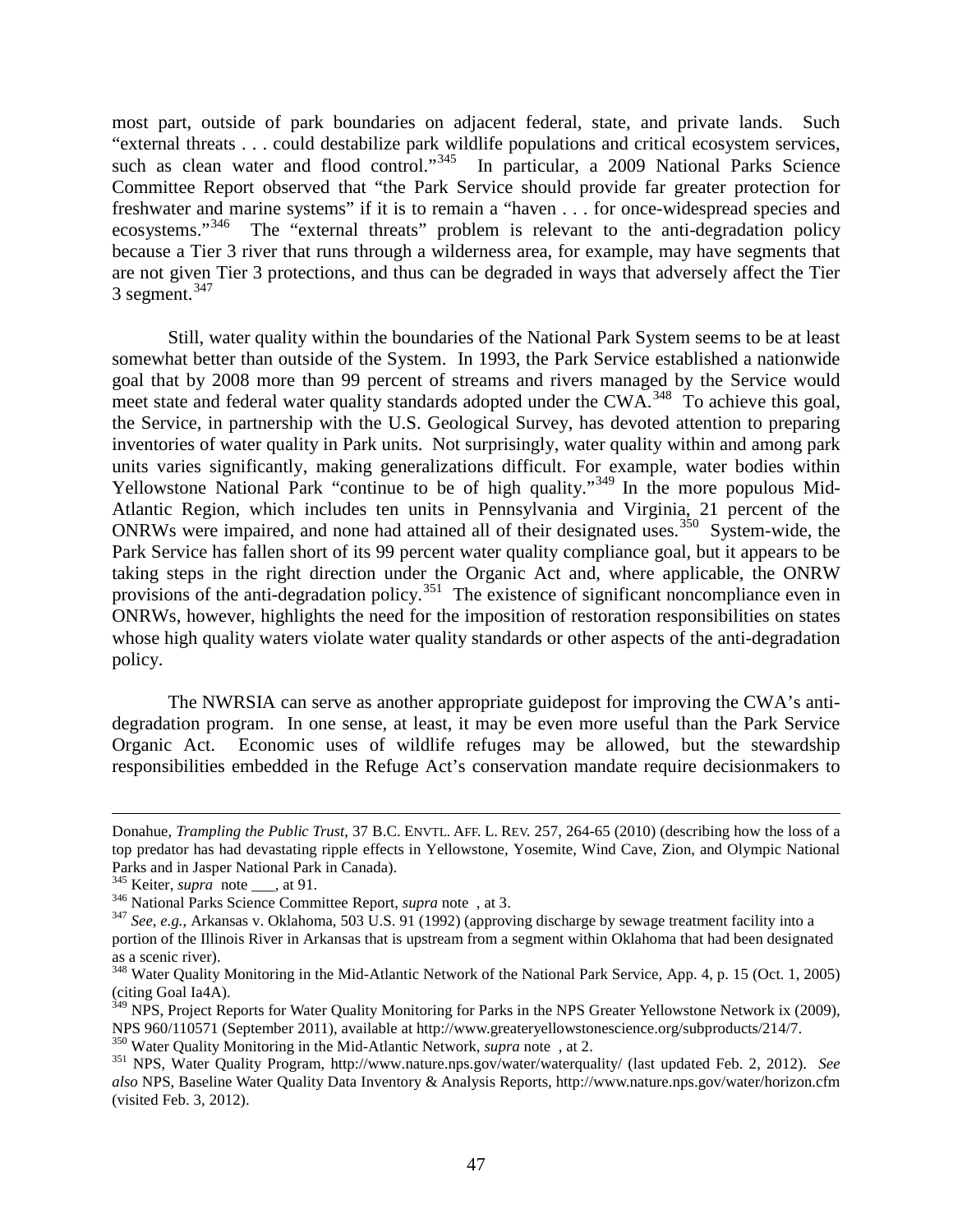prevent economic uses and recreational uses from impairing Refuge resources.<sup>352</sup> The statute unequivocally directs the FWS "to *sustain* and, where appropriate, *restore and enhance*, healthy populations of fish, wildlife, and plants."[353](#page-48-1) Like the Organic Act, the Refuge Act promotes biological diversity and integrity of the system, but it includes more substantive management criteria with "relatively rich detail."<sup>354</sup> The Refuge Management Policy adds even more detail. As Professor Fischman observed, "the Policy manages to make advancing the system mission of conservation, supported by the integrity-diversity-health mandate, among others, a higher priority than promoting wildlife-dependent recreation."<sup>[355](#page-48-3)</sup> This level of detail cabins the agency's discretion, and empowers citizens and courts to ensure implementation of the Act's conservation/non-impairment requirement. Drawing on the NWRSIA example, the CWA's antidegradation policy could declare the issuance of permits involving discharges of specified pollutants (or amounts of pollutants) to be incompatible (or presumptively incompatible) with maintenance of the high quality waters protected by the policy.<sup>[356](#page-48-4)</sup> The policy could distinguish among the tiers of water bodies by limiting this approach to new or expanded discharges into Tier 1 waters, but extending it to all discharges, including existing discharges, for Tier 3 (and perhaps Tier 2) waters. This approach resembles the prohibition in FWS regulations on approval of certain uses of the wildlife refuges absent a showing of compatibility.<sup>[357](#page-48-5)</sup>

#### **V. CONCLUSION**

Building on forty years of experience with the CWA's anti-degradation policy, and on the comparative strengths and weaknesses of federal land management statutes, we offer four recommendations to improve the anti-degradation policy. Each of the recommendations responds to one of the deficiencies in the anti-degradation program identified in Part III.C above.

First, we recommend a federal regulation requiring states to designate ONRWs in their WQS inventories, including waters within national parks and wildlife refuges and other waters of "exceptional ecological significance."[358](#page-48-6) The current regulations fail to provide any direction regarding the designation processes, beyond referencing parks and refuges; as a result, there is inadequate protection for some of the nation's most important aquatic resources.<sup>[359](#page-48-7)</sup> In 1998, EPA suggested in an advance notice of proposed rulemaking that States and tribes should be required to establish a nomination process with criteria guidelines so that interested citizens or

<span id="page-48-3"></span><span id="page-48-2"></span>

<span id="page-48-1"></span><span id="page-48-0"></span><sup>&</sup>lt;sup>352</sup> See supra notes \_\_-\_\_ and accompanying text.<br><sup>353</sup> 16 U.S.C.A. § 668ee(4) (2006) (emphasis added).<br><sup>354</sup> Fischman, *supra* note , at 111.<br><sup>354</sup> Fischman, supra note , at 111-12, citing Fish & Wildlife Manual, supra

<span id="page-48-4"></span><sup>356</sup> Under the presumptive incompatibility approach, the burden would shift to permit applicants to demonstrate that discharge of the pollutants or amounts involved would not result in impermissible degradation, and therefore would<br>be compatible with the policy.

<span id="page-48-6"></span><span id="page-48-5"></span><sup>&</sup>lt;sup>357</sup> See supra notes \_\_\_-\_\_ and accompanying text.<br><sup>358</sup> See 63 Fed. Reg. at 36,786. EPA defines "waters of exceptional ecological significance" as those "water bodies which are important, unique, or sensitive ecologically, but whose water quality, as measured by the traditional characteristics (dissolved oxygen, pH, etc.) may not be particularly high, such as thermal springs. Waters of exceptional ecological significance also include waters whose characteristics cannot adequately be described by these parameters." 48 Fed. Reg. 51400, 51403 (Nov. 8, 1983). *See also* Brawer, *supra* note , at 20-21 (recommending more well-defined processes for citizen petition and designation of ONRWs).

<span id="page-48-7"></span> $359$  Adler, *supra* note \_\_, at 287.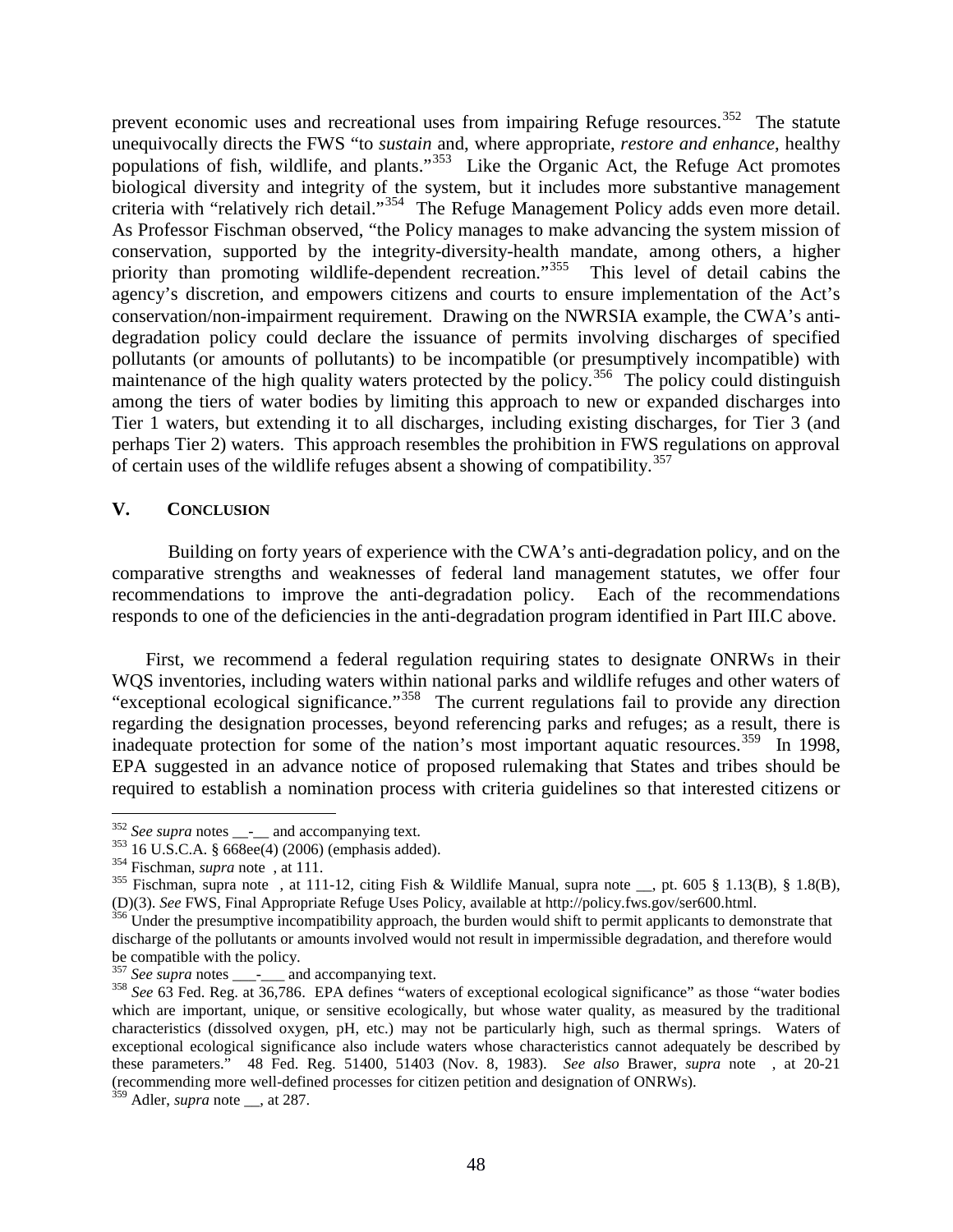groups could petition for designation of certain waters as  $ONRWs$ <sup>[360](#page-49-0)</sup>. The New Mexico experience demonstrates how public involvement can promote the process of protecting high quality waters, if citizens have a viable procedural mechanism and if sufficient criteria are delineated to guide agency responses and allow meaningful judicial review.<sup>[361](#page-49-1)</sup> These criteria would elaborate on the meaning of "exceptional ecological significance," perhaps using factors similar to those by which the 2012 Forest Service planning regulations measure ecosystem integrity.[362](#page-49-2)

In addition, states should be required to take concrete steps (including reducing aggregate discharges) to restore the quality of Tier 3 and other high quality waters covered by the antidegradation policy that have already been degraded. EPA would be obliged to determine during each triennial review of state water quality standards whether states have complied with this responsibility. EPA's failure to require restoration when the policy demands it would then be judicially reviewable.<sup>363</sup> The imposition of a restoration mandate would be consistent with the CWA's overarching goal of "restor[ing]" as well as maintaining the integrity of the waters of the United States.<sup>[364](#page-49-4)</sup>

Second, EPA should promulgate a regulatory definition of "degradation." Formalizing EPA's informal guidance directing the regions to consider "assimilative capacity" would be a step in the right direction. However, this step would not go far enough because it may result in new or increased discharges on large lakes and rivers whose assimilative capacity appears to be great but may not in fact be as great as presumed, or whose aquatic environment may not respond in a predictable fashion to pollutants. In addition, a mandate to consider assimilative capacity in isolation may still allow multiple discharges over time to severely affect the integrity of a water body without undergoing a single, comprehensive anti-degradation review.<sup>[365](#page-49-5)</sup> Looking to the NWRSIA and the Organic Act for guideposts, the new definition should include substantive criteria and thresholds or triggers to guide the permitting process to better meet the goals of the anti-degradation policy and the CWA as a whole and to enable meaningful citizen involvement and judicial review. As suggested above, drawing on the analogy to the Park Service experience, "degradation" could be defined as impairment of water quality that either results in loss or threatened loss of an existing or potentially viable use – l especially fishing, swimming, and higher uses – or adversely affects the ecological resilience of the water body,

<span id="page-49-2"></span><span id="page-49-1"></span>

<span id="page-49-0"></span><sup>&</sup>lt;sup>360</sup> 63 Fed. Reg. at 36,786.<br><sup>361</sup> *See supra* notes \_\_\_-\_\_\_ and accompanying text. 77 Fed. Reg. 21264 (Apr. 9, 2012) (to be codified at 36 C.F.R. § 219.8(a)(1)) (listing as factors relevant to the protection of ecosystem integrity (i) interdependence of terrestrial and aquatic ecosystems, (ii) an area's contributions to ecological conditions within the broader landscape influenced by the area, (iii) conditions in the broader landscape that may influence the sustainability of resources and ecosystems within the affected area. (iv) system drivers such as dominant ecological processes, disturbance regimes, and stressors, such as natural succession, wildland fire, invasive species, and climate change; (v) the ability of terrestrial and aquatic ecosystems to adapt to change, and (vi) opportunities for landscape scale restorati

<span id="page-49-3"></span> $363$  See 5 U.S.C. §§ 704, 706(1) (2006) (authorizing review of final agency action and of an agency's failure to act to fulfill discrete statutory or regulatory mandates).

<span id="page-49-5"></span><span id="page-49-4"></span>

<sup>&</sup>lt;sup>364</sup> 33 U.S.C. § 1251(a) (2006). <sup>365</sup> *See supra* notes \_\_\_\_\_ and accompanying text.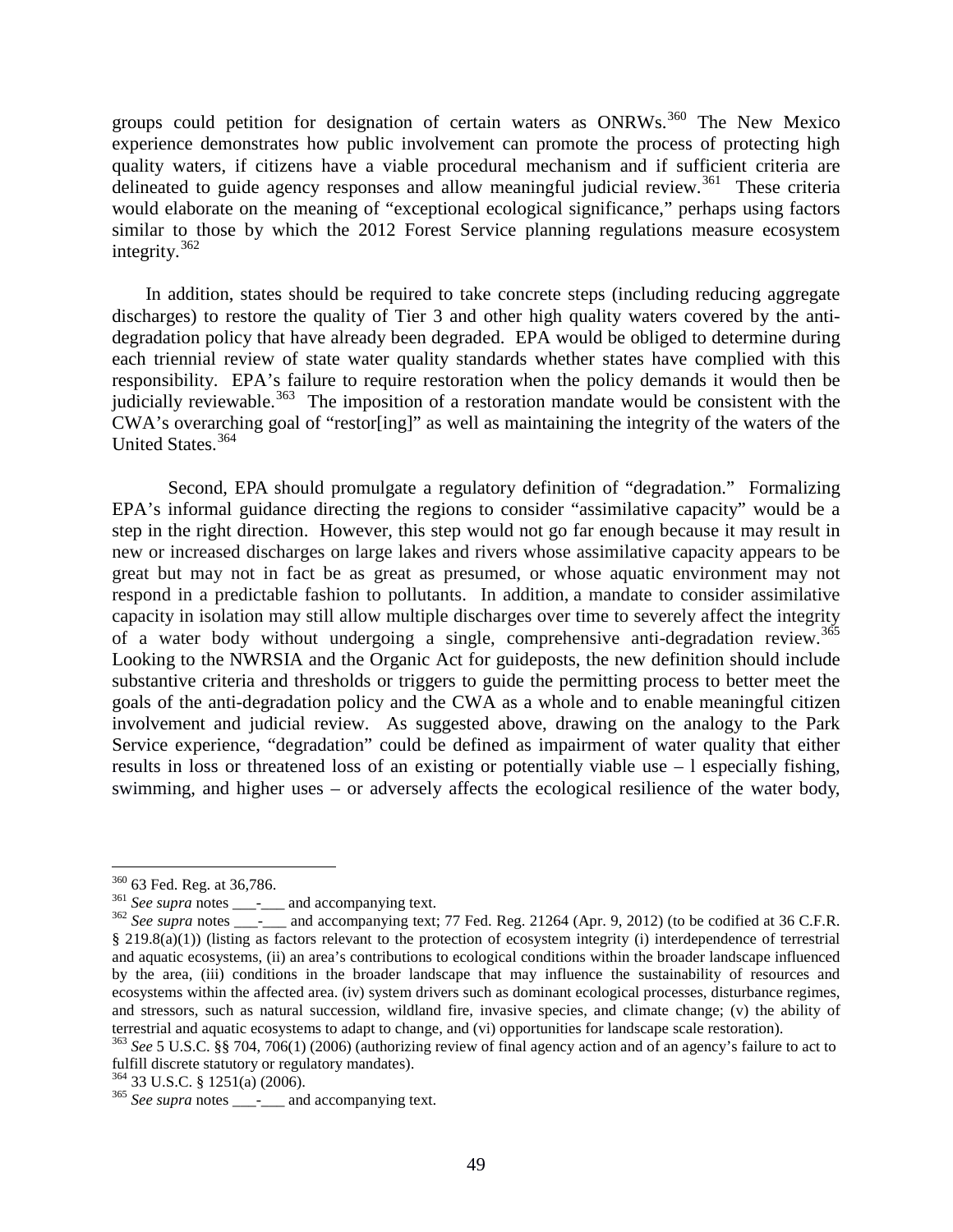such that its capacity to continue to provide important ecosystem services is reduced.<sup>366</sup> In addition, based on the NWRSIA example, the issuance of permits involving discharges of specified pollutants (or amounts of pollutants) could be declared incompatible (or presumptively incompatible) with maintenance of the high quality waters protected by the anti-degradation policy.[367](#page-50-1)

Third, states should be required to extend their anti-degradation programs to nonpoint source runoff. One of the biggest holes in the anti-degradation policy is the failure to regulate nonpoint sources that degrade water quality. States have the discretion to extend their antidegradation requirements to nonpoint sources, but it appears that states cannot be forced to do so.<sup>[368](#page-50-2)</sup> Even when state anti-degradation requirements nominally apply to nonpoint sources, those requirements sometimes effectively have no substantive content.<sup>[369](#page-50-3)</sup> As noted above, a few courts have upheld the EPA's approval of a state's water quality standards that exempted nonpoint source discharges from anti-degradation requirements.<sup>[370](#page-50-4)</sup> However, EPA once took the position that "[n]onpoint source activities are not exempt from the provisions of the anti-degradation policy."<sup>[371](#page-50-5)</sup> A persuasive argument can be made that EPA should reinvigorate this position, and indeed that it has an affirmative duty to ensure that state programs for nonpoint source pollution—including anti-degradation programs—do not defeat the CWA's objectives. Some judicial interpretation of the CWA supports state efforts to control nonpoint source pollution through anti-degradation requirements. The water quality standard-setting process applies to waters polluted by both point source and nonpoint source pollution.<sup>[372](#page-50-6)</sup> Further, EPA regulations already require the states to "achieve[] . . . cost-effective and reasonable best management practices for nonpoint source control."<sup>[373](#page-50-7)</sup>

Fourth, to address EPA's failure to provide consistent follow through on requiring states to properly implement the anti-degradation policy, mandatory state planning and assessment responsibilities could be added. For example, states might be required to consider as part of the triennial water quality standard revision process whether the designation of additional Tier 1, 2, or 3 waters is appropriate and document the results of that assessment. In addition, the states should be required to explain any refusal to designate ONRWs in response to the petition process

<span id="page-50-0"></span> <sup>366</sup> *See supra* notes \_\_\_-\_\_\_ and accompanying text. *See also* U.S. Dep't of Interior Federal Water Pollution Control Guidelines, *supra* note , at 5, 7 *("[i]n no case* will standards providing for less than existing water quality be acceptable"; standards shall provide for "[t]he maintenance and protection of *quality and use or uses* of water now<br>of a higher quality *or of a quality suitable for present and potential uses"*) (emphasis added).

<span id="page-50-2"></span><span id="page-50-1"></span><sup>&</sup>lt;sup>367</sup> See supra notes \_\_\_\_\_\_\_ and accompanying text.<br><sup>368</sup> Modesitt, *supra* note \_\_\_, at 193-94 (assessing application of state anti-degradation programs to nonpoint source pollution).

<span id="page-50-3"></span> $369$  *See, e.g.*, Newton County Wildlife Ass'n v. Rogers, 141 F.3d 803, 810 (8<sup>th</sup> Cir. 1998) (concluding that "the Arkansas statewide policy for nonpoint sources is so broadly stated that the Forest Service was not arbitrary or capricious in concluding this policy added nothing to its compliance obligations under federal environmental capricious in concluding this policy added nothing to its compliance obligations under federal environmental laws"). <sup>370</sup> *See supra* notes \_\_ - \_\_ and accompanying text. <sup>371</sup> Qs & As, *supra* note \_\_, at 6 (emphasis added). *See* Water Quality Standards Handbook, *supra* note , § 4.8. <sup>372</sup> *See* [33 U.S.C. § 1313](http://web2.westlaw.com/find/default.wl?tc=-1&docname=33USCAS1313&rp=%2ffind%2fdefault.wl&sv=Split&utid=1&rs=WLW11.07&db=1000546&tf=-1&findtype=L&fn=_top&mt=LawSchool&vr=2.0&pbc=2AB5E157&ordoc=2001685607) (2006) (drawing no distinction between pollution from point sources and nonpoint

<span id="page-50-5"></span><span id="page-50-4"></span>

<span id="page-50-6"></span>sources); Nw. Envtl. Advocates v. City of Portland, 56 F.3d 979, 986 (9th Cir. 1995) ("[N]owhere does Congress evidence an intent to preclude the enforcement of water quality standards that have not been translated into effluent discharge limitations.").

<span id="page-50-7"></span><sup>373</sup> [40 C.F.R. § 131.12\(a\)\(2\).](http://web2.westlaw.com/find/default.wl?referencepositiontype=T&docname=40CFRS131.12&rp=%2ffind%2fdefault.wl&sv=Split&utid=1&rs=WLW11.07&db=1000547&tf=-1&findtype=L&fn=_top&mt=LawSchool&vr=2.0&referenceposition=SP%3bd86d0000be040&pbc=2AB5E157&tc=-1&ordoc=2001685607) *See* David Zaring, *Best Practices*, 81 N.Y.U. L. REV. 294, 326-27 (2006) ("best practices regulation is currently the only form of federal regulation of runoff or 'nonpoint source' pollution").